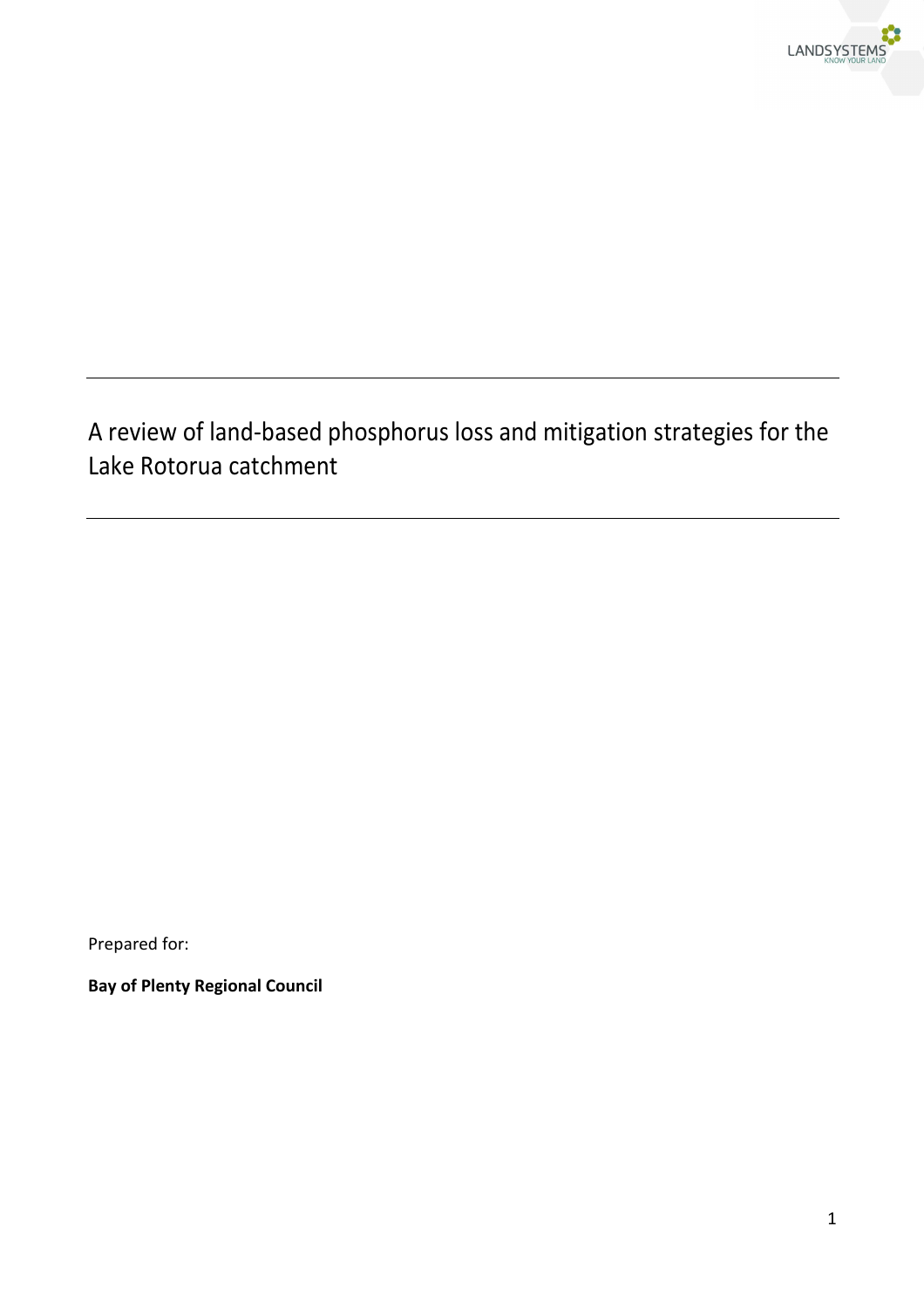

# A review of land-based phosphorus loss and mitigation strategies for the Lake Rotorua catchment

Prepared by:

Reece Hill Landsystems Limited PO Box 4348, Hamilton East 3247, New Zealand

Prepared for:

Bay of Plenty Regional Council

Date: September 2018 Status: Final

CITATION:

*Hill, R.B. (2018). A review of land-based phosphorus loss and mitigation strategies for the Lake Rotorua catchment. Technical report produced for Lake Rotorua Technical Advisory Group.*

All rights reserved. This publication may not be reproduced or copied in any form without the permission of the client. Such permission is to be given only in accordance with the terms of the client's contract with Landsystems Ltd.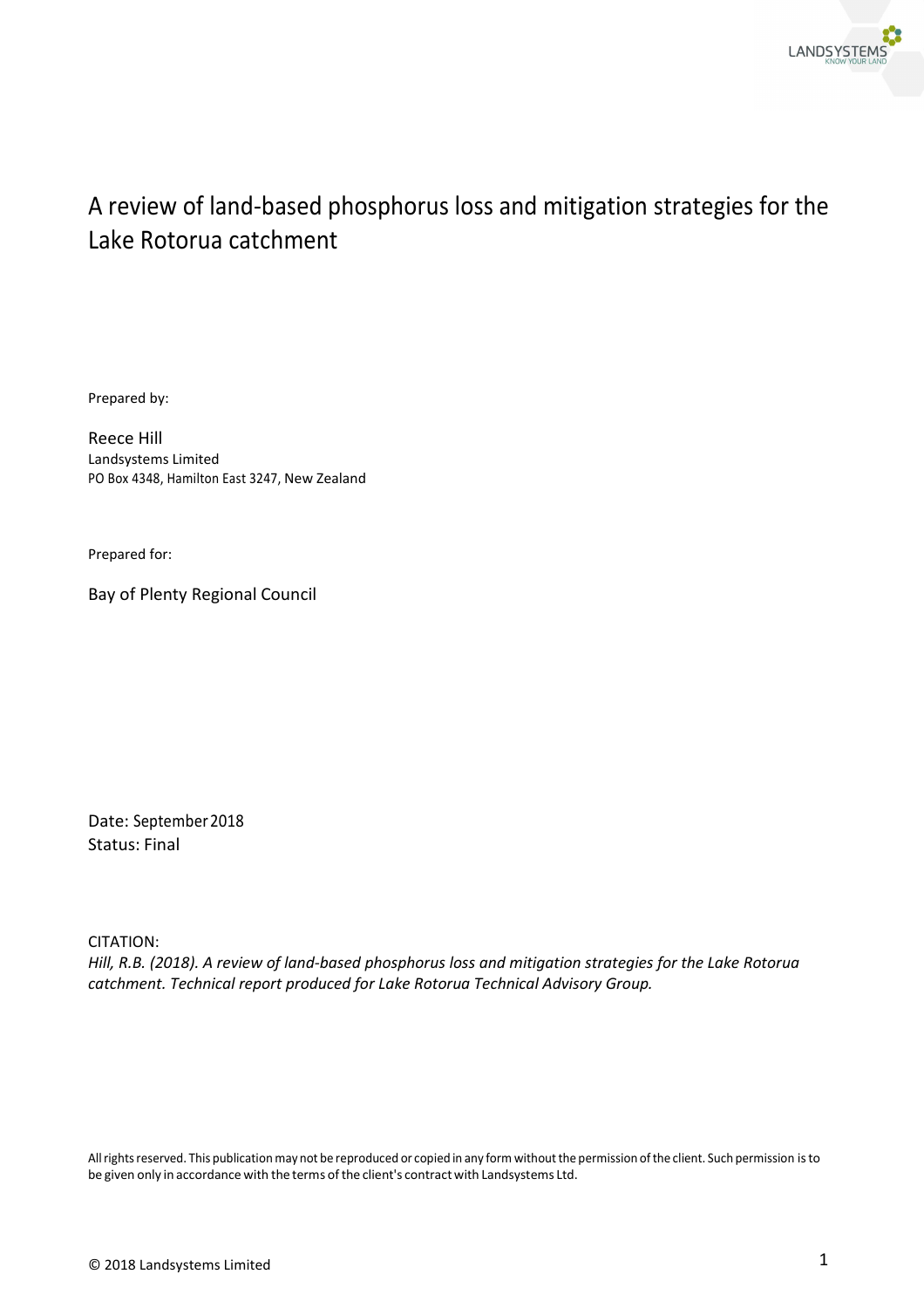

# A review of land-based phosphorus loss and mitigation strategies for the Lake Rotorua catchment

## **Contents**

| $\mathbf{1}$   |      |                                                                                       |
|----------------|------|---------------------------------------------------------------------------------------|
|                | 1.1  |                                                                                       |
|                | 1.2  |                                                                                       |
| $\overline{2}$ |      |                                                                                       |
|                | 2.1  |                                                                                       |
| 3              |      |                                                                                       |
|                | 3.1  |                                                                                       |
|                | 3.2  |                                                                                       |
|                | 3.3  |                                                                                       |
|                | 3.4  |                                                                                       |
|                | 3.5  |                                                                                       |
|                | 3.6  |                                                                                       |
|                | 3.7  |                                                                                       |
|                | 3.8  |                                                                                       |
|                | 3.9  |                                                                                       |
|                | 3.10 |                                                                                       |
|                | 3.11 |                                                                                       |
|                | 3.12 |                                                                                       |
| $\overline{4}$ |      | Aggregate assessment of catchment land-based P load and mitigation30                  |
|                | 4.1  |                                                                                       |
|                | 4.2  | P loss coefficients for rural land use (dairy, drystock, planted and native forest)30 |
|                | 4.3  | .31                                                                                   |
|                | 4.4  |                                                                                       |
|                | 4.5  |                                                                                       |
| 5              |      |                                                                                       |
| 6              |      |                                                                                       |
| $\overline{7}$ |      | .44                                                                                   |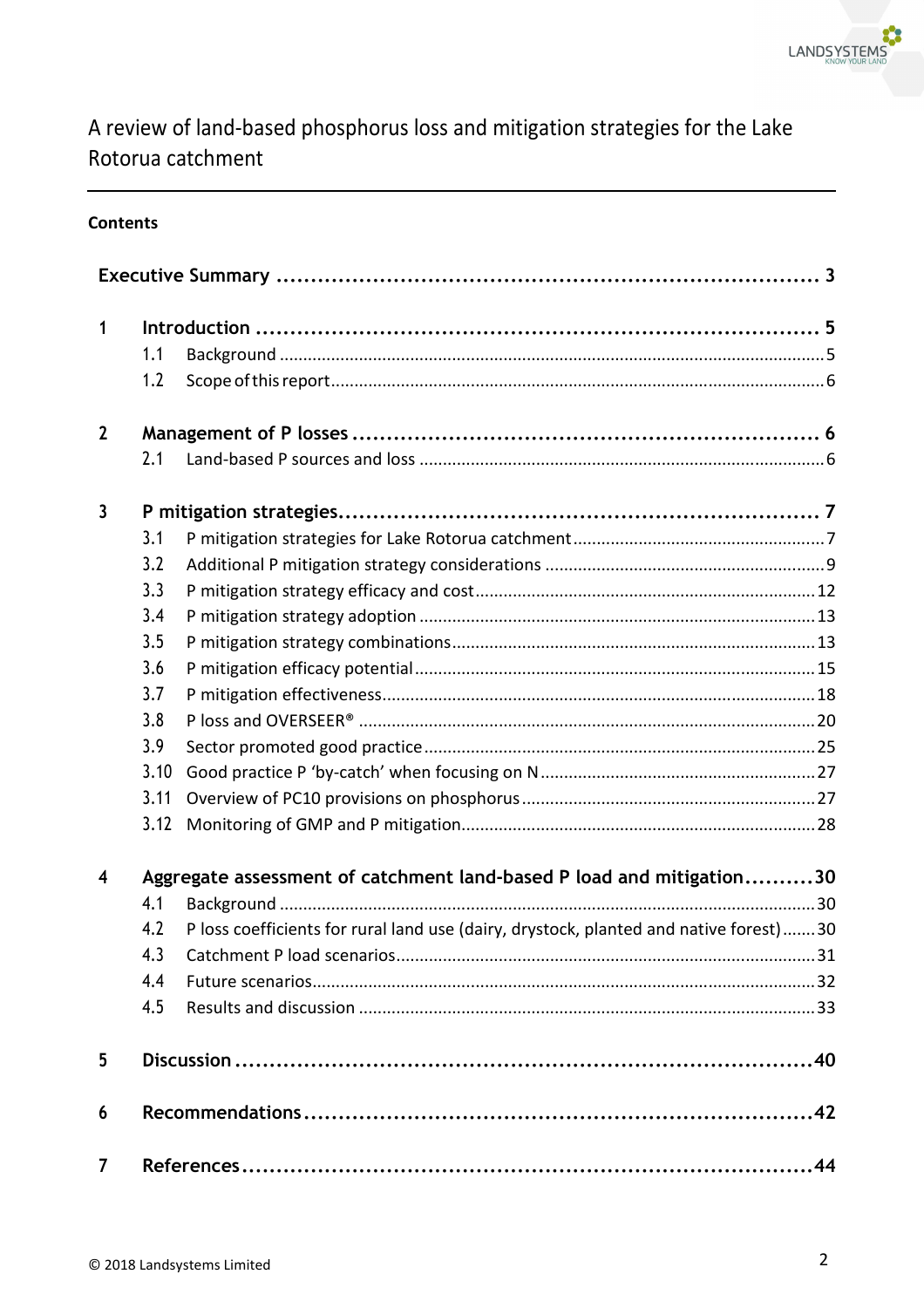

# **Executive Summary**

Bay of Plenty Regional Council is in the process of approving Plan Change 10 (PC10) to the Regional Water and Land Plan. Plan Change 10 sets rules for nutrient management in the Lake Rotorua catchment. Included are specific provisions to review the supporting science (LR M2 of the proposed plan change). This report has been prepared as part of the Science Review associated with Plan Change 10 of the Bay of Plenty Regional Council (BOPRC) Regional Water and Land Plan (RWLP).

The report contributes to the Science Review by summarising available information on pasture, planted forest and indigenous vegetation land-based P losses and mitigation strategies for Lake Rotorua catchment. The focus is on anthropogenic P losses.

Anthropogenic P losses are influenced both spatially and temporally by biophysical factors such as soil, rainfall and topography. Land use and its management influence P loss, either exacerbating or mitigating losses.

Optimising soil Olsen P, farm dairy effluent management, use of low-soluble P fertilisers are amongst the most cost-effective P mitigation strategies with minimal or positive impact on farm profit. Other P mitigation strategies are worth future consideration, including detainment bunds, and a greater focus on critical source areas (CSAs).

The effectiveness of different P mitigation strategy combinations was explored, based on existing publications and OVERSEER® scenarios. A combination of P mitigation strategies can potentially achieve a 40% reduction in P with minimal impact on profit. However, there remains uncertainty around the effectiveness of individual mitigations and implementation costs, largely driven by variable farm system and catchment conditions.

Of the land use P loss coefficients used, the forestry coefficients were the most variable across the literature and had the most associated uncertainty. Given the suggested changes from pasture to forestry in the future scenarios, the impact of the forestry values used will impact on the results and follow through to any subsequent decisions based on the results.

Adequate P reductions to achieve a P load target are not achievable through targeting N load alone (i.e. there is a reduced P load associated with N mitigation - termed P "by-catch") and targeted P mitigation strategies area required.

Achieving a P load of between 30 and 35 t P/yr seems possible through P specific land-based P mitigation strategies, even if a future N based reduction scenario is implemented. However, caution is still required around the estimates, especially around the assumptions associated with the land use P loss coefficients and mitigation % effectiveness estimates used.

Key to the ongoing assessment of PC10 implementation effectiveness for P loss reductions (but also N loss reductions) is the capture of finer (farm scale data) that can be used to refine catchment scale modelling of N and P load to Lake Rotorua.

Recommendations for improving data and information on P loss and P mitigation strategies specific to the Lake Rotorua catchment include:

• Improved monitoring data for Olsen P (via soil tests and preferably in a maintained database) for all farms (potentially at block level for use in OVERSEER®).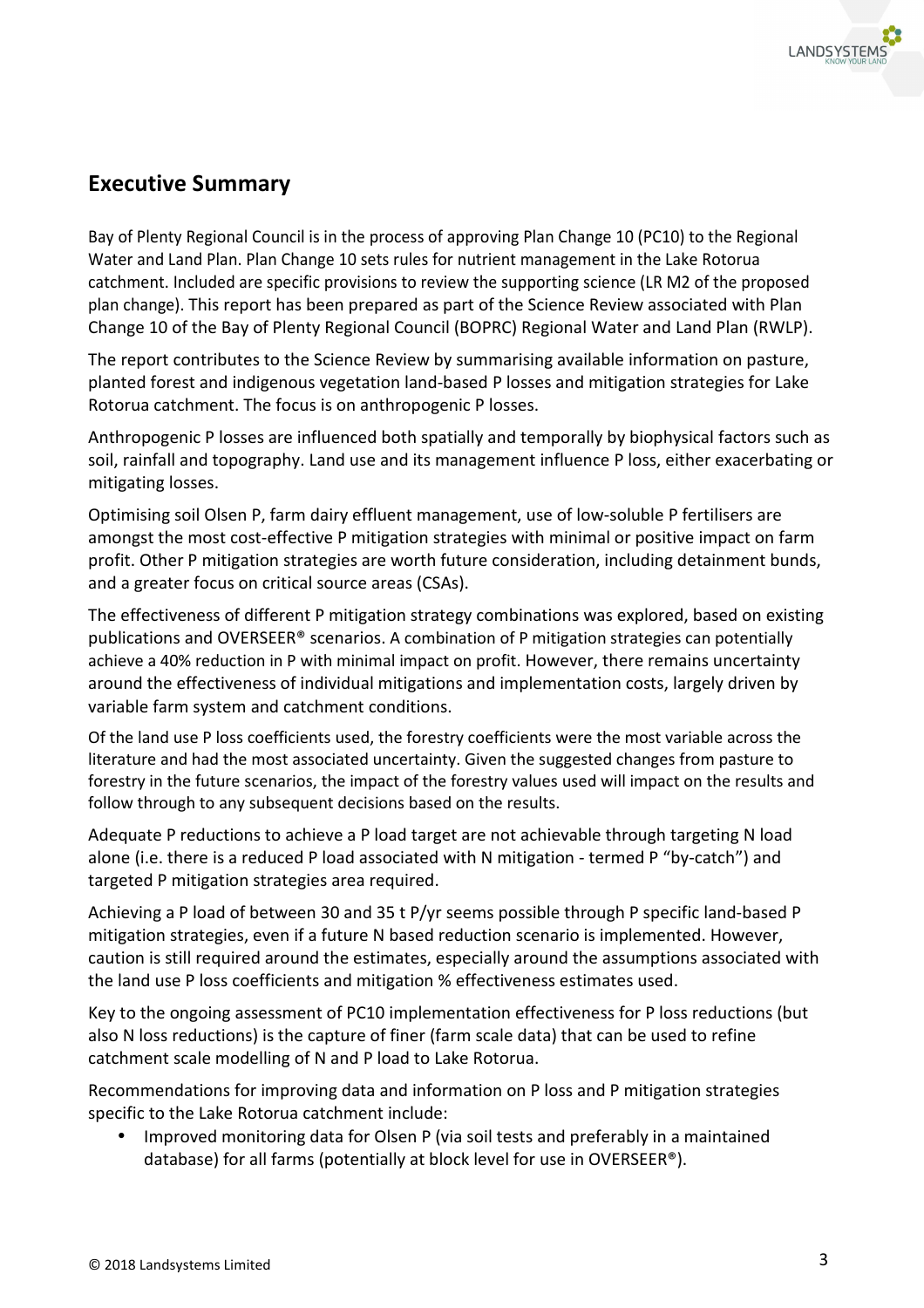

- Maintain the current soil testing frequency as suggested in the NMP template, with the expectation that soil Olsen P will decrease by 1-2 units/year once the mitigations are implemented.
- Ensure good capture (preferably in a maintained database) of and monitoring of the state of Farm Dairy Effluent (FDE) storage and land application data.
- Continue to maintain connections with P mitigation research and promote and support mitigation research within the Lake Rotorua catchment to assess the local applicability of P mitigations (for example, detainment bunds).
- Support the development of multiscale spatial approaches to prioritising P (and N) mitigation placement to better target P sources, P form and P loss pathways.
- Support research to better understand the changes in P loss associated with the different stages of forestry, from harvest to forest maturity. Research across the range of forest soils in the Lake Rotorua catchment is likely requirement as well.
- Support the investigation of the increasing trend in particulate P identified in Dare (2018) with a focus on long term drivers (e.g. climate change), and P generation sources and transfer pathways.
- Target P reductions alongside N reductions (i.e. a dual nutrient reduction approach) given that the P load target is not achievable through P "by-catch" associated with N focussed mitigation alone.
- Explore the opportunity to improve data on P mitigation associated with forestry management (possibly via the NPS-PF).
- Build on the existing Nutrient Management Plan template to increase the quantitative and measurable capture of P nutrient inputs, mitigations and outputs, similar to N capture.
- Improve and support soil map information, regionally and where possible, at farm scale to improve nutrient budget estimates as well as NMP implementation.
- Monitor and report P mitigation implementation and loss data (initially via nutrient budgets in the NMP) for all farms in the Lake Rotorua catchment and refine the criteria around the collection, recording, storage of data, as well as NMP implementation monitoring and auditing.
- Develop the geospatial database to include implemented P mitigation actions and P losses through time.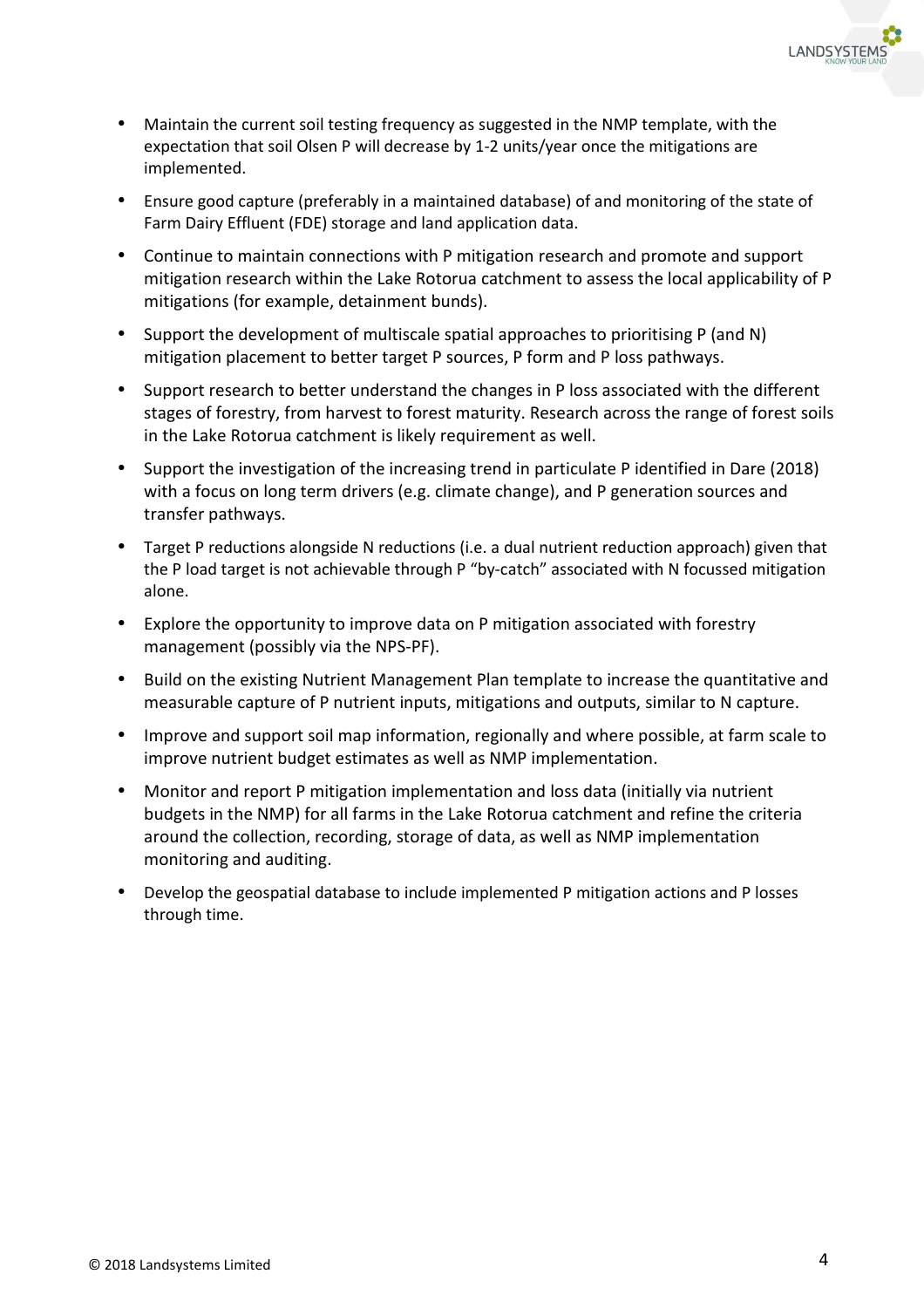

# **1 Introduction**

# **1.1 Background**

### **Plan Change 10 Science Review**   $1.1.1$

Bay of Plenty Regional Council is in the process of approving Plan Change 10 (PC10) to the Regional Water and Land Plan. Plan Change 10 sets rules for nutrient management in the Lake Rotorua catchment. Included are specific provisions to review the supporting science (LR M2 of the proposed plan change).

The Science Review terms of reference (TOR) includes tasks to:

- Identify the key places where phosphorus mitigation should be focussed in general terms and whether this is measurable, and
- Identify priority catchments for application of focussed phosphorus (P) control. This will include a high-level estimate of potential achievements with respect to reducing P inputs to the lake.

This report contributes to the science review by summarising available information on pasture, planted forest and indigenous vegetation land-based P losses and mitigations for the Lake Rotorua catchment.

### $1.1.2$ **Land-based Phosphorus**

McDowell (2012) states that the difference between current P losses and those produced naturally (termed reference conditions) represents the anthropogenic loss, a portion of which will be manageable. The proportion of natural losses vary geographically (spatially) but not usually over time (temporally).

Anthropogenic P losses are influenced both spatially and temporally by biophysical factors such as soil, rainfall and topography. Land use and its management influence P loss, either exacerbating or mitigating losses.

Abell (2013) concluded in a study of 101 lakes that human-related sources of P were to be the dominant influence on TP concentrations in New Zealand lakes, with the extent of intensive pastoral agriculture the best land use predictor of TP concentrations (accounting for 41.0% of variation in TP concentrations) and exotic forestry a further 18.8% of the variation. For P loss in the Rotorua catchment, both the natural P losses and anthropogenic P losses to Lake Rotorua have been described and estimated by Tempero et al. (2015).

Tempero et al. (2015) estimated a total annual P load of 48.7 t P/yr to Lake Rotorua from the catchment. Of this, the natural conditions (baseline) load was estimated at 25.3 t P/yr and the anthropogenic load 23.4 t P/yr. This differs from many situations nationally where the natural conditions component of P loss (relative to anthropogenic losses) is generally low (McDowell 2012). The need to reduce anthropogenic P losses remains an important requirement to achieve improved water quality for Lake Rotorua; a P reduction amount of 8-13 t P/yr has been estimated by Tempero et al. (2015).

Particulate P (P-P) accounted for 74% of the anthropogenic load, suggesting P loss mitigation strategies should focus on reducing the P-P fraction, over the DRP fraction.

Nitrogen (N) remains the regulatory focus as set within the Operative RPS. An assumption that nitrogen reduction initiatives through PC10 will also achieve adequate phosphorus reductions (termed "by-catch") does not necessarily hold true, primarily because of the differences in N and P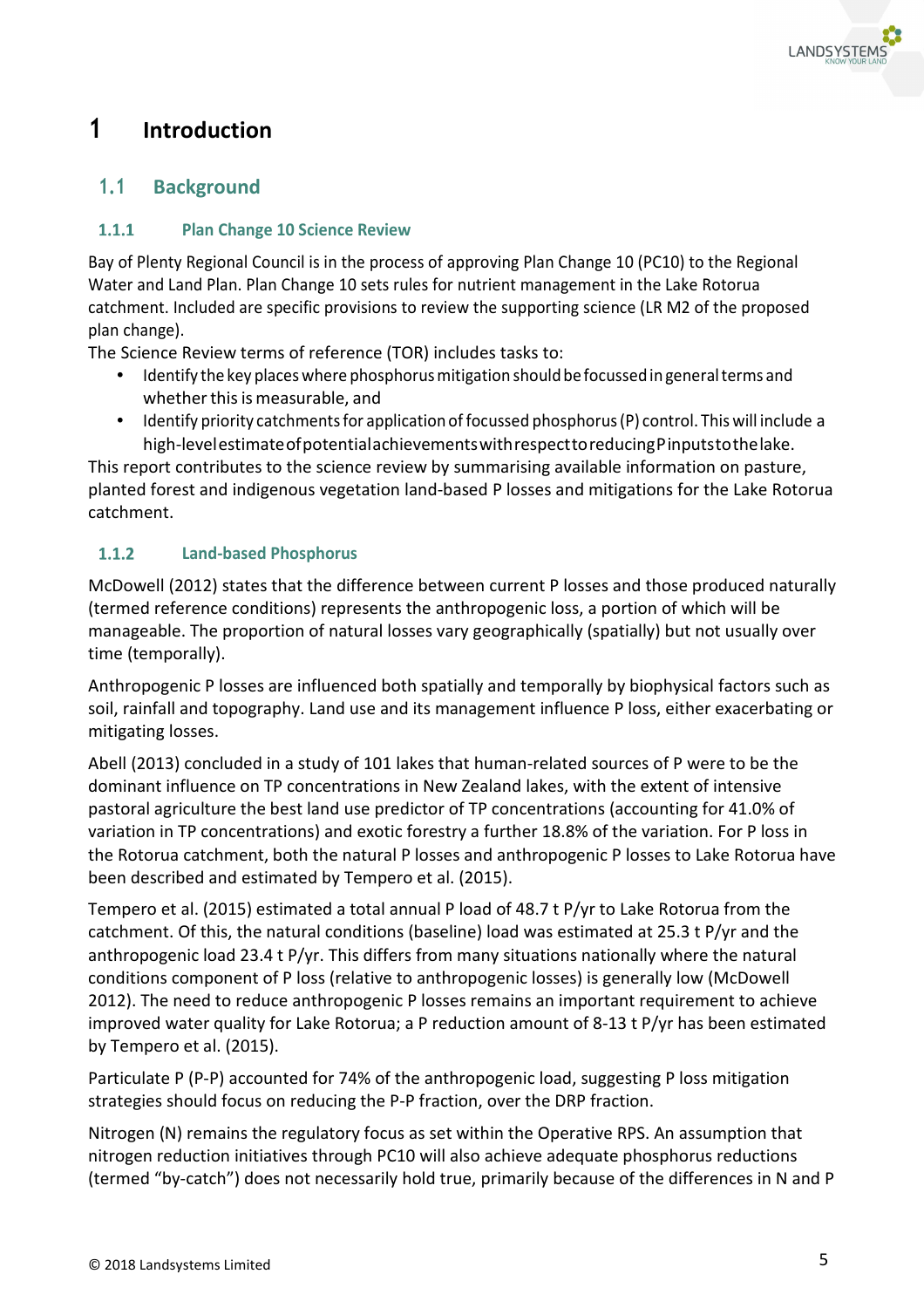sources and pathways of nutrient loss. Park (2017) notes that the P reductions can be managed under the Council's wider Rotorua Lakes Programme through non-regulatory activities at a programme level as a part of rule implementation, the Lake Rotorua Incentives Scheme, sector best practice and engineering solutions.

Lake Rotorua is co-limited by N and P, requiring both nutrients to be managed to achieve a target trophic level index (TLI). Loading model calculations suggests 435 t/N and between 33.7 to 38.7 t/P are the annual sustainable loads required to achieve and maintain a target TLI of 4.2.

Current Alum dosing and other engineering methods provide partial, possibly temporary solutions to reducing P in the lake, meaning land-based P mitigation strategies will have to contribute to ongoing P reductions.

# **1.2 Scope of this report**

The aims of this report are to:

- 1. Describe the management of P losses, with a focus on the Rotorua catchment.
- 2. Estimate P losses (kg P per ha/yr and tonnes  $P/yr$ ) from major current rural land uses; pastoral uses, forestry and native bush.
- 3. Identify the suite of P mitigation strategies relevant to Lake Rotorua's catchment, and the range of achievable reductions in P losses from both land use change and land management change.
- 4. Provide an aggregate assessment of land-based P load to Lake Rotorua for:
	- a. the current landuse
	- b. a credible future landuse scenario
- 5. Address the questions of how to monitor, assess and report on the level of on-farm phosphorus good management practice (GMP) adoption and efficacy across the Lake Rotorua.
- 6. Recommend future P mitigation investigations relevant to the Lake Rotorua catchment.

# **2 Management of P losses**

## **2.1 Land-based P sources and loss**

The variability of P loss differs across land uses and is influenced by soil, climate and topography and management (Menneer et al., 2004; McDowell,2010; McDowell et al., 2013). All factors are important for the Rotorua catchment which has pastoral (dairy and drystock cattle, sheep and deer) and plantation forest land uses over a range of dominant Soil Orders (Podzols, Pumice, Allophanic, Recent and Organic Soils), a strong rainfall gradient (increasing with altitude to around 2400 mm/year), and a predominantly rolling to steep topography.

Rural land-based sources of P have been grouped simply into soil P (40%) and animal dung (30%), Plants (20%) and fertiliser additions (10%) McDowell et al., 2013; McDowell et al., 2016). Relative to the Rotorua catchment are sources from soil status (soil P level management), stock access (direct deposition of dung to waterways), effluent (management of the land application) and fertiliser (timing and form of P fertiliser).

The form of P (the P fraction) is an additional consideration as the loss pathways differ for the fractions, as do their mitigation requirements. Phosphorus fractions can be divided into soluble P (P that passes through a 0.45  $\mu$ m filter) and particulate P (P-P; i.e.  $> 0.45 \mu$ m). A review of water quality trends for the Rotorua Lake catchment (Dare, 2018) indicated an 88% increase in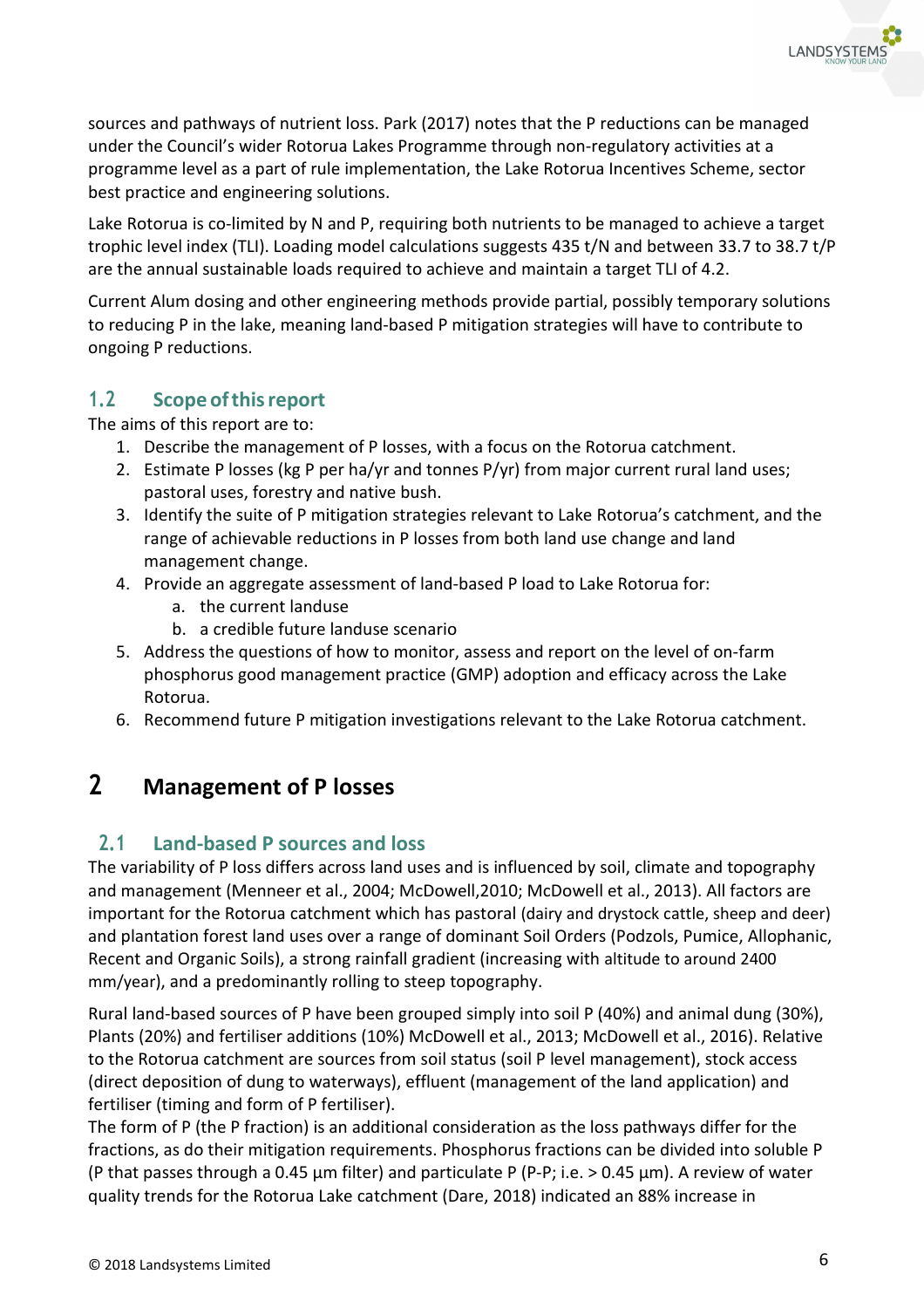

particulate P from 2009-2017. The specific sources of the increased particulate P require confirmation (Dare, 2018).

The pathways of P loss to water are by surface (particulate > dissolved P) and subsurface flow (dissolved P) and depend on the combination of land use and biophysical factors (Figure 1). Mitigation combinations are an effective approach to achieving P loss reduction targets. For example, a combination of improved effluent management, optimum soil Olsen P and use of low soluble P fertiliser could be used to reduce P losses by more than 50% (to below a reduction target) with no net impact on profit (presentation to the Land TAG - McDowell et al., 2016 and McDowell et al. ,2017). Internationally, Murphy et. al. (2015) showed P reductions were achievable with minimal impact on pastoral farm profitability in Ireland, and cost-effective approaches towards P mitigation have been analysed for other farmland-lake environments, for example at Lake Erie (Pyo et al., 2017).

A range of mitigations are available, and the optimal combination will vary depending on the specific characteristics of an individual property. However, for efficient reduction of P losses, the main P sources and loss pathways should be the focus.



**Figure 1. Main determinants affecting P losses in agricultural systems and key management strategies for mitigating losses (from Menneer et al., 2004).** 

# **3 P mitigation strategies**

## **3.1 P mitigation strategies for Lake Rotorua catchment**

McDowell (2010) provides a report summarising the range of current or near future mitigation options to lessen P loss from grazed grassland farms in the Lake Rotorua catchment. The summary includes mitigation efficacy and cost.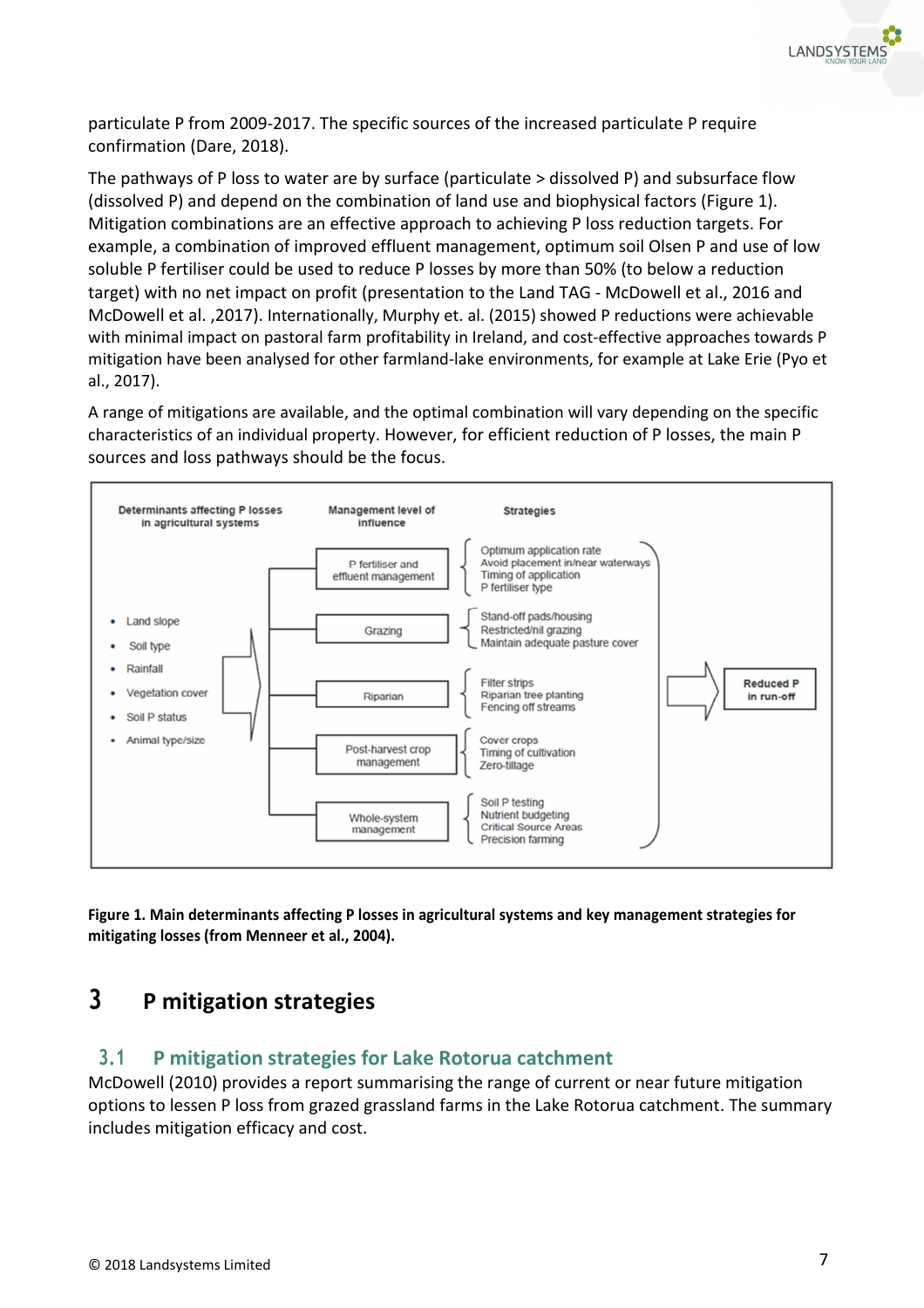Also provided, is a summary of relative total phosphorus, dissolved reactive phosphorus (DRP) and suspended sediment (as an index of particulate P loads) from various Rotorua catchment streams and changes in TP from the 1970s to the 1990s.

The key point illustrated is the variability – spatially across the catchments and temporally, for catchments through time. Both reflect differences in catchment characteristics associated with inherent characteristics (such as geology, soil and topography) and land use changes. Both are important to consider when selecting mitigation strategies, to ensure the different P fractions are targeted.

Key to the ranking mitigations for potential uptake is their classification into three classes of intervention: 1) on-farm management, such as optimum soil test P, low solubility P fertilizer and effluent spreading; 2) amendments, such as alum; and 3) edge-of-field management, such as instream sorbents, buffer strips, constructed wetlands and dams for water recycling (Table 1).

| Strategy                                      |               | Effectiveness | Cost                               |
|-----------------------------------------------|---------------|---------------|------------------------------------|
|                                               |               | (%)           | (NZD \$/kg P conserved)            |
| Optimum soil test P                           |               | $5 - 201$     | highly cost-effective <sup>1</sup> |
| Low solubility P fertilizer                   |               | $0 - 20$      | $0 - 30$                           |
| Stream fencing                                | management    | 10-30         | $5-65$                             |
| Greater effluent pond storage                 |               | 10-30         | 30                                 |
| Low rate effluent application to land         |               | 10-30         | 45                                 |
| Tile drain amendments                         |               | 50            | 25-100                             |
| Restricted grazing of cropland                |               | 30-50         | 150-250                            |
| Alum to pasture                               | amerdment     | $5 - 30$      | $150 - 500$                        |
| Alum to grazed cropland                       |               | 30            | 160-260                            |
| Grass buffer strips                           |               | $0 - 20$      | >250                               |
| Sorbents in and near streams                  |               | 20            | 350                                |
| Retention dams / water recycling <sup>2</sup> | edge of field | $10 - 80$     | >500                               |
| Constructed wetlands <sup>3</sup>             |               | $-426-77$     | >500                               |
| Natural seepage wetlands <sup>3</sup>         |               | <10%          | >500                               |

**Table 1. P mitigation strategies specific to the Lake Rotorua catchment (Table 2 in McDowell 2010).** 

<sup>1</sup> depends on existing soil test P concentration, but no cost if already in excess of optimum.

<sup>2</sup> upper bound only applicable to retention dams combined with water recycling

<sup>3</sup> potential for wetlands to act as a source of P renders upper estimates for cost infinite.

The mitigation strategies have been selected based on applicability to the Lake Rotorua catchment, and include the form(s) of P they mitigate (summarised in Table 2).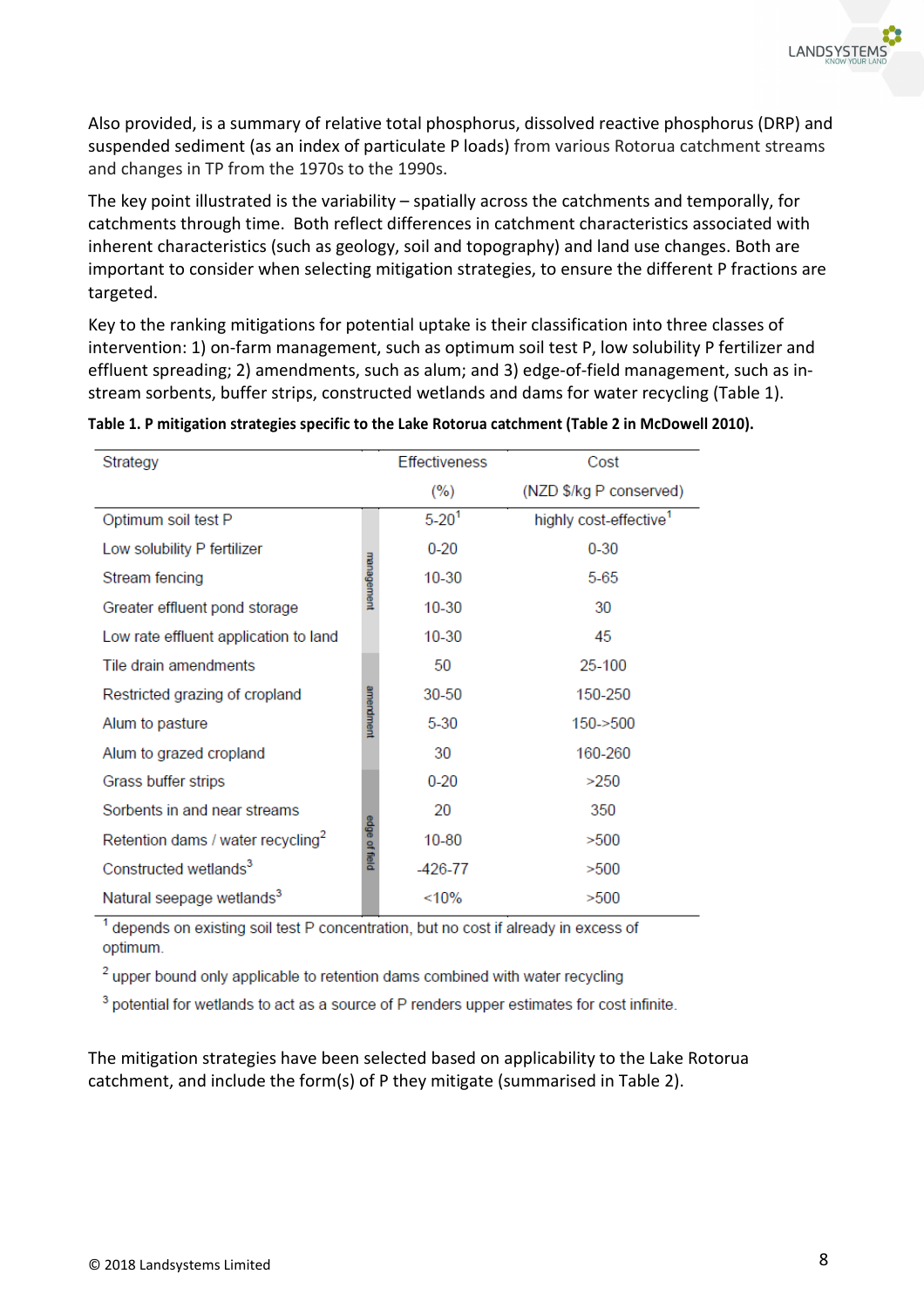

| Table 2. Potential P mitigation strategies specific to the Lake Rotorua catchment (McDowell 2010) with P forms |
|----------------------------------------------------------------------------------------------------------------|
| mitigated added.                                                                                               |

| P mitigation                                                                       |               | Effectiveness<br>% | Cost of P<br>conserved<br>$\frac{2}{3}$ /kg | P forms targeted                                         |
|------------------------------------------------------------------------------------|---------------|--------------------|---------------------------------------------|----------------------------------------------------------|
| Optimum soil test P                                                                |               | $5 - 20$           | highly cost<br>effective <sup>1</sup>       | dissolved and particulate P                              |
| Low solubility P fertilizer                                                        | management    | $0 - 20$           | $0 - 30$                                    | dissolved P (and via soil<br>enrichment - particulate P) |
| Stream fencing                                                                     |               | $10 - 30$          | $5 - 65$                                    | dissolved and particulate P                              |
| Greater effluent pond storage                                                      |               | $10 - 30$          | 30                                          | dissolved and particulate P                              |
| Low rate effluent application to land                                              |               | 10-30              | 45                                          | dissolved and particulate P                              |
|                                                                                    |               | 50                 | 25-100                                      | particulate and dissolved P<br>(depending on soil P and  |
| Tile drain amendments                                                              | amendment     |                    |                                             | effluent applications)                                   |
| Restricted grazing of cropland                                                     |               | $30 - 50$          | 150-250                                     | mostly particulate P                                     |
| Alum to pasture                                                                    |               | $5 - 30$           | $150 - 500$                                 | dissolved P                                              |
| Alum to grazed cropland                                                            |               | 30                 | 160-260                                     | dissolved P                                              |
| Grass buffer strips                                                                |               | $0 - 20$           | >250                                        | particulate-P                                            |
| Sorbents in and near streams                                                       |               | 20                 | 350                                         | particulate-P and dissolved-P                            |
| Retention dams / water recycling <sup>2</sup><br>Constructed wetlands <sup>3</sup> | edge of field | 10-80<br>$-426-77$ | >500<br>>500                                | particulate-P and some<br>dissolved-P<br>particulate-P   |
| Natural seepage wetlands <sup>3</sup>                                              |               | <10%               | >500                                        | particulate-P                                            |

 $<sup>1</sup>$  Depends on existing soil test P concentration, but no cost if already more than optimum.</sup>

 $2$  Upper bound only applicable to retention dams combined with water recycling.

3 Potential for wetlands to act as a source of P renders upper estimates for cost infinite.

Although several subsequent publications by McDowell and others (McDowell and Nash, 2012; McDowell et al., 2013 and McDowell et al., 2017) provide additional detail regarding P mitigation strategies, McDowell (2010) does provide a sufficiently comprehensive and relevant set of P mitigation strategies, including many that are relevant to Lake Rotorua catchment.

## **3.2 Additional P mitigation strategy considerations**

Additional mitigations have been mentioned in the various literature, including McDowell (2010), McDowell et al. (2013) and McDowell et al. (2017) and some looked at in the Lake Rotorua catchment, such as wetlands (Hamill et al. 2010 and Özkundakci et al., 2010) and shallow weirs and vegetation filter strips (Ledgard et al., 2007). However, there seems either to be insufficient current data to support their current use, or the cost benefit for P recovery is less favourable. For example, cultivating P-enriched soils near streams to reduce soil P concentrations and P loss is identified as a P mitigation but has a large associated cost (McDowell et al., 2017). Several P mitigations are discussed in more detail below because they have (or are being) considered for Lake Rotorua catchment or could be considered in the future, especially as more data to support their efficacy becomes available and technological advances reduce the cost of implementation.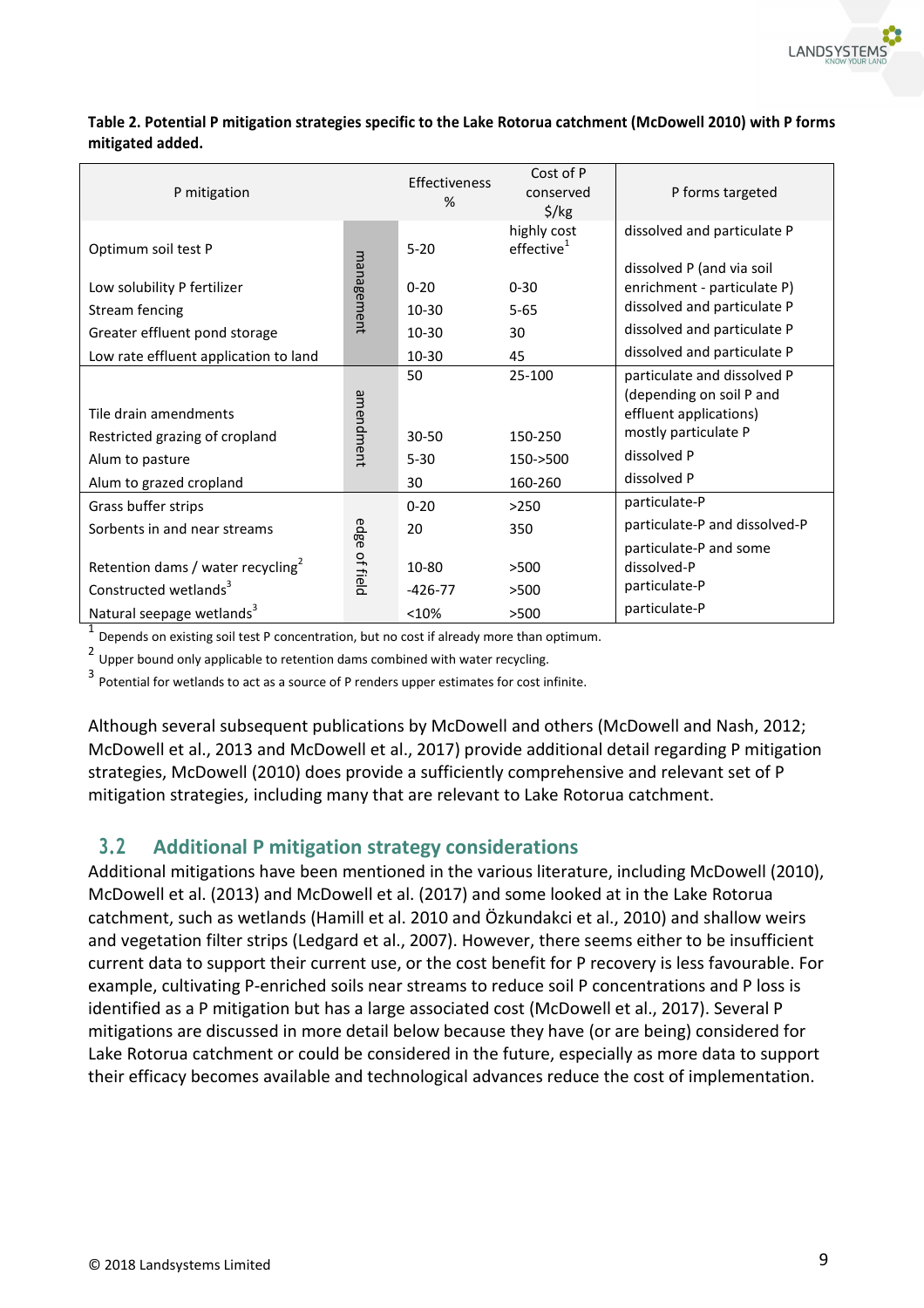

#### $3.2.1$ **Track and lane management with berms or sorbents**

Track and lane management either by engineering methods (runoff diversion berms) or by sorbents (McDowell, 2007) can be applied to either pastoral or forestry tracks. Generally during forest harvesting management of roading as part of consent conditions for harvesting will include requirements for road maintenance and surface runoff diversion at set spacings. McDowell et al. (2007) who traced 90% of the P loss back to runoff from a crossing where daily traffic resulted in regular dung deposition i.e. a critical source area. Installing a P-sorbent on the side of the lane has been shown to decreased catchment P losses by up to 80% (McDowell et al., 2013).

#### $3.2.2$ **In-paddock critical source areas (CSAs)**

The areas around gateways, lanes and around barns and troughs are important sources of P loss (McDowell et al., 2013), especially when they are in ephemeral pathways, near-stream areas and areas connected to the stream. Work by Hively et al. (2005) and Lucci et al. (2010) found that the potential for P loss from areas such as gateways, lanes and around barns and trees (camp sites) and troughs was much greater than from the rest of a grazed paddock. McDowell and Srinivasan (2009) also confirmed that when connected to a stream these areas are important sources of P all year round. P loss to most waterways which can be decreased by the addition of P-sorbents in these areas, including around gateways, lanes, and around barns and troughs.

While P losses from critical source areas (CSAs) can be responsible for the majority of total farm P losses - up to 80% from 20% of the farm area (McDowell, 2010), there is currently no fully available tool available to model losses or show how losses may be reduced by focusing P mitigation efforts on CSAs. Recent developments of farm scale spatial tools such as MitAgator (https://ballance.co.nz/mitagator) could provide a useful tool to achieve improved inclusion of CSA management. MitAgator provides a spatial view of where losses are occurring, identifies CSAs, and using combinations of 24 mitigations, compares the effectiveness and cost of different mitigation scenarios. The main limitation of the tool (and other spatial farm scale mapping tools) is currently their accessibility to all farmers in the catchment.

### $3.2.3$ **Strategic grazing**

Strategic grazing was highlighted by McDowell et al. 2016 in the Land TAG presentation (McDowell et al., 2016) and McDowell et al. (2017). The mitigation relates to the strategic grazing of forage cropped paddock with stream, so that grazing is last in areas close to the stream and ephemeral pathways. Given the decreasing use of fodder cropping predicted under PC10, this P mitigation strategy has limited application for cropping scenarios, but the principle is equally relevant for intensive strip grazing of pasture, particularly during winter months.

#### $3.2.4$ **Grass buffer strips**

Grass buffer strips specifically target particulate-P in surface (overland) flows and have been trialled in the Rotorua Lakes catchment. McKergow et al. (2007) installed fenced off grass buffer strips within paddocks and based on two events, achieved a 40% decrease in P losses from the buffer strip area compared to a grazed control. Other trials have been less successful in reducing P losses (e.g. Longhurst, 2009), and in general grass buffer strips have limitations that limit their widespread use. These including reduced effectiveness if overland flows become chanellised or the strips become clogged with sediment, and the loss of land from production (McDowell, 2010).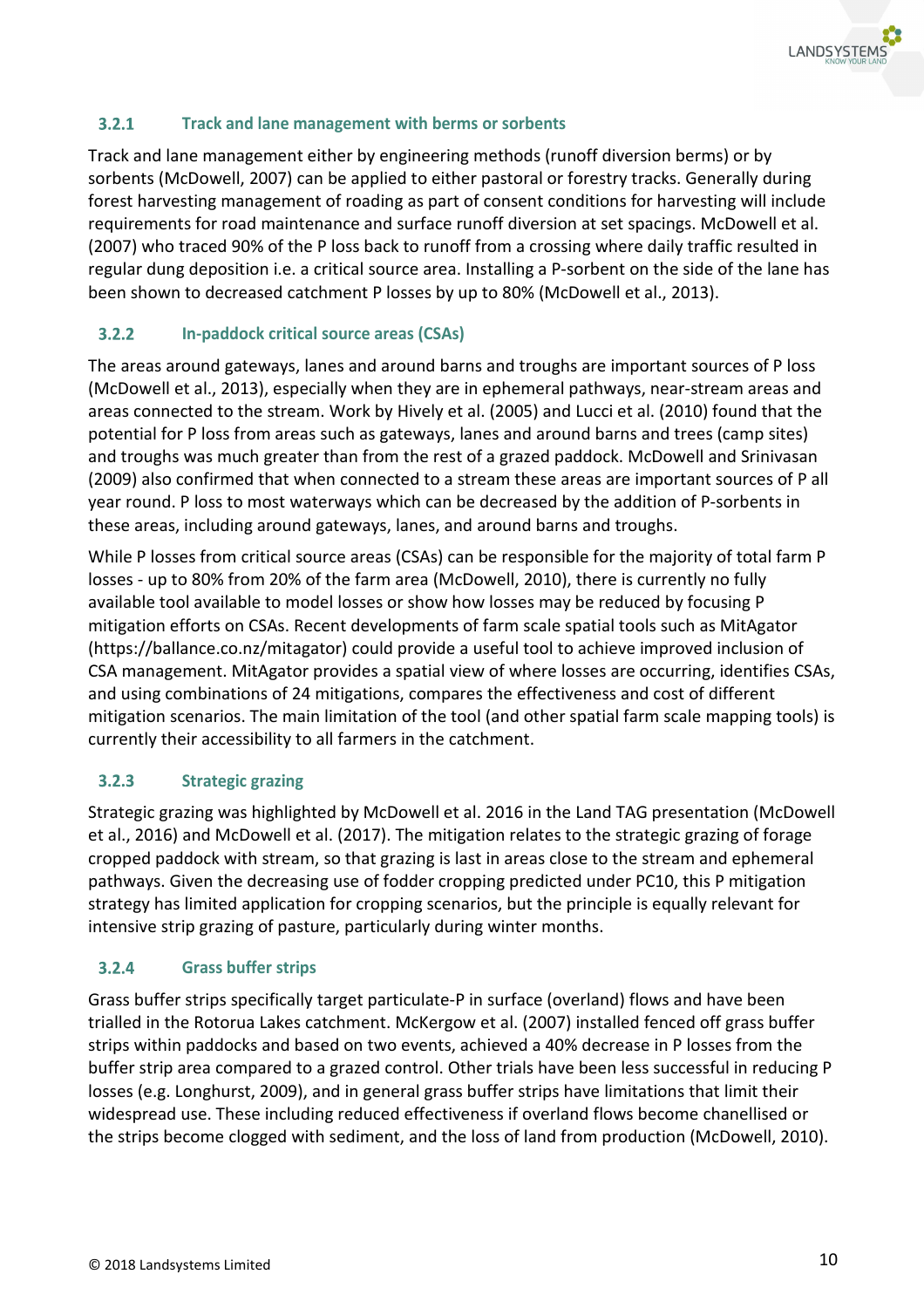

### $3.2.5$ **Detainment bunds and ponds**

Detainment bunds and ponds are a mitigation that pond surface runoff within farms, to remove P before being discharged to natural waterways. They are considered a new type of mitigation strategy designed to target ephemeral waterways during intense rainfall and runoff events, removing sediment and associated P from water leaving pastoral farmland (Clarke et al., 2013). There is minimal published data on their design requirements, effectiveness and cost. Brown et al. (1981) provides data showing that ponds retained 65% and 76% of sediments from surface runoff leading to P retention efficiencies of 25% and 33%. A subsequent MSc. Study (Clarke 2013) indicated the potential for P mitigation using detainments bunds but was inconclusive in providing sufficient robust quantitative data on the efficacy and costs of the mitigation strategy (Levine et al. 2017).

The Phosphorus Mitigation Project (PMP) is a farmer initiated collaborative effort between national and regional government entities, local farmers, private industries and universities, with the objective to identify cost-effective strategies to reduce the amount of P entering Lake Rotorua by surface runoff. Their research efforts have focussed on detainment bunds and ponds. Based on current prototypes the mitigation could be effective over 25-55% of a suitable farm in the Rotorua Lakes catchment, with the upper end of the percentage range looking more likely (Pers. Comm. J. Paterson). A high-resolution analysis (GIS) project is looking at identifying potential catchment areas where detainment bunds may be appropriate. At this point in time no additional data on the efficacy or cost are available. Detainment bunds could be an effective strategy at managing P loss from farm catchments and could provide a cost-effective P mitigation strategy in the near future.

#### $3.2.6$ **Wetlands**

The use of wetlands (constructed, natural and seepages) for P mitigation has been a focus in the Lake Rotorua catchment (Hamill et al., 2010 and Özkundakci et al., 2010). McDowell et al. (2017) stated that P removal from constructed wetlands was minimal because P removed via sedimentation was subsequently released as dissolved P. Similar findings were reported by Özkundakci et al. (2010) for a 2.3 hectare (ha) constructed wetland in the Lake Okaro catchment. Initial P retention of 42% occurred for the 2 years following wetland construction but then decreased as P enrichment of sediment lead to P release. However, they concluded that the combined effect of all restoration procedures (on-farm nutrient management and riparian planting) resulted in a relatively rapid decrease in TP concentrations, which may be prolonged by continued external load reduction.

Hamill identified restoring seepage wetlands and natural wetlands was the most cost effective for P mitigation; a \$1 million wetland package consisting of these mitigations could reduce catchment P by 0.033 t P/yr.

The cost of P recovered for constructed wetlands is comparatively high and variable depending on site characteristics. In the lake Rotorua catchment constructed wetlands are most likely in the lower catchment around the lake margins. For this reason, P mitigations that reduce P upstream are a preferred option as ongoing input of P into constructed wetlands is likely to impact on mitigation efficacy.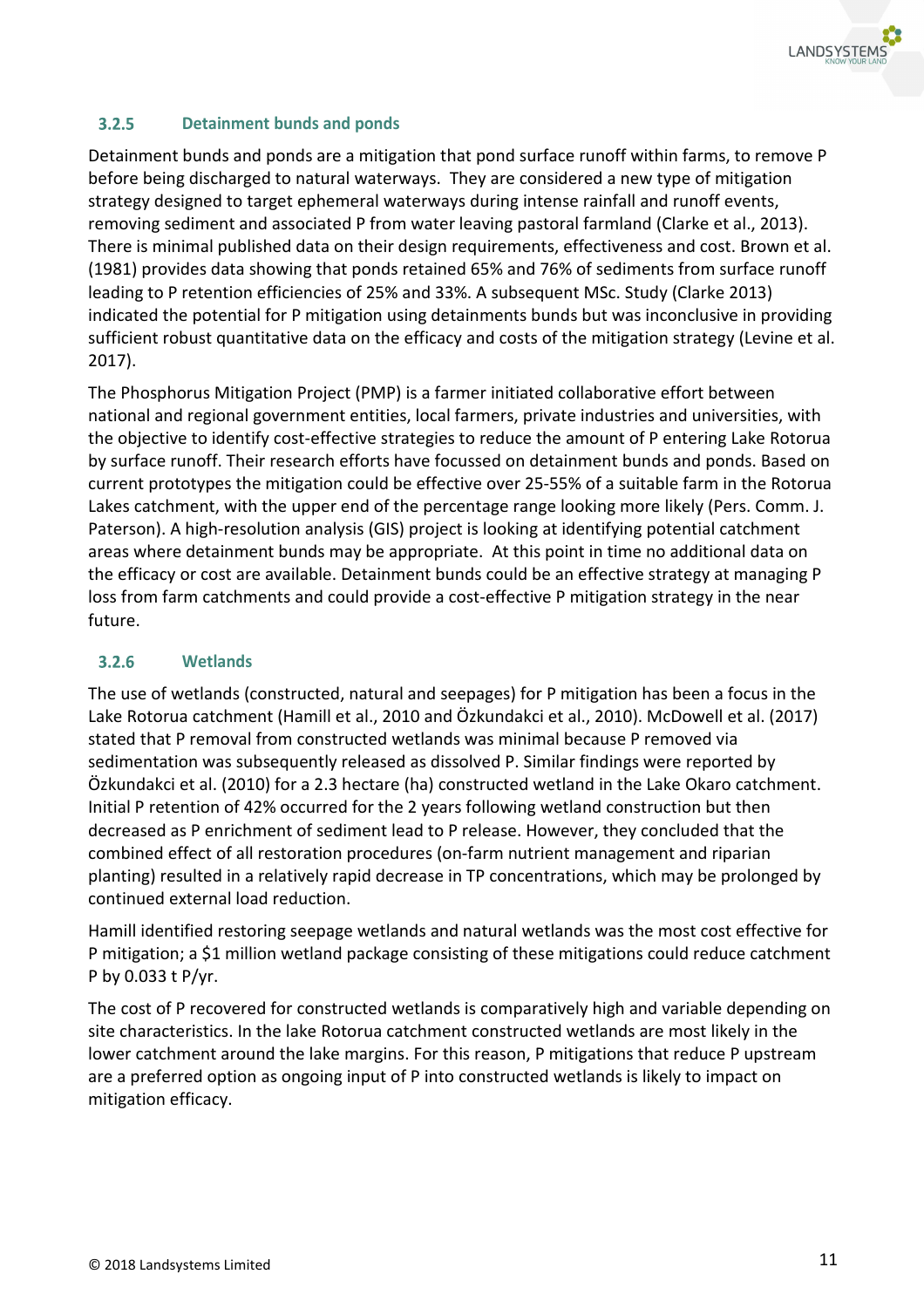

# **3.3 P mitigation strategy efficacy and cost**

Several relevant publications (from New Zealand and internationally) state the importance of costbenefit for farmer uptake, and the importance of farmer uptake for effective P loss mitigation (McDowell, 2010; McDowell and Nash, 2012; McDowell et al., 2015; Murphy et al., 2015).

Adoption of mitigation strategies favours those with a low cost for retrieving P (\$/kg P) and highest TP effect (% effectiveness). Other mitigation strategies may not primarily target P or may be costly. In general, mitigations are more efficient and cost less the closer they are to the source (farm management > amendment > edge of field).

The cost-effectiveness of P mitigation measures varies greatly, from profit-enhancing (e.g. reducing soil Olsen P levels to optimum production levels) to relatively expensive constructed wetlands and detention dam structures.

McDowell (2010), McDowell et al. (2013) and McDowell et al. (2017) use a common metric to describe a strategy in terms of the cost per kg of P mitigated on a per ha basis. In general, mitigations are more efficient in terms of cost per kg P conserved the closer they are to source (farm management > amendment > edge of field). The concept is shown in Figure 2.



Effectiveness (%)

**Figure 2. The cost and effectiveness of farm scale P mitigation strategies for reducing losses to water (McDowell et al., 2013).**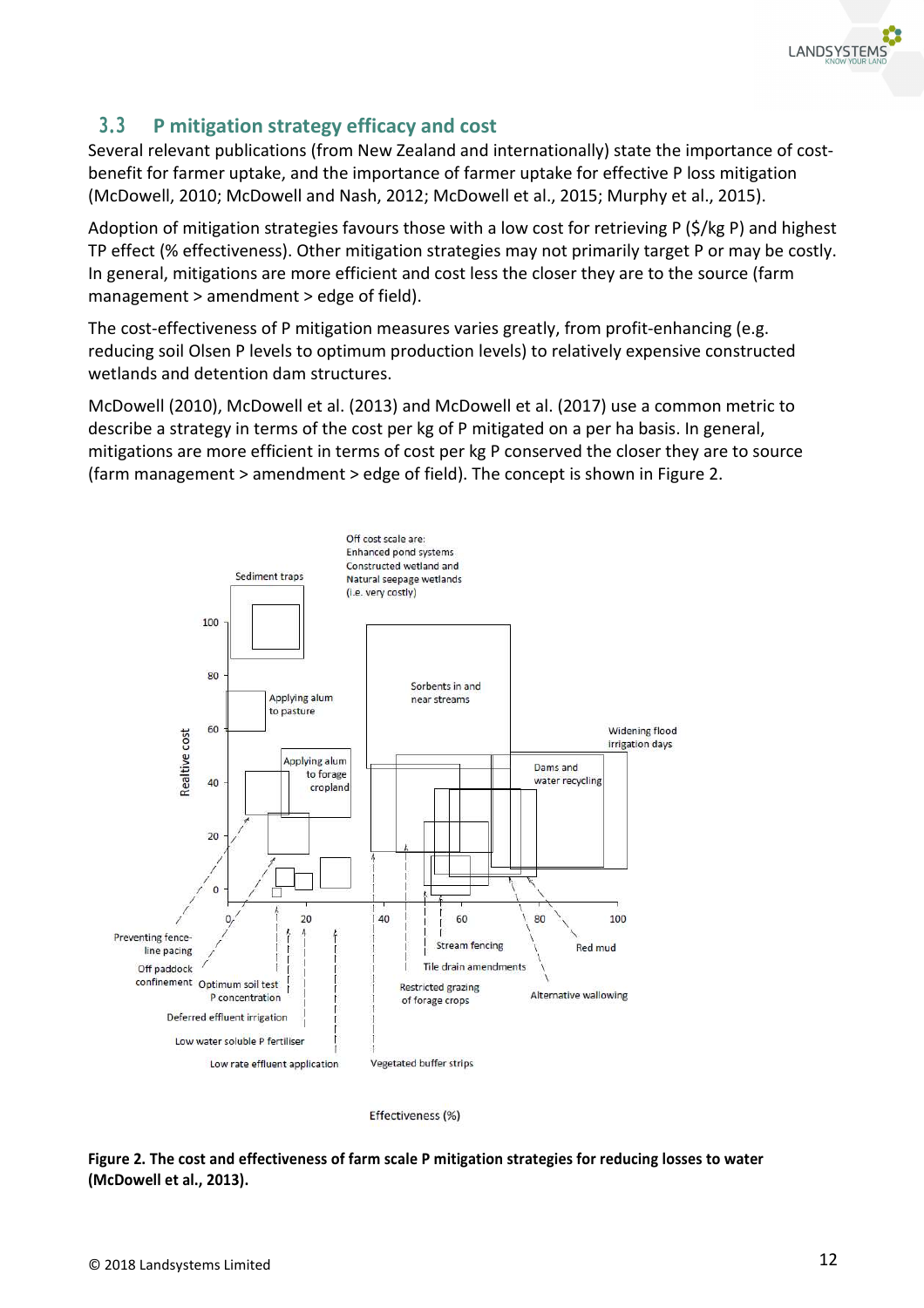

Mitigation strategies are more likely to be adopted by the farmer if they are part of farm management. For this reason, emphasis is placed on using those associated with farm management as opposed to those mitigations considered edge of field because in theory they can be adjusted with existing farm management or built into farm management with negligible impact on the farm system.

## **3.4 P mitigation strategy adoption**

Another consideration is the current likelihood of adoption in the Lake Rotorua catchment. For the Lake Rotorua catchment several of the mitigations provided in McDowell (2010) may not currently or likely to be used by farmers. Mitigations have been grouped (Table 3) based on an assessment of their current and likely future uptake (this is a subjective ranking based on feedback from farm advisors). Factors that are likely to change adoption are improvements to the mitigation cost effectiveness (*viz*. technology advances), inclusion in farm/nutrient management plans or nutrient management rules, and improved robust science supporting the effectiveness of the mitigation.

| P mitigation                                                                     |            | Likely adoption (High, Possible, Low) |          |
|----------------------------------------------------------------------------------|------------|---------------------------------------|----------|
|                                                                                  |            | Current                               | Future   |
| Optimum soil test P                                                              |            | Possible                              | High     |
| Low solubility P fertiliser                                                      |            | Low                                   | Possible |
| Stream fencing                                                                   |            | High                                  | High     |
| Greater effluent pond storage                                                    | management | Possible                              | High     |
| Low rate effluent application to land                                            |            | High                                  | High     |
| Paddock CSAs (troughs, gateways and camp areas)                                  |            | Possible                              | High     |
| Tile drain amendments                                                            |            | Low                                   | Possible |
| Strategic grazing<br>Track and lane management<br>Restricted grazing of cropland |            | Low                                   | Possible |
|                                                                                  |            | Possible                              | Possible |
|                                                                                  |            | Possible                              | Possible |
| Alum to pasture                                                                  | amendment  | Low                                   | Low      |
| Alum to grazed cropland                                                          |            | Low                                   | Low      |
| Grass buffer strips                                                              | edge       | Low                                   | Possible |
| Sorbents in and near streams                                                     |            | Low                                   | Low      |
| Retention dams / bunds / water recycling                                         |            | Low                                   | Possible |
| Constructed wetlands                                                             | of field   | Low                                   | Possible |
| Natural seepage wetlands                                                         |            | Possible                              | Possible |

**Table 3. Ranking of P mitigations based on an assessment of their current and likely future uptake in the Rotorua lakes catchment.** 

With the exception of the use of low solubility P fertiliser (e.g. RPR) the table provides a sound basis for ranking mitigations in terms of effectiveness and cost benefit. For the P mitigation combination assessment (later in the report) some mitigations may be excluded based on the likelihood of low uptake.

# **3.5 P mitigation strategy combinations**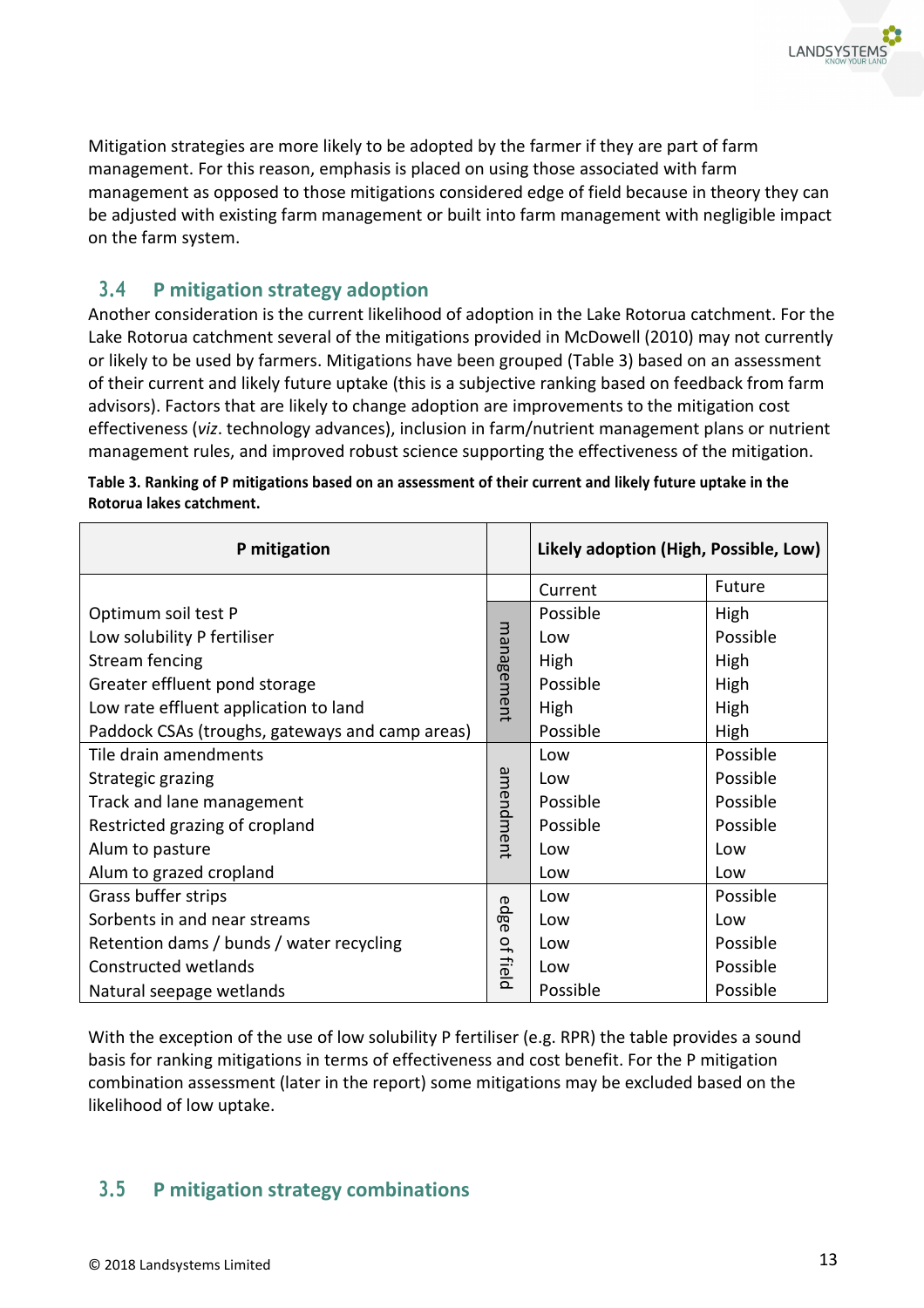There are more than 22 mitigation strategies focussed on P reduction (McDowell et al. 2013). To maximise P mitigation on any individual farm, the methods would need to be tailored to the relevant farm system, topography, soil type and nutrient status etc. Some mitigations, notably optimum Olsen P levels using RPR, will apply to the whole farm. Most other mitigations will realistically apply to a proportion of the farm.

McDowell et al. (2012) found that applying mitigation strategies to target CSAs (small specific P loss areas) was 6-7 times more cost-effective than applying the strategies across entire paddocks of the farm.

A combination of known or "standard" on-farm phosphorus management practices could potentially reduce P losses per hectare by up to 50%, although this can be achieved more easily on dairy farms than on drystock farms. The main methods are:

- reducing soil Olsen P levels to the lower end of the productive optimum range
- using low solubility fertiliser i.e. RPR (reactive phosphate rock) instead of super-phosphate
- low-rate effluent irrigation, possibly in combination with greater effluent storage

Similar P mitigation strategies are found in guidance based on the fertiliser industry's "Nutrient Management Code of Practice" (Fert Research, 2007) and other sector best management templates and guidance publications (e.g. McDowell et al., 2013; Mackay and Power, 2012). McDowell et al. (2017) concluded that combinations of P mitigation strategies could decrease P (or N) loss by more than 50% with minimal impact on farm profit.

The reduction gains were greater for those mitigations termed "management", with lesser reductions associated with mitigations further from source (Figure 3).





The other important point to note is to be fully effective (including cost), mitigations had to be selected to target the specific nutrient issue; P reduction required P mitigation strategies as opposed to relying on P "by-catch" via N mitigation strategies.

While P losses from CSAs can be responsible for the majority of total farm P losses - up to 80% from 20% of the farm area (McDowell, 2010), there is currently no fully available tool available to model losses or show how losses may be reduced by focusing P mitigation efforts on CSAs.

**LANDSYSTEI**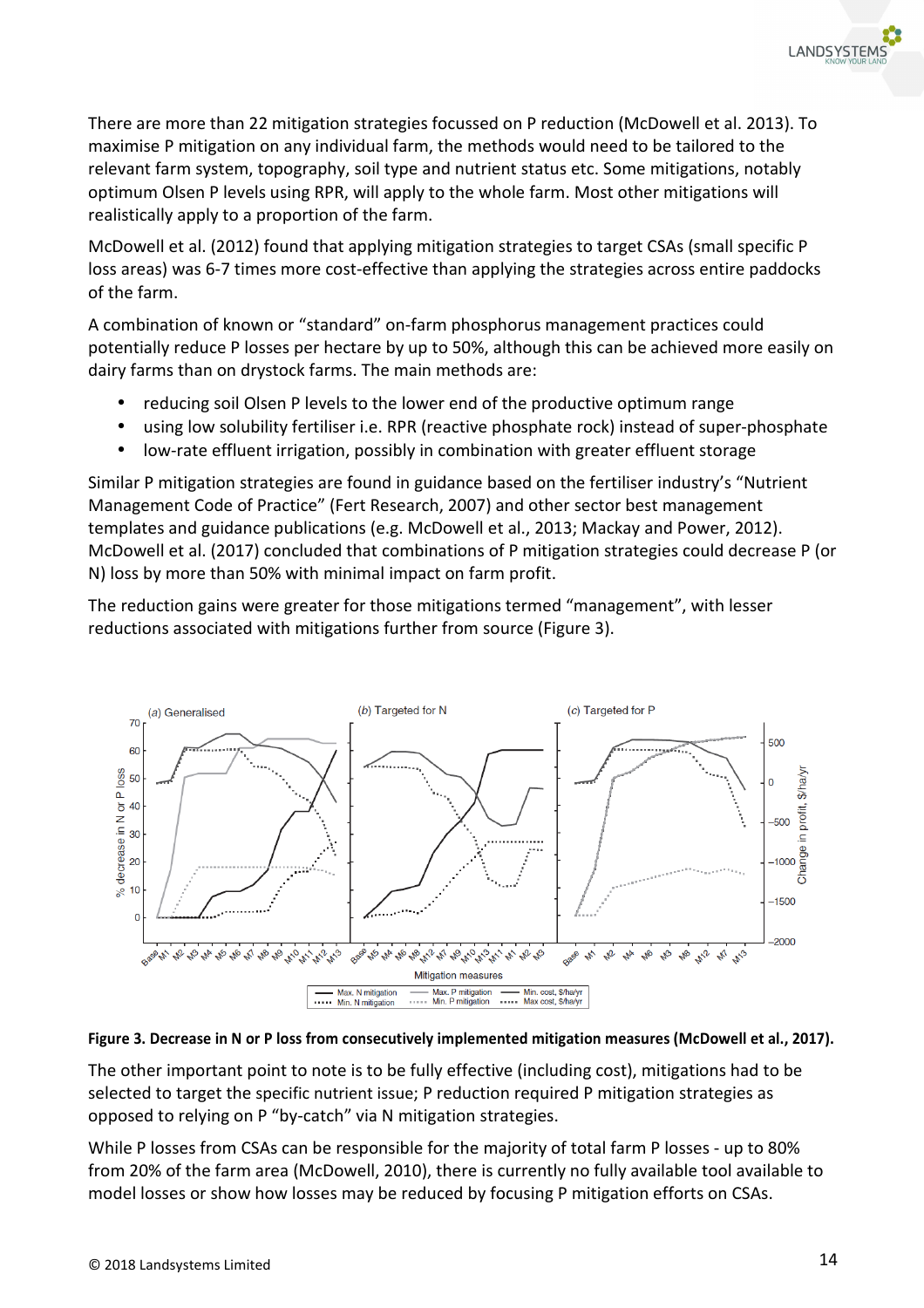

Due to the current high amount of stream fencing and planting completed in the Lake Rotorua catchment, it is likely that there is less scope to achieve very high CSA-based reductions locally, other than within the paddock and on tracks. Despite this limitation, there are still likely to be combinations of standard P mitigations (e.g. Olsen P and effluent management) and CSA initiatives that make an overall farm P loss reduction of 50% achievable and credible.

## **3.6 P mitigation efficacy potential**

Two approaches have been used to check the P mitigation potential of combined P mitigation strategies, specifically would they achieve (or approach) an overall 50% reduction in P loss, and the likely achievable P reduction range. One approach applies a combination of P mitigation strategies based on McDowell (2010) and other sources, and a second approach uses a combination of P mitigations available in OVERSEER® analysis.

Park (2012) combined P mitigations to estimate the cumulative reduction. The approach seems logical and because the mitigations are ranked (based on McDowell, 2010), a greater weighting is placed on the mitigations at the top of the ranking.

For each P mitigation strategy, the net P reduction effectiveness (%) is a product of effectiveness representing the percentage reduction that can be attributed to the individual strategy, and the relevant farm area which is the area of the farm the individual strategy can be placed. Some P mitigation methods can apply to 100% of a farm or too much smaller areas, the latter have been estimated by expert knowledge. The effectiveness rates were simply based on the mid-point of the range given by McDowell. The average net effectiveness is calculated from the mid-point effectiveness multiplied by the relevant farm area that it can be applied to (e.g. 20% of 30% = 6% for row three). The approach conservatively assumes that there are no synergies between mitigations and, as percentages, they cannot be simply summed. Rather, each successive mitigation applies to the balance of the "yet to be mitigated P loss". The selected combination for a hypothetical dairy farm is shown in Table 4. For example (using content from Table 4), the value of the cumulative reduction in row three (stream fencing), final column, is derived from subtracting the previous value in that column from 100% (100 - 21.3 = 78.7% P left to mitigate after previous types of mitigation are implemented), multiplying that by the average net effectiveness (6% of 78.7% = 4.7%), and adding that to the previous value  $(21.3% + 4.7% = 26%).$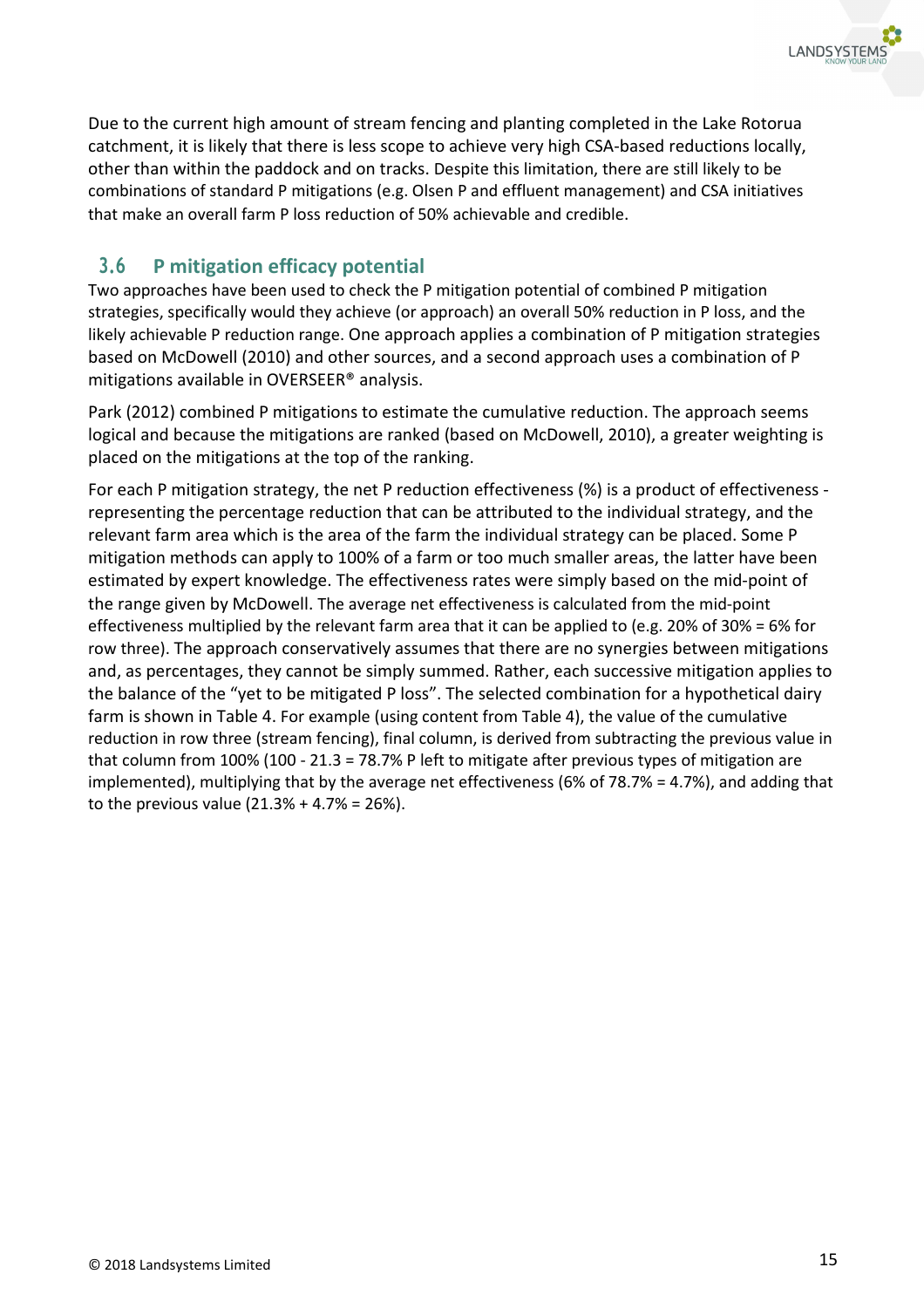| P Mitigation Strategy | <b>Effectiveness</b> | Mid-point     | Relevant  | Effectiveness | Cumulative |
|-----------------------|----------------------|---------------|-----------|---------------|------------|
|                       | %                    | effectiveness | farm area | (net)         | reduction  |
| Optimum soil test P   | $5 - 20$             | 12.5%         | 100%      | 12.5%         | 12.5%      |
| Low solubility P      | $0 - 20$             |               |           |               |            |
| fertilizer            |                      | 10%           | 100%      | 10.0%         | 21.3%      |
| Stream fencing        | $10 - 30$            | 20%           | 30%       | 6.0%          | 26.0%      |
| Greater effluent pond | 10-30                |               |           |               |            |
| storage               |                      | 20%           | 15%       | 3.0%          | 28.2%      |
| Low rate effluent     | $10 - 30$            |               |           |               |            |
| application           |                      | 20%           | 15%       | 3.0%          | 30.3%      |
| Restricted grazing of | $30 - 50$            |               |           |               |            |
| cropland              |                      | 40%           | 5%        | 2.0%          | 31.7%      |
| Alum to pasture       | $5 - 30$             | 0%            | 0%        | 0.0%          | 31.7%      |
| Alum to grazed        | 30                   |               |           |               |            |
| cropland              |                      | 0%            | 0%        | 0.0%          | 31.7%      |
| Grass buffer strips   | $0 - 20$             | 10%           | 10%       | 1.0%          | 32.4%      |
| Sorbents in and near  | 20                   |               |           |               |            |
| streams               |                      | 10%           | 0%        | 0.0%          | 32.4%      |
| Retention dams /      | 10-80                |               |           |               |            |
| water recycling       |                      | 45%           | 25%       | 11.3%         | 40.0%      |
| Constructed wetlands  | $-426-77$            | 0%            | 0%        | 0.0%          | 40.0%      |
| Natural seepage       |                      |               |           |               |            |
| wetlands              | <10%                 | 5%            | 5%        | 0.3%          | 40.3%      |

## **Table 4. A P mitigation combination for a hypothetical dairy farm (from Park, 2012).**

The cumulative reduction was 40.3%, short of the 50% reduction "target" indicated as achievable by McDowell (2010). However, it should be noted here (and in Tables 5 and 6) that the total cumulative reduction (40.3%) has large confidence limits extending way beyond the 50% value. This is the result of the wide range of values for effectiveness (column 2 in Table 4), and the resultant propagation of errors for the net combined effect that is calculated for the cumulative reduction (bottom of column 6 in Table 4).

Park (2012) revised several mitigations, the revisions deemed "optimistic";

- Optimum Olsen P efficacy increased from 12.5% to 20%.
- Effluent pond storage and low rate irrigation efficacies increased from 20% to 25%, but still applied to 15% of farm area (typical effluent block proportion).
- Fodder crop grazing restriction efficacy increased from 40% to 50%.
- Area treated by grass buffers raised from 10% to 30% of farm, and area treated by retention dams raised from 25% to 35%.

The net effect of the revised combination of P mitigations achieved the 50% target (just over 50%). Although the revised combination of mitigations did address some CSAs there was scope to include a more comprehensive array of CSA related mitigations. Also, Park acknowledged that the combination and efficacy of mitigations would vary with land use, soil, slope, rainfall and the farm system.

Overall the approach has many uncertainties associated with it, including the broad range of effectiveness for individual mitigations strategies, the estimates of the relevant farm area and calculating the net effectiveness and cumulative reductions. Although some of this uncertainty could be reduced with additional science and research, much of it is an inherent feature of the multiple combinations of farm systems and catchment conditions.

LANDSYSTE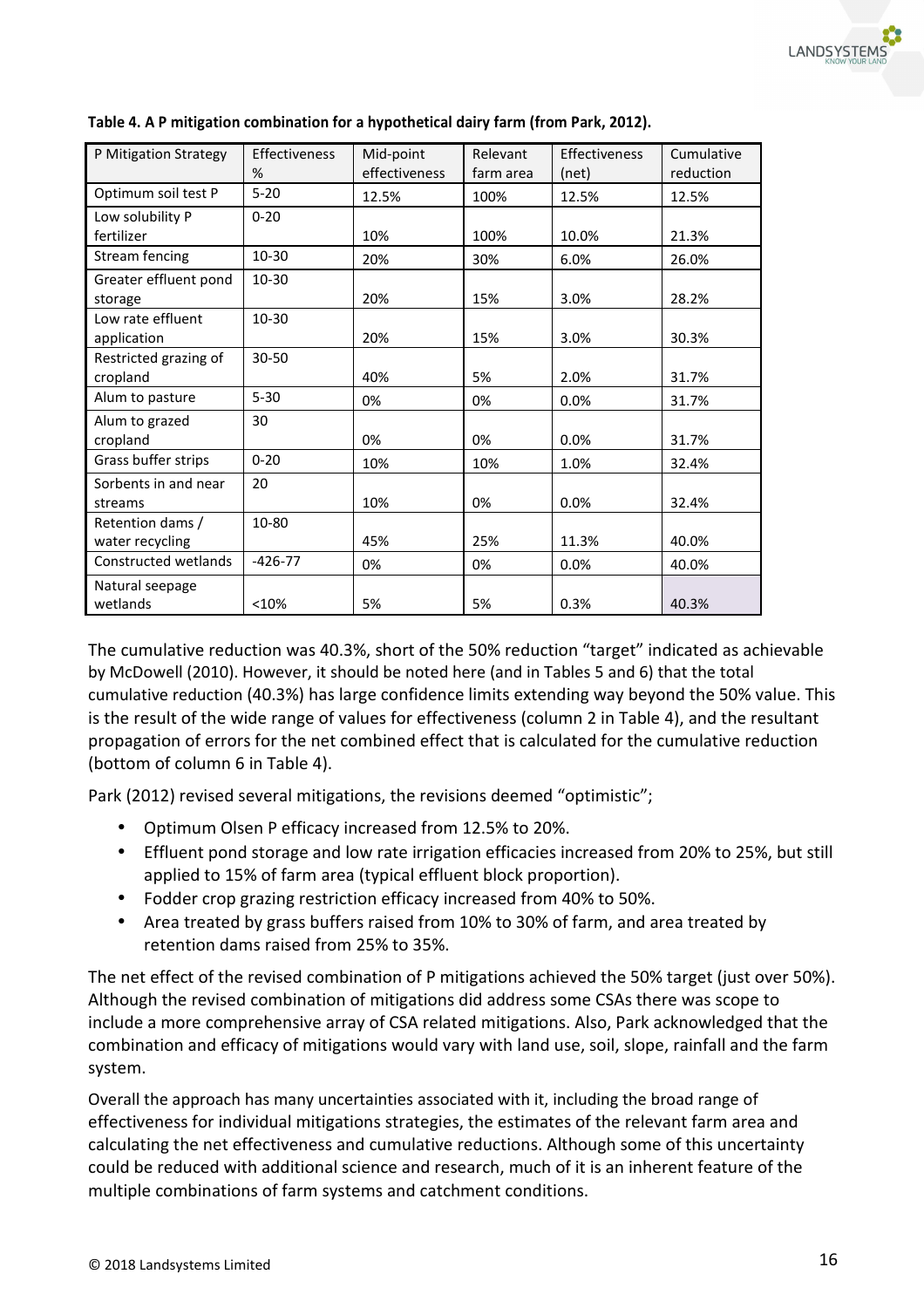

#### $3.6.1$ **Revised P mitigation strategy combinations**

A revision of P mitigation strategy combinations from Park (2012) included:

- 1. Reassessment of the combinations by Park (2012)
- 2. Modification of combinations to cover drystock and lifestyle land uses, and
- 3. New combinations of potential mitigations

In total, six P mitigation combinations for dairy were developed (including revisions of Park's). These were modified to provide drystock and lifestyle versions of each. The P mitigation combinations provide the basis for the P load scenarios later in this report. One point to note is that for the retention dam (detention bunds) mitigation the estimates for percentage effective area were not revised from those used by Park (2012). Although, the emerging research suggests higher percentage effective areas are very likely (refer section 3.2.5), a decision was made to wait until the research project results are finalised.

The recalculated Park (2012) combination in Table 4 above was 40.2% and the "optimistic" version provided a cumulative reduction of 49.7%. This slightly lower figure than the 50% achieved by Park is due to a reduction in the area assigned to "natural seepage wetlands (from 5% to 3% of farm area) and a minor calculating difference. The net reduction effectively achieves 50%.

For drystock, using the same available suite of mitigations achieves lower cumulative reductions of 36.4% and 41.1% respectively (Tables 5 and 6). These lower values are to be expected using the same available combination of mitigations because the effluent related mitigations are additionally not applicable (the number of effective mitigations in the combination is less).

| Table 5. Combined P mitigations for drystock based on the Park (2012) "original" combination for dairy |  |
|--------------------------------------------------------------------------------------------------------|--|
| (decreases highlighted in red).                                                                        |  |

| <b>Mitigation</b>                   | <b>Effectiveness %</b> | <b>Mid-point effectiveness</b> | Relevant farm area | <b>Effectiveness net</b> | <b>Cumulative reduction</b> |
|-------------------------------------|------------------------|--------------------------------|--------------------|--------------------------|-----------------------------|
| Optimum soil test P                 | $5 - 20$               | 12.5%                          | 100%               | 12.5%                    | 12.5%                       |
| Low solubility P fertilizer         | $0 - 20$               | 10.0%                          | 100%               | 10.0%                    | 21.3%                       |
| <b>Stream fencing</b>               | 10-30                  | 20.0%                          | 30%                | 6.0%                     | 26.0%                       |
| Greater effluent pond<br>storage    | $10 - 30$              | 20.0%                          | 0%                 | 0.0%                     | 26.0%                       |
| Low rate effluent<br>application    | $10 - 30$              | 20.0%                          | 0%                 | 0.0%                     | 26.0%                       |
| Restricted grazing of<br>cropland   | 30-50                  | 40.0%                          | 5%                 | 2.0%                     | 27.5%                       |
| Alum to pasture                     | $5 - 30$               | 0.0%                           | 0%                 | 0.0%                     | 27.5%                       |
| Alum to grazed cropland             | 30                     | 0.0%                           | 0%                 | 0.0%                     | 27.5%                       |
| Grass buffer strips                 | $0 - 20$               | 10.0%                          | 10%                | 1.0%                     | 28.2%                       |
| Sorbents in and near<br>streams     | 20                     | 10.0%                          | 0%                 | 0.0%                     | 28.2%                       |
| Retention dams / water<br>recycling | 10-80                  | 45.0%                          | 25%                | 11.3%                    | 36.3%                       |
| Constructed wetlands                | $-426-77$              | 0.0%                           | 0%                 | 0.0%                     | 36.3%                       |
| Natural seepage<br>wetlands         | $0 - 10%$              | 5.0%                           | 5%                 | 0.3%                     | 36.4%                       |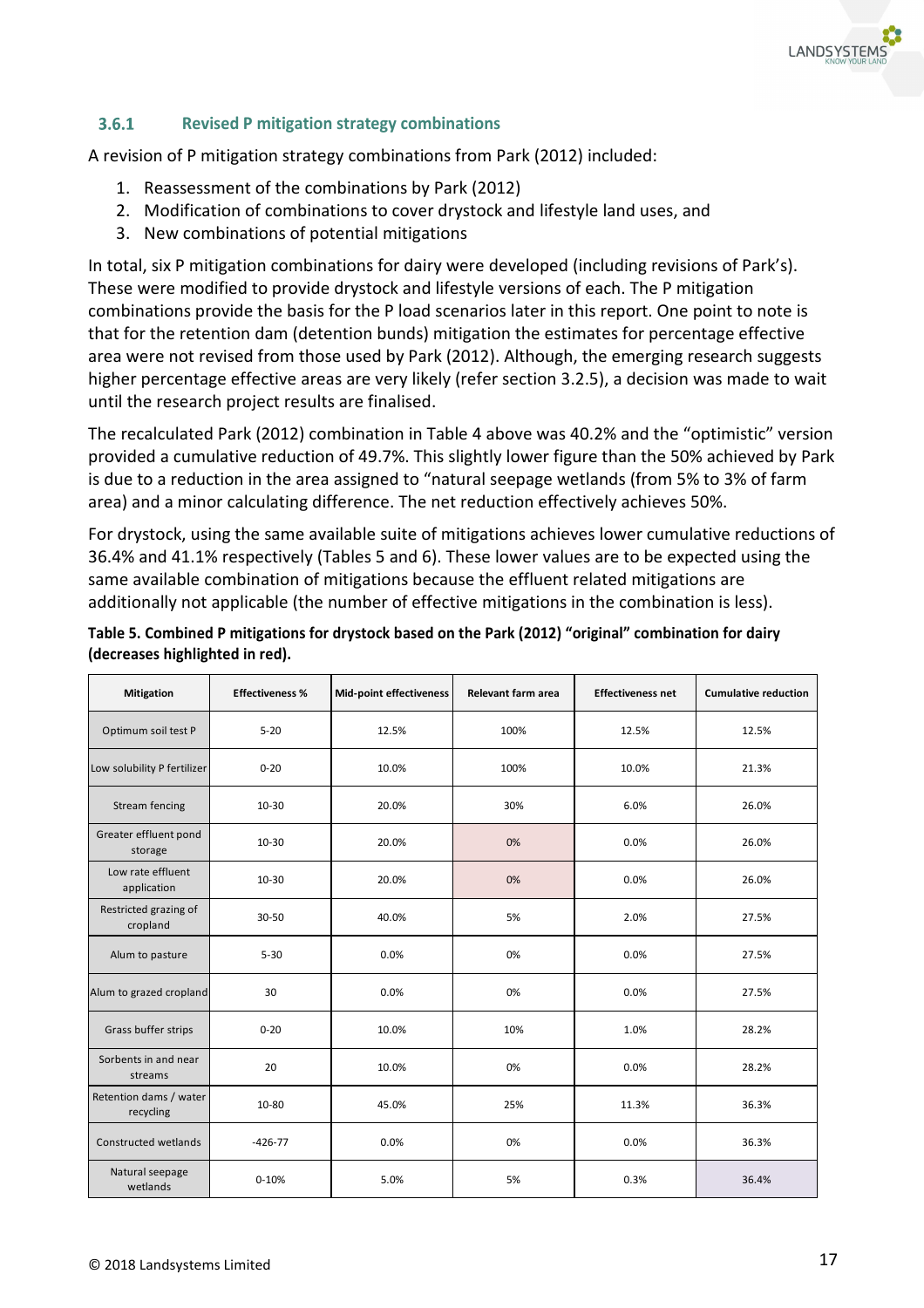

| <b>Mitigation</b>                       | <b>Effectiveness %</b> | Mid-point effectiveness | <b>Relevant farm area</b> | <b>Effectiveness net</b> | cumulative reduction |
|-----------------------------------------|------------------------|-------------------------|---------------------------|--------------------------|----------------------|
| Optimum soil test P                     | $5 - 20$               | 12.5%                   | 100%                      | 12.50%                   | 12.50%               |
| Low solubility P fertilizer             | $0 - 20$               | 10%                     | 100%                      | 10.00%                   | 21.3%                |
| <b>Stream fencing</b>                   | $10 - 30$              | 20%                     | 30%                       | 6.00%                    | 26.0%                |
| Greater effluent pond<br>storage        | $10-30$                | 20%                     | 0%                        | 0.00%                    | 26.0%                |
| Low rate effluent<br>application        | $10 - 30$              | 25%                     | 0%                        | 0.00%                    | 26.0%                |
| Restricted grazing of<br>cropland       | 30-50                  | 50%                     | 5%                        | 2.50%                    | 27.8%                |
| Alum to pasture                         | $5 - 30$               | 0%                      | 0%                        | 0.00%                    | 27.8%                |
| Alum to grazed cropland                 | 30                     | 0%                      | 0%                        | 0.00%                    | 27.8%                |
| Grass buffer strips                     | $0 - 20$               | 10%                     | 30%                       | 3.00%                    | 30.0%                |
| Sorbents in and near<br>streams         | 20                     | 10%                     | 0%                        | 0.00%                    | 30.0%                |
| Retention dams / water<br>recycling (2) | 10-80                  | 45%                     | 35%                       | 15.75%                   | 41.0%                |
| Constructed wetlands<br>$(3)$           | $-426-77$              | 0%                      | 0%                        | 0.00%                    | 41.0%                |
| Natural seepage<br>wetlands (3)         | <10%                   | 5%                      | 3%                        | 0.15%                    | 41.1%                |

**Table 6. Combined P mitigations for drystock based on the Park (2012) "optimistic" combination for dairy (increases highlighted in green, decreases in red).**

The combined P mitigations applied to lifestyle land use produced even lower cumulative reductions; 28.4% and 30.1% respectively. Again, the number of applicable mitigations from the suite available was reduced (effective retention dams).

## **3.7 P mitigation effectiveness**

To assess the potential range of effectiveness for the P mitigation combination, the high and low effectiveness points were used for individual mitigations. The range of cumulative reductions for dairy, drystock and lifestyle are presented in Table 7.

**Table 7. The high and low effectiveness point cumulative P reductions for dairy, drystock and lifestyle land use mitigation combinations.** 

|           | Cumulative reduction (%) |           |
|-----------|--------------------------|-----------|
| Land use  | High-point               | Low-point |
| Dairy     | 65.1                     | 15.0      |
| Drystock  | 61.7                     | 12.4      |
| Lifestyle | 46.8                     | 9.2       |

The cumulative reduction values for dairy and drystock are relatively close, with lifestyle lower. This is mainly due to the influence of the detention dam/bund mitigation (the absence of it for the lifestyle mitigation combination). At the high-point all land uses exceed or are at least are very nearly at the target 50% reduction. Although it is near certain that all mitigations will not achieve either high or low-point effectiveness.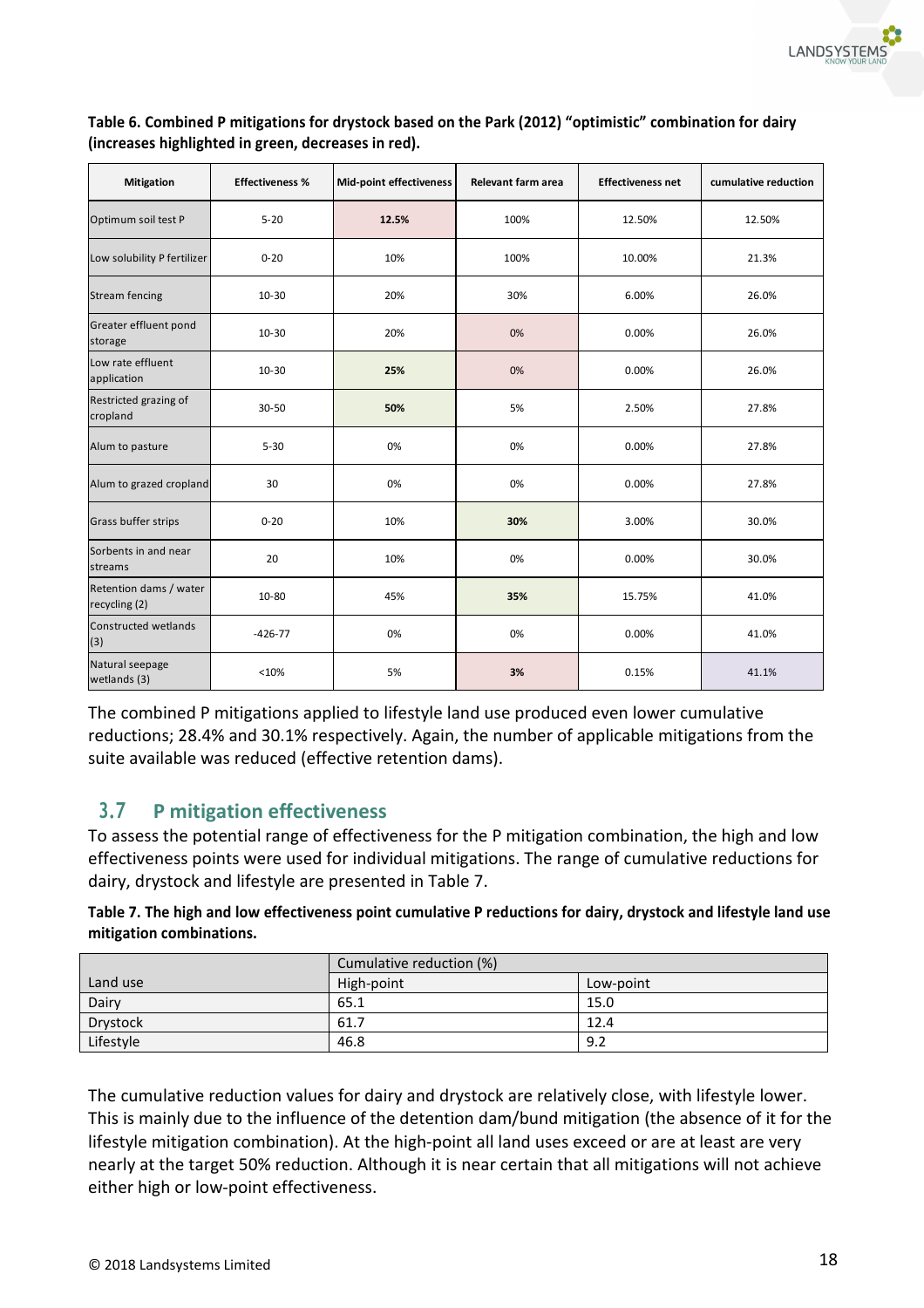Two new P mitigation combinations were compiled using refined effectiveness estimates from OVERSEER® and potential mitigations (Table 8). For the Original + OVERSEER® combination different estimates of effectiveness were provided for dairy and drystock – based on each farm's reference file. The purpose of providing a combination with additional "potential" mitigations was to estimate what could be achieved in the future and potentially use the cumulative reduction as an estimate in future scenarios of P loss reduction.

|                  | Main features                         |                                |                                   |
|------------------|---------------------------------------|--------------------------------|-----------------------------------|
| P mitigation     | Mitigations                           | Effectiveness                  | Relevant farm area                |
| combination      |                                       |                                |                                   |
| Original +       | No additional mitigations             | Reference files for dairy and  | Either based on commonly          |
| <b>OVERSEER®</b> |                                       | drystock were modified in      | used areas (e.g. fertiliser and   |
| (adjusted        |                                       | OVERSEER® - the difference     | effluent mitigations) or          |
| effectiveness)   |                                       | provided the effectiveness     | estimated (e.g. CSA               |
|                  |                                       | percentage.                    | management)                       |
|                  |                                       | Olsen P mitigation from high   | Applicable to whole farm          |
|                  |                                       | level to optimum production    |                                   |
|                  |                                       | Olsen P level.                 |                                   |
|                  |                                       |                                |                                   |
|                  |                                       | Low solubility P fertiliser    | Applicable to whole farm          |
|                  |                                       | used (RPR replaced             |                                   |
|                  |                                       | phosphate).                    |                                   |
|                  |                                       | Low effluent application       | 15% of farm area                  |
|                  |                                       | effectiveness from Park        |                                   |
|                  |                                       | (2012) OVERSEER®               |                                   |
|                  |                                       | assessment.                    |                                   |
| Original +       | In-paddock CSAs: Includes             | $(40\%)^T$                     | Estimated combination of          |
| additional       | minimizing bare ground (usually       | Estimated at between 30 and    | gateway, trough and camp          |
| mitigations      | by re-grassing or revising            | 50% (midpoint 40%). Similar    | areas at 3% of farm area.         |
|                  | paddock management) around            | range to "restricting grazing  |                                   |
|                  | gateways, troughs and animal          | of cropland"                   |                                   |
|                  | camp areas (McDowell, 2010).          |                                |                                   |
|                  | <b>Strategic grazing: Directional</b> | $(10-80%)$                     | Estimated that applicable to 1    |
|                  | grazing to maximise the               | McDowell et al., 2016          | in 4 paddocks on average          |
|                  | buffering effect of ungrazed          | indicated up to 80% effective. | (25% farm area); depends on       |
|                  | grass closer to waterways and         | No low point effectiveness     | topography.                       |
|                  | water flow paths (McDowell et         | provided but have assumed at   |                                   |
|                  | al., 2016).                           | least 10%                      |                                   |
|                  | Tracks and lane management:           | $(40\%)^{1}$                   | Estimates of the area of tracks   |
|                  | Includes adding berms to tracks       | Estimated conservatively;      | on dairy and drystock farms       |
|                  | to divert runoff to grassed           | similar to stream fencing,     | was from a 2012 Waikato           |
|                  | areas, good track surface             | lower than in-paddock CSAs     | Regional Council assessment       |
|                  | maintenance, and use of side          | because tracks still retain    | of soil stability (Taylor, 2016); |
|                  | of track sorbents to intercept P      | erosion risk with of bare      | 8% for dairy and 5% for           |
|                  | in runoff (McDowell, 2010).           | ground (track surface) and     | drystock farms.                   |
|                  |                                       | batters.                       |                                   |

**Table 8. Description of two P mitigation combinations using refined effectiveness estimates from OVERSEER® and potential mitigations.** 

 $12016$  Land TAG P mitigation workshop

The cumulative reductions for each P mitigation combination for each land use is shown below in Table 9.

**LANDSYSTE**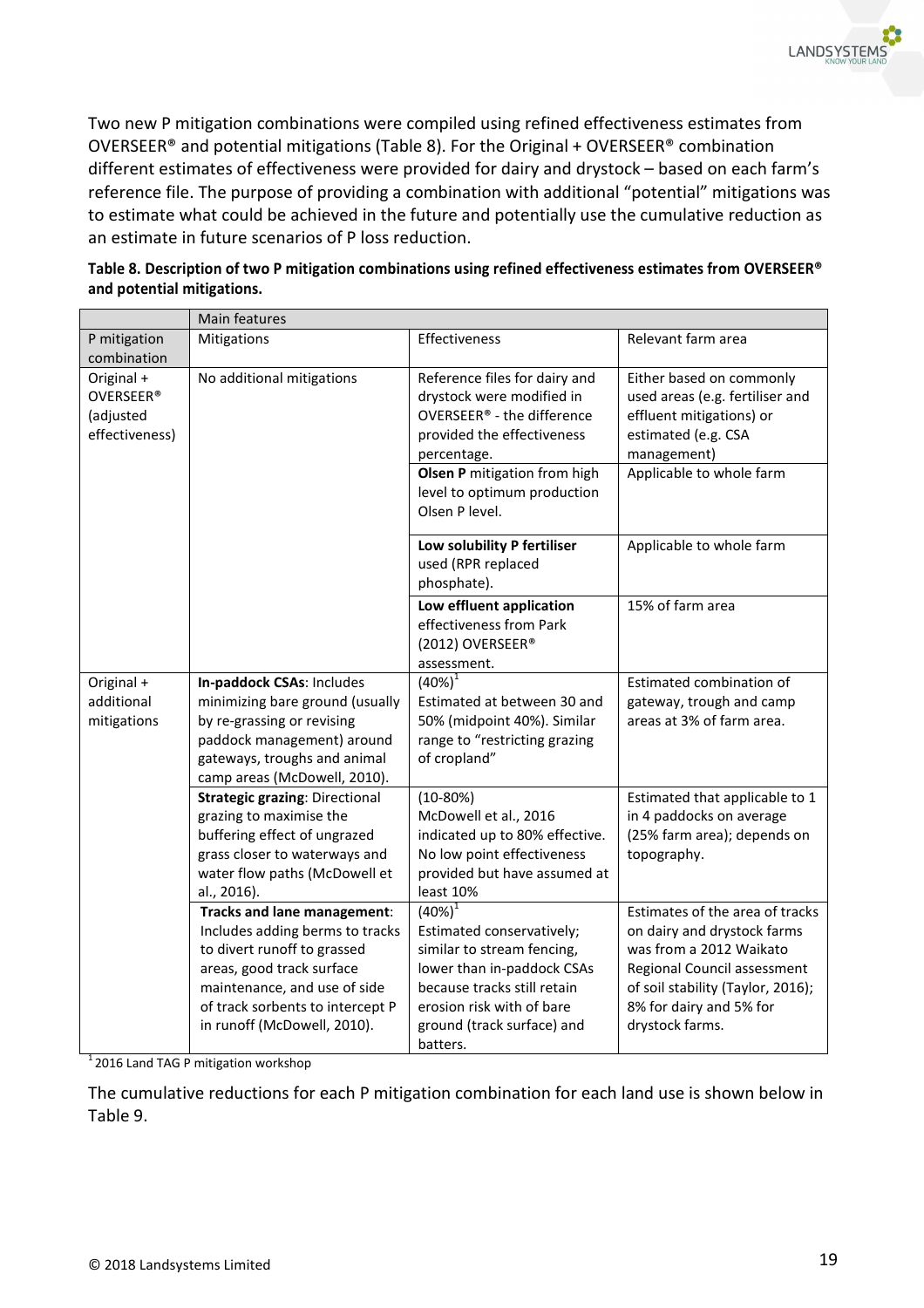

|                 | Cumulative reduction (%)         |                                   |
|-----------------|----------------------------------|-----------------------------------|
| Land use        | Original + Overseer <sup>®</sup> | Original + additional mitigations |
| Dairy           | 50.7                             | 57.6                              |
| <b>Drystock</b> | 42.8                             | 50.0                              |
| Lifestyle       | 32.1                             | 40.7                              |

## **Table 9. OVERSEER® derived cumulative reductions for each P mitigation combination by land use.**

The values for the Original + OVERSEER<sup>®</sup> combination are at the 50% target for dairy only, with drystock and lifestyle dropping by about 10% and 20% respectively. It is worth noting that the reduction for dairy could be higher. The dairy "low effluent rate" effectiveness value looks quite low compared with the value used in the "optimistic" combination.

Higher overall cumulative reductions were reached for the Original + additional mitigations combination with dairy and drystock very near or above the 50% target; lifestyle was about 10% below. The addition of CSA focussed P mitigations is worthwhile and likely to be adopted as part of farm management more so than more costly mitigations or mitigations at edge of field.

# **3.8 P loss and OVERSEER®**

### $3.8.1$ **OVERSEER®P sub-model**

Gray et al. (2016 and 2016a) provide a comprehensive overview of the P loss capability of the OVERSEER® model. In their review Gray et al. (2016) state that the P loss sub-model in OVERSEER® was developed over a decade ago. There have been intermittent updates to the sub-model. However, in general, OVERSEER® predicts P loss reasonably well (R<sup>2</sup>>0.80; P<0.001). Several updates were suggested; arable cropping, cut and carry, and fodder (forage) crops. Limitations in these areas are unlikely to impact on OVERSEER® P loss estimates for farms in the Lake Rotorua catchment because of the small areas in these land uses. However, additional enhancements relevant to P loss in the Lake Rotorua catchment were suggested:

- 1. That P losses via subsurface flow and surface runoff are reported separately and the subsurface flow component is integrated with aquifer characteristics to indicate a risk of connectivity to groundwater and influencing stream baseflow. The rationale is that these pathways have potentially different mitigation strategies and more specific mitigation decisions could be modelled.
- 2. A review of structures (laneways, feed pads, silage stacks) to identify whether additional P loss should be included in the model, in particular P loss from lanes to determine whether the current loss factor is reasonable - currently all structures are reported cumulatively as "other sources".
- 3. Improving the sediment model (and in turn improving estimates of P loss) to include sediment loss from mass movement. The incorporation of a process based model (e.g. SedNetNZ) could improve this but would require OVERSEER® to be spatially explicit.
- 4. Increasing the spatial and temporal capabilities of OVERSEER® could enhance the capture and P loss estimates from CSAs. This is a key point that McDowell (2010) also noted given the high relative contribution of in-paddock CSAs to farm P loss.

### $3.8.2$ **Overseer estimation of P mitigation effectiveness**

Park (2017) used a hypothetical and simplified dairy farm created in OVERSEER<sup>®</sup> using the current version (5.4.10) to estimate p mitigation effectiveness. The main farm parameters reflect the author's knowledge of Rotorua dairy farm systems, and include: 200 ha effective area, rolling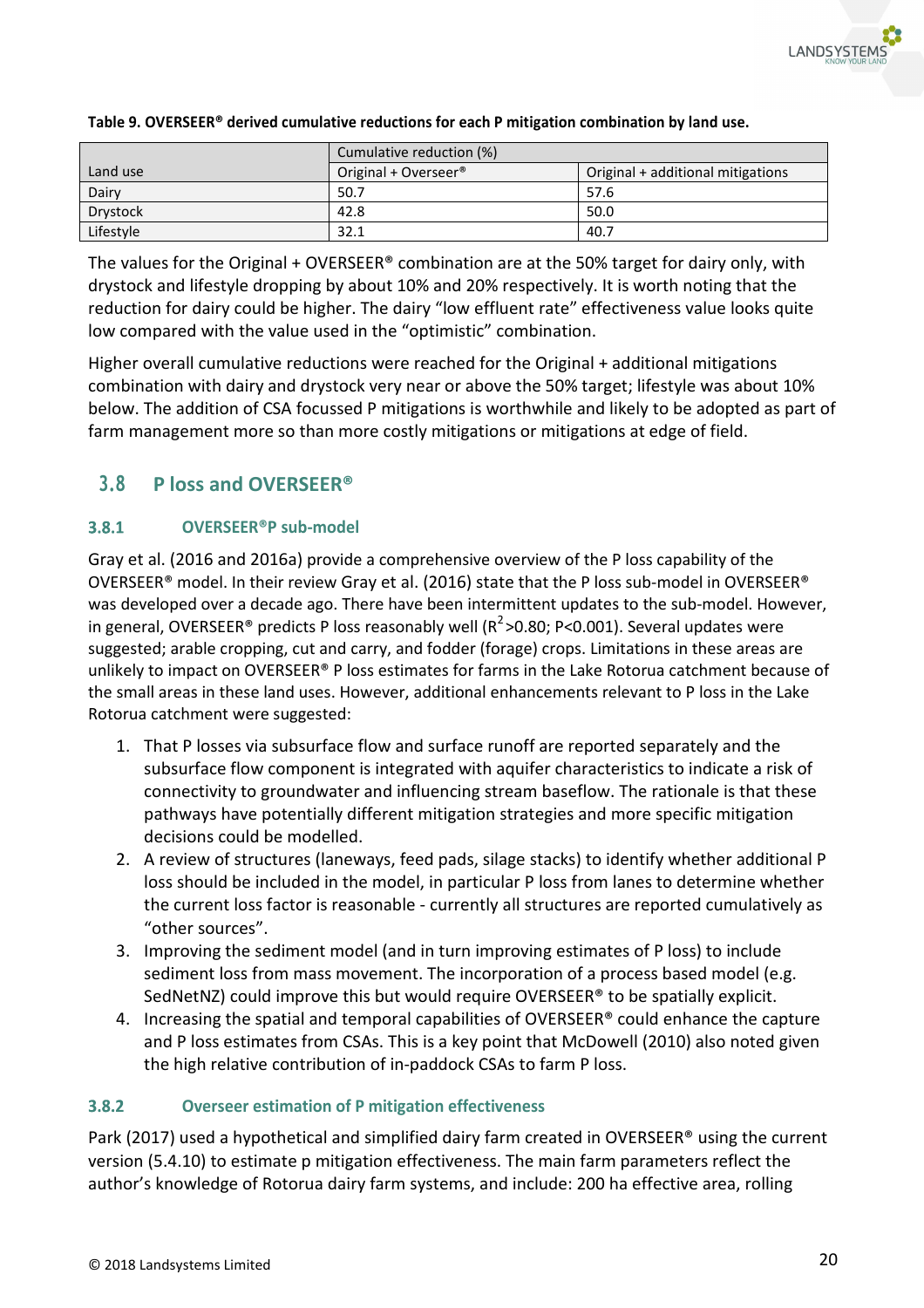

topography, Oturoa sandy loam soil, Olsen P = 60, 2.7 cows/ha, maintenance super-phosphate, 180 kg N/ha/yr as urea, 30 ha (15%) effluent block with nil fertiliser and 1800 mm mean annual rainfall. The OVERSEER® prediction of N and P loss was 10,007 kg N/yr and 595 kg P/yr, corresponding to rates of 50 kg N/ha/yr and 3.0 kg P/ha/yr respectively. The important point to note is the proportional reduction that can be achieved by applying credible mitigation strategies within OVERSEER®. The three changes made were:

- Reduce Olsen P from 60 to 40 (mg P/kg soil). Note that the optimum range for pumice soils at average production levels is 35-45. While some Rotorua dairy farms are high producing, most are below national and regional averages due to climate limitations. Further, an Olsen P of 60 is fairly typical (see Redding et al., 2006).
- Use a low rate effluent irrigation system
- Use RPR instead of super phosphate

The OVERSEER® file was run for each mitigation as the sole change from the status quo, then again with all three together. The results are summarised in Table 10.

| <b>Mitigation</b> | Farm P loss (kg P/yr) | kg P/ha/yr | % change |
|-------------------|-----------------------|------------|----------|
| Olsen $P = 40$    | 461                   | 2.305      | $-22.5%$ |
| Low rate effluent | 554                   | 2.77       | $-6.9\%$ |
| Use RPR           | 532                   | 2.66       | $-10.6%$ |
| All 3 above       | 366                   | 1.83       | $-38.5%$ |

**Table 10. OVERSEER® derived percentage P reductions from combined P mitigation strategies using a hypothetical Rotorua dairy farm in Overseer.** 

OVERSEER® allows the user to apply grass filter strips in addition to the more typical mitigations used in Table 2. An ambitious set of filter strip parameters can reduce P loss by a further 10%. However, it is more realistic to expect a range of CSA-focused mitigations would be necessary to lift mitigation from about 38% to about 50% overall.

### $3.8.3$ **Revised OVERSEER® dairy and drystock mitigation scenarios**

A range of P mitigations available in OVERSEER® were explored to estimate the changes in P loss to water. Rotorua lake reference files for dairy and drystock were used as a starting point (equivalent of current average farms). The reference files are OVERSEER® files that have been built to represent the average benchmarked farm. Each reference file represents the average benchmark management practices (e.g. stock type, stocking rate, fodder cropping, etc.) together with the biophysical characteristics (e.g. soil, slope, rainfall) of the benchmarked areas to form an average sector file. (http://www.rotorualakes.co.nz/reference-files). These files were further refined by applying a slope class differential for each soil (each Soil Sibling block area) was disaggregated into two slope classes using a 16-degree slope break – similar to the slope break used to define the twelve soil/rainfall/slope zones used for determining base data nitrogen discharge allowance files. A summary of the mitigations explored, and the resulting P loss estimates are presented in Table 11.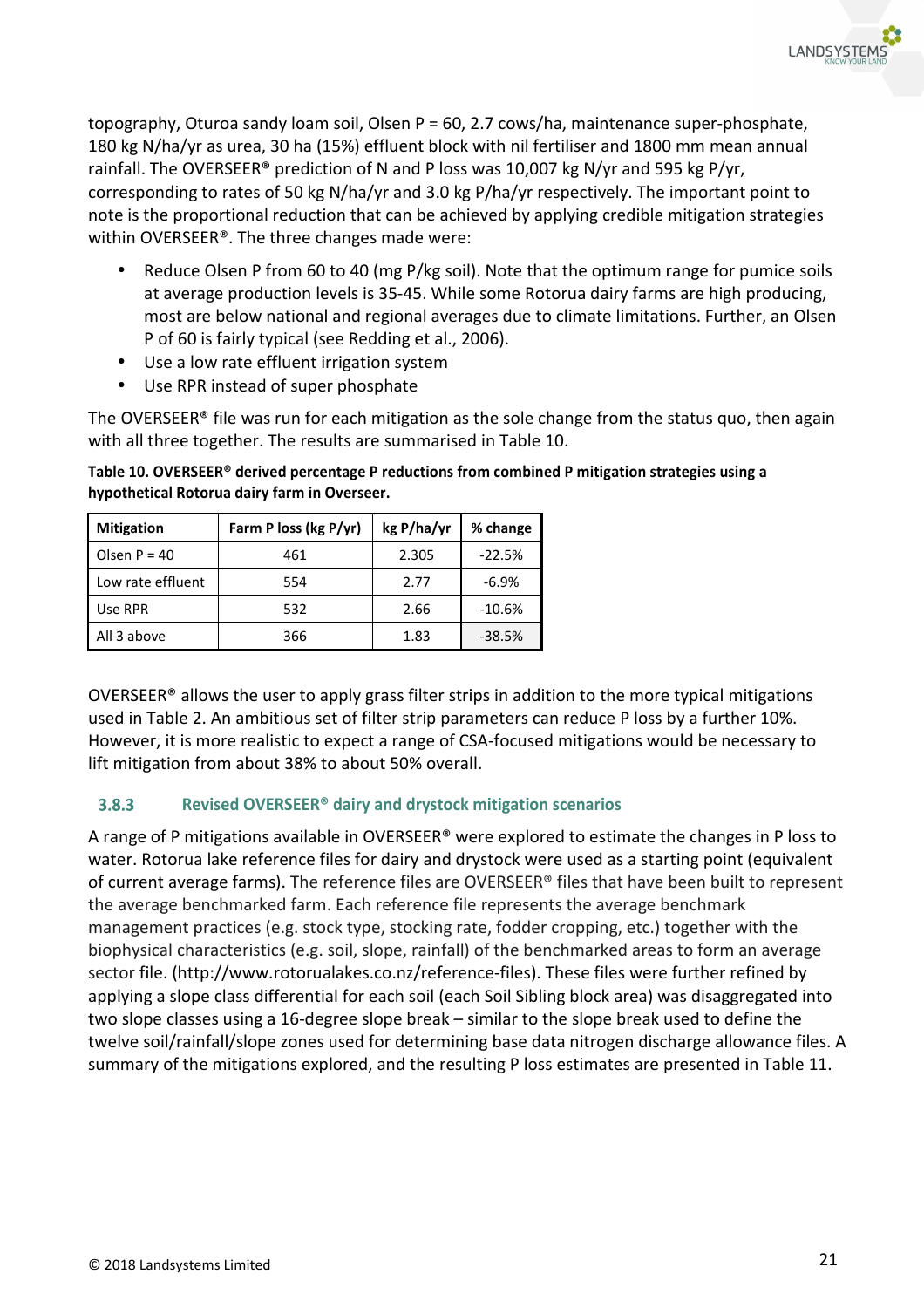

|                                                | OVERSEER® P loss estimate (kg P/ha/yr) |                |           |                |  |
|------------------------------------------------|----------------------------------------|----------------|-----------|----------------|--|
|                                                | Dairy                                  |                | Drystock  |                |  |
|                                                | Reference                              | Reference file | Reference | Reference file |  |
| P mitigation(s)                                | file                                   | with slope     | file      | with slope     |  |
|                                                |                                        | differential   |           | differential   |  |
| Base reference files                           |                                        |                |           |                |  |
| Base (no mitigations added)                    | 2.7                                    | 3.1            | 1.8       | 1.9            |  |
| Olsen P                                        |                                        |                |           |                |  |
| Olsen P 40                                     | 3.0                                    | 3.5            | 3.2       | 3.4            |  |
| Olsen P 60                                     | 3.8                                    | 4.4            | <b>NA</b> | <b>NA</b>      |  |
| <b>Effluent management</b>                     |                                        |                |           |                |  |
| Effluent irrigation low rate                   | 2.7                                    | 3.1            | <b>NA</b> | <b>NA</b>      |  |
| Effluent irrigation area 15% farm              | 2.7                                    | 3.1            | <b>NA</b> | <b>NA</b>      |  |
| Effluent irrigation area 25% farm              | 2.7                                    | 3.1            | <b>NA</b> | <b>NA</b>      |  |
| Fertiliser                                     |                                        |                |           |                |  |
| Fertiliser – RPR $1$                           | 2.1                                    | 2.4            | 1.6       | 1.7            |  |
| Combined mitigations                           |                                        |                |           |                |  |
| Combined RPR + Olsen P $40^1$                  | <b>NA</b>                              | <b>NA</b>      | 3.0       | 3.1            |  |
| Combined RPR + Effluent area 25%+ low effluent | 2.4                                    | 2.7            | <b>NA</b> | <b>NA</b>      |  |
| irrigation rate + Olsen P 40                   |                                        |                |           |                |  |
| Combined RPR + Effluent area 25%+ low effluent | 2.1                                    | 2.4            | <b>NA</b> | <b>NA</b>      |  |
| irrigation rate + Olsen P typical soil level   |                                        |                |           |                |  |

**Table 11. OVERSEER® derived P loss estimates using selected P mitigations for farm reference files.** 

 $1$  For drystock Olsen P was reduced to typical soil levels provided in Overseer®

The use of more detailed slope data to delineate soil blocks (a slope differential) provided the greatest change for dairy (from 2.7 to 3.1 kg P/ha/yr, a +15% change). The change for drystock was less (from 1.8 to 1.9 kg P/ha/yr, a +6% change).

• The **inclusion of a slope differential** increased the P loss estimate, though there is no evidence to support the absolute values are more accurate than values when slope is not included.

The P loss estimates for the mitigation were estimated as follows:

- **Reducing Olsen P soil levels** from likely current levels to lower levels closer to optimum dairy from 60 to 40 and drystock from 40 to more typical based on soil type). For dairy the change was a reduction of 20-22%. For drystock the change was a reduction of 13-15%.
- For dairy, altering the **rate of application** of farm dairy effluent and **increasing the land application area** did not show a change in the whole farm P loss.
- The **use of RPR** (instead of soluble P fertiliser reduced whole farm P loss for both dairy and drystock. For dairy the change was a reduction of 22-23%. For drystock the change was a reduction of 11%.
- **Combining the above mitigations** provided a 37-39% reduction in farm P loss for dairy and a 50% reduction in farm P loss for drystock. These findings agree with Park's 2012 estimates for dairy above and the estimates presented in the McDowell et al. (2016) Land TAG P mitigation presentation.

A comparison with the data from Park (2012) is provided in Table 12.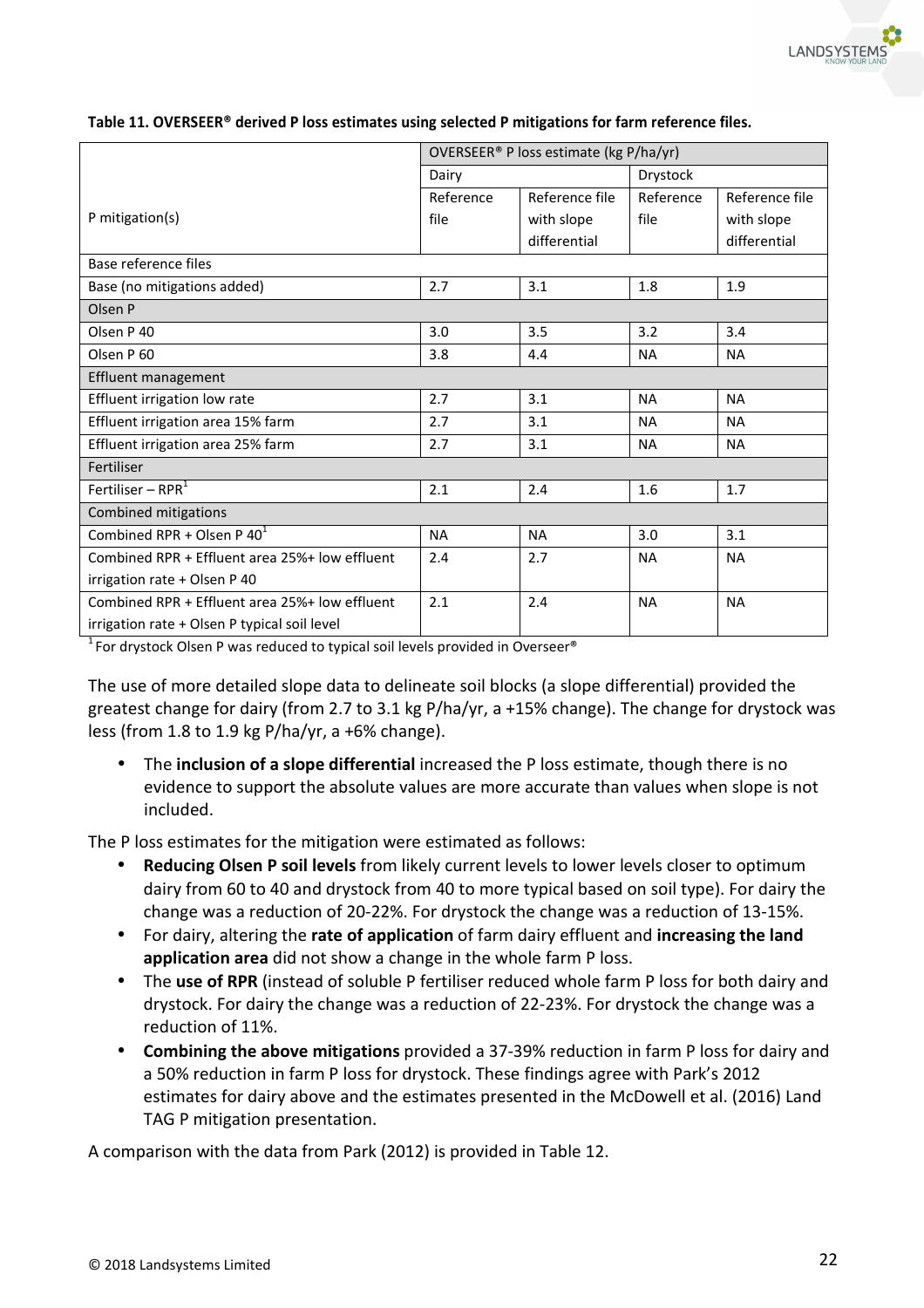

|                   | Park (2012) <sup>1</sup> | This report $1$ |                    |  |  |
|-------------------|--------------------------|-----------------|--------------------|--|--|
| Mitigation        | Dairy, % change          | Dairy, % change | Drystock, % change |  |  |
| Olsen P = $40^2$  | $-23%$                   | $-21%$          | -6%                |  |  |
| Low rate effluent | $-7%$                    | No data         | No data            |  |  |
| Use RPR           | $-11%$                   | $-23%$          | $-11%$             |  |  |
| Combined          | $-39%$                   | -38%            | $-15%$             |  |  |

## **Table 12. A comparison of the OVERSEER® P mitigation outputs from this assessment against the OVERSEER® P mitigation outputs from Park (2012).**

<sup>1</sup>Values rounded to nearest whole number.

 $2$  For drystock Olsen P was reduced to optimum soil levels for soil group. For dairy Olsen P was reduced from 60 to 40.

For drystock, the reduction for all (combined) mitigations is 15%. This is because there is no effluent related reduction and the reduction in Olsen P is less because drystock Olsen P values are estimated at 40 – the reduction will only be for Allophanic and Recent Soils at 40 reducing to 25 (the standard production optimum for these soils). For the two dairy examples the reductions for Olsen P and All mitigations are similar -despite the absence of a reduction for the low rate effluent mitigation.

#### $3.8.4$ **Analysis of P data from Parsons et al. (2015)**

Park (2017) use the raw model economic model Excel outputs to estimate the likely P loss reductions from land use changes associated with Scenario 'S8' of Parsons et al. (2015). Scenario outputs were sorted to focus on P losses under the main land uses. The main comparison was between the status quo land use and Scenario 'S8'. The latter is similar to the PC10 allocation regime in combination with the Incentives Scheme. Key points about this analysis are:

- Multiple realistic farm 'typologies' were modelled in OVERSEER® v6.1.3 and FARMAX, with N mitigation cost curves determined via a hierarchy of system and land use changes.
- The focus was 'commercial' land including forestry, with ~5000 ha small blocks ignored
- All N allocation scenarios were forced to reduce aggregate N loss from 633 to 372 t N/yr, (a decrease of 41%), with a range of constraints around cost-effectiveness and landowner willingness to trade N

Park noted some caution is warranted in interpreting the Parsons et al. P data because:

- The area modelled is less than the actual area due to the 'commercial' assumption
- The OVERSEER® P loss boundary is the '2nd order stream' and further attenuation is not modelled
- P was not the focus and there may be unforeseen methodology anomalies.

The P reduction results are summarised in Figure 4 below.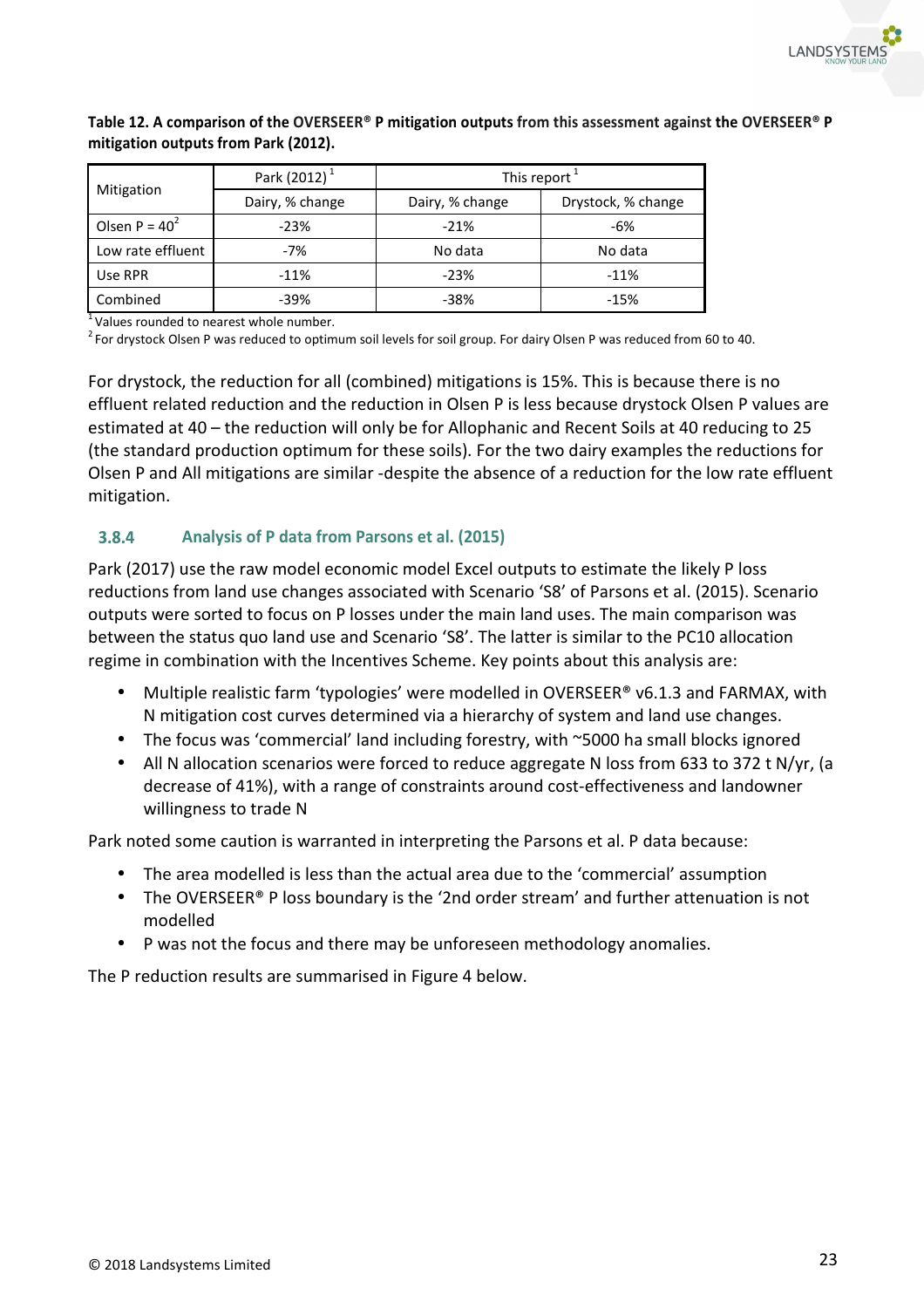

|                       |            | Status quo       |                | S8         |                                                                |                |  |
|-----------------------|------------|------------------|----------------|------------|----------------------------------------------------------------|----------------|--|
| Land use              | Area<br>ha | Rate<br>kgP/ha/y | 'Load'<br>tP/v | Area<br>ha | Rate<br>kgP/ha/y                                               | 'Load'<br>tP/y |  |
| Dairy                 | 5024       | 1.8              | 9.1            | 3046       | 1.7                                                            | 5.2            |  |
| Dairy support         | 1358       | 3.0              | 4.1            | 1358       | 2.8                                                            | 3.9            |  |
| Sheep & beef          | 6682       | 2.4              | 15.9           | 4666       | 2.8                                                            | 13.1           |  |
| Sheep & dairy support | 3007       | 2.4              | 7.3            | 999        | 1.8                                                            | 1.8            |  |
| Forestry              | 7095       | 0.12             | 0.9            | 13098      | 0.12                                                           | 1.5            |  |
| <b>Totals</b>         | 23,167     |                  | 37.3           |            |                                                                | 25.5           |  |
|                       |            |                  |                |            | 11.6 tP/y reduction, $-32\%$<br>Comparable S8 N reduction ~41% |                |  |

# Sconario S8: Jand use and D loss

## **Figure 4. Estimated P reduction from land use changes from status quo to scenario S8 of Parsons et al. (2015).**

- Scenario S8 gave a 11.6 t P/y or 32% reduction in P loss 'without trying' i.e. P by-catch. This was mainly driven by ~6000 ha pasture converting to pine forestry
- The P reduction is very sensitive to the OVERSEER® forestry P loss @ 0.12 kg P/ha/yr. **IF** forest P loss rate is assumed = 1.0 kg P/ha/yr, total P reduction is only 5.4 t P/yr or 12% (relative to status quo).
- Additional P loss reductions (beyond S8) would be possible via (i) improved P farm practices and (ii) GMPs on ~5000 ha non-commercial pasture, mainly small blocks <40 ha.

A revision of this analysis was undertaken, based on the same outputs but incorporating P loss rates for each Soil Order. The resulting estimated reduction increased from Park's estimated change from 37.2 (status quo) to 25.5 (S8) to 22.3 for S8. This equates to a percentage P loss reduction of 40% (*viz*. 32%).

### $3.8.5$ **Assessing likely PC10 P 'by-catch' by reviewing OVERSEER files**

Park (2017) compared three pairs of OVERSEER files to check what level of P 'by-catch' may occur when the focus is on N. The comparisons were:

- One dairy and one drystock example, both comparing 'benchmark' vs '2032 NDA' files
- The PC10 drystock reference files, comparing:
	- o the 'as notified' file that targeted the average drystock NDA with ~27 kg N/ha/yr in OVERSEER v6.2.3
	- o the revised file that aims to be representative of all benchmarked drystock

Park stated that little could be concluded from the analysis due to the randomness of the single case studies and the apparent disconnect within the files on what is driving the respective N and P reductions.

The two drystock OVERSEER® reference files were examined for Soil Order and slope influence on N and P loss. The results showed contrasting P loss rates across different Soil Orders, it is not clear if and how this can be targeted given there are fundamental soil properties underpinning this variation, notably Anion Storage Capacity (ASC or 'Phosphate Retention').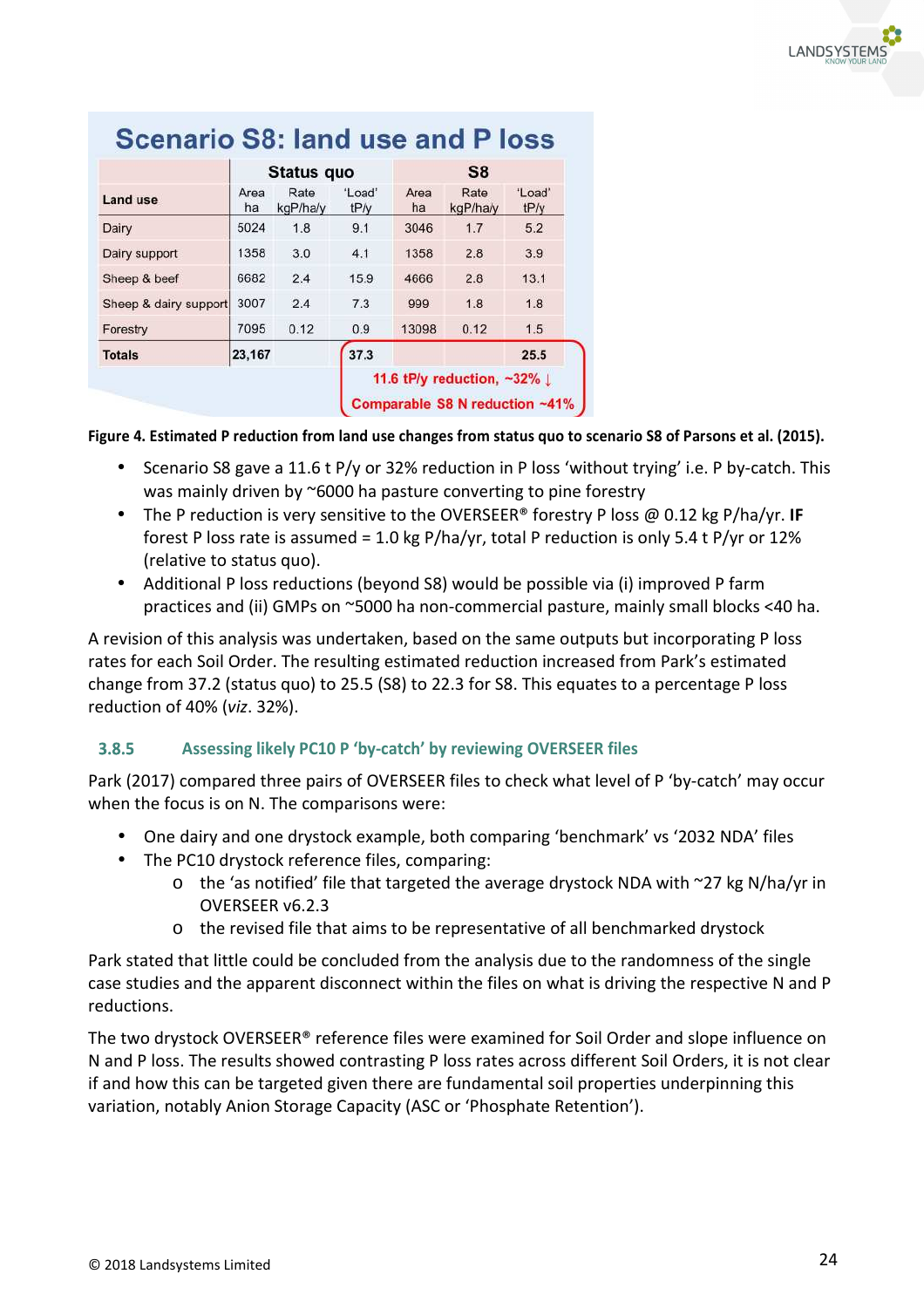

# **3.9 Sector promoted good practice**

Park (2017) provides a brief summary of "sector promoted good practice", presenting a sample of industry initiatives (Table 13).

The dairy and drystock sectors encourage their farmers to adopt industry-defined best practice, notably through their respective farm plan templates. Similarly, the forestry sector has well established Environmental Management Systems. Dairy effluent and forestry harvesting have long been managed through resource consents with conditions requiring practices to reduce nutrient loss, including P loss (Park 2017).

Recently, the National Environmental Standards for Plantation Forestry (NES-PF) has been implemented. The NES-PF has the objectives of maintaining or improving the environmental outcomes associated with plantation forestry activities and increasing the efficiency and certainty of managing plantation forestry activities. The NES-PF arguably could result in a net reduction of P loss from plantation forestry in the Lake Rotorua catchment. However, there is no evidence to support this given the very recent implementation and lack of associated formal monitoring requirements.

It will be difficult to determine what difference sector promoted good practice makes because:

- If good practices are already routinely followed, then there is little room for improvement (*viz*. near 100% reported stock exclusion of streams)
- Comparing pastoral sector 'best practice' with OVERSEER® derived P loss rates is problematic due to OVERSEER®'s general presumption that 'good management practices' are followed. OVERSEER can model some poor practice and therefore estimate what improvement is possible by adopting good practice. A pertinent example is ensuring soil Olsen P levels do not exceed the production optimum.
- The forestry sector's highly episodic harvesting cycle (and the associated high-risk period for sediment and P loss) makes it inherently difficult to measure or model good or poor practice.

Many of the P mitigation strategies in McDowell (2010) and McDowell et al. (2013) are incorporated<sup>1</sup> into 'sector promoted best practice' systems illustrated in Table 13 (Park 2017).

j

 $1$  Commonality between pastoral sector guides partly reflects science relevant to these sectors and some common authorship, notably by AgResearch (NZ's pastoral science CRI).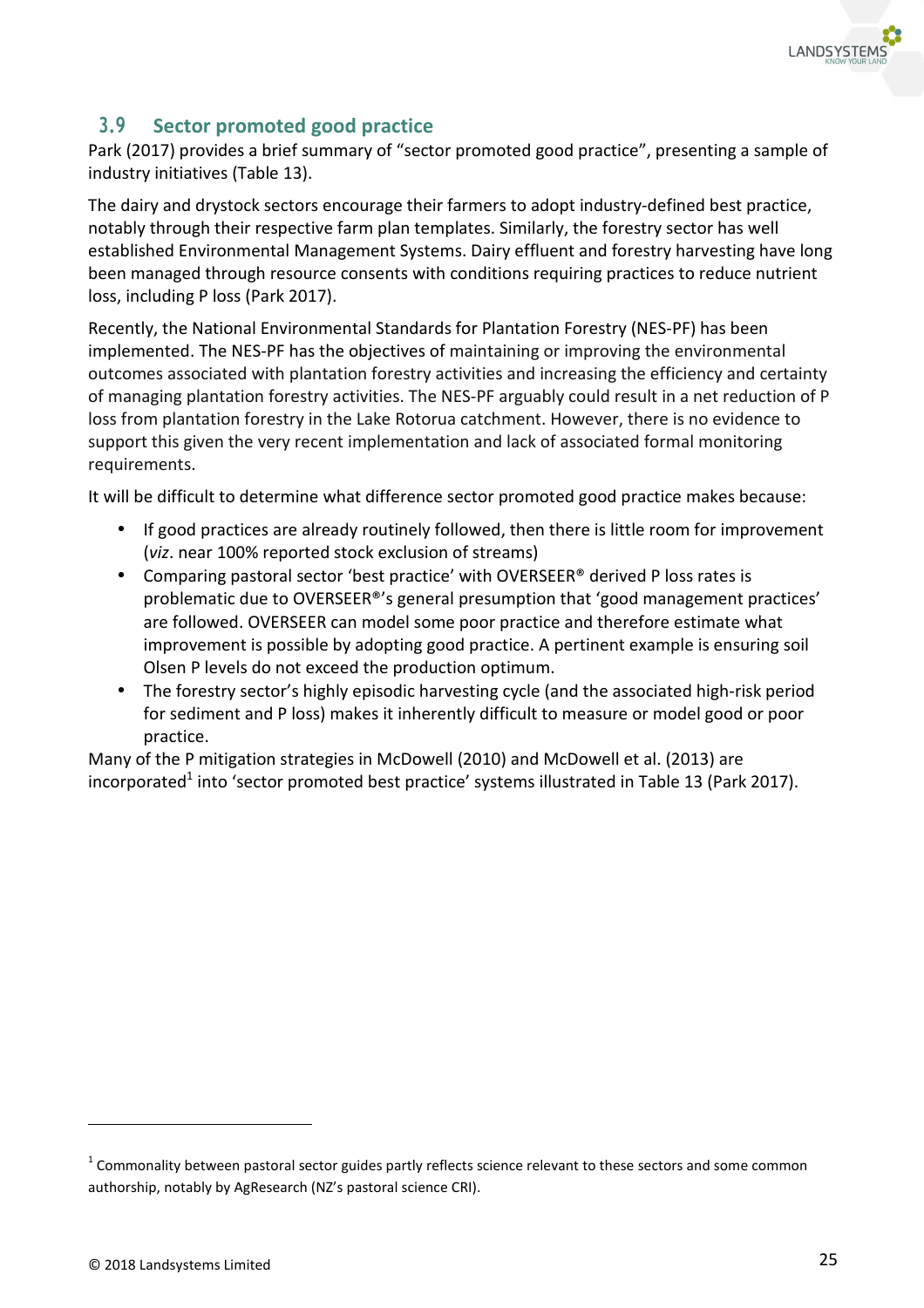

| <b>Sector</b>                       | P good practice                                                                                                                                                                                                                                                                                                                                                                                                                                                                                                                                                                                                                                                                                        | <b>Comment</b>                                                                                                                                                                                                                                                                                                                                                                                |
|-------------------------------------|--------------------------------------------------------------------------------------------------------------------------------------------------------------------------------------------------------------------------------------------------------------------------------------------------------------------------------------------------------------------------------------------------------------------------------------------------------------------------------------------------------------------------------------------------------------------------------------------------------------------------------------------------------------------------------------------------------|-----------------------------------------------------------------------------------------------------------------------------------------------------------------------------------------------------------------------------------------------------------------------------------------------------------------------------------------------------------------------------------------------|
| Sheep<br>and beef<br>(also<br>deer) | P good practice is captured within B&LNZ's Land and<br><b>Environment Plans, including its Menu of practices to improve</b><br>water quality which includes advice on a wide range of<br>practices targeting N, P, sediment and micro-organisms, with<br>estimates of reduction (low, medium & high), relative cost and<br>relative benefit (latter refers to farm profitability). 'Menu'<br>examples for P include:<br>Keep Olsen P at agronomic optimum (using soil<br>testing) - this has a 'high' rating for P reduction with<br>low cost and high benefit<br>Stock management to reduce erosion, pugging<br>Managing critical source areas - hotspots e.g. Direct<br>stockyard run off to paddock | The 'Menu' good practice<br>document was developed in<br>association with the Upper<br><b>Waikato Primary Sector</b><br>Partnership but appears relevant to<br>Lake Rotorua catchment                                                                                                                                                                                                         |
| <b>Dairy</b><br><b>Deer</b>         | DairyNZ has developed a comprehensive range of (N & P)<br>nutrient good practice guides, tools and extension capability.<br>Key resources include:<br>Nutrient management on your dairy farm which<br>covers many N and P good practices as well as the<br>fundamentals of N and P sources, cycles, loss<br>pathways and waterway impacts<br>The NZDFA Landcare Manual Deer provides specific practice<br>guidance for deer farms while building on many practices<br>identified for sheep and beef farms. There is a particular focus<br>on:<br>soil protection e.g. minimising fence-line pacing<br>water protection e.g. managing wallowing                                                         | Good effluent practice has<br>historically been noted as a<br>significant means of reducing P loss<br>from dairy farms, especially shifting<br>from ponds (discharging to water)<br>to land irrigation. However, land<br>irrigation has been the norm for all<br>BOP dairy farms for many years.<br>NZDFA has a relationship with<br>B&LNZ to enable use of the LEP<br>toolkit on deer farms. |
| Forestry<br>Small                   | The NZ Forest Owner's Association (NZFOA) has promoted<br>good nutrient management as part of a formal Codes of<br>Practice since 1990. The 2015 Environmental Code of Practice<br>(E-CoP) was developed by a team including several BOP<br>contributors. The E-CoP targets operational practitioners and<br>forest planners within an EMS framework. Numerous listed<br>practices seek to minimise soil disturbance and sediment loss<br>with consequent P benefits, including:<br>Earthworks controls and revegetation<br>Engineered stream crossings<br>$\bullet$<br>Avoiding earthworks within 5m of waterways<br>The Small Block guide (prepared by Landconnect Ltd, awaiting                     | In addition to E-CoP, most<br>commercial NZ foresters<br>participate in the internationally<br>recognised Forest Stewardship<br>Council (FSC) EMS (2013 version).<br>Scion continues to develop the<br><b>NuBalM</b> model which will<br>ultimately be able to predict N & P<br>loss rates, with scope to link to<br>OVERSEER.                                                                |
| blocks                              | publication)                                                                                                                                                                                                                                                                                                                                                                                                                                                                                                                                                                                                                                                                                           |                                                                                                                                                                                                                                                                                                                                                                                               |

| Table 13: Sample of industry good phosphorus practices (from Park, 2017). |  |  |  |
|---------------------------------------------------------------------------|--|--|--|
|                                                                           |  |  |  |

Many Rotorua farmers will have voluntary industry farm plans (SMPs and LEPs) that both assist with the regulatory Nutrient Management Plan (NMP) and which encourage P good management practices.

It is plausible that a high adoption level of P (and sediment) good practices would result in a meaningful reduction in current P losses from each of the major land use sectors, as illustrated in reports by McDowell (2010) and a related extrapolation by Park (2012). However, it is difficult to reliably quantify the potential reduction in P loss if landowners followed sector good practice without further analysis.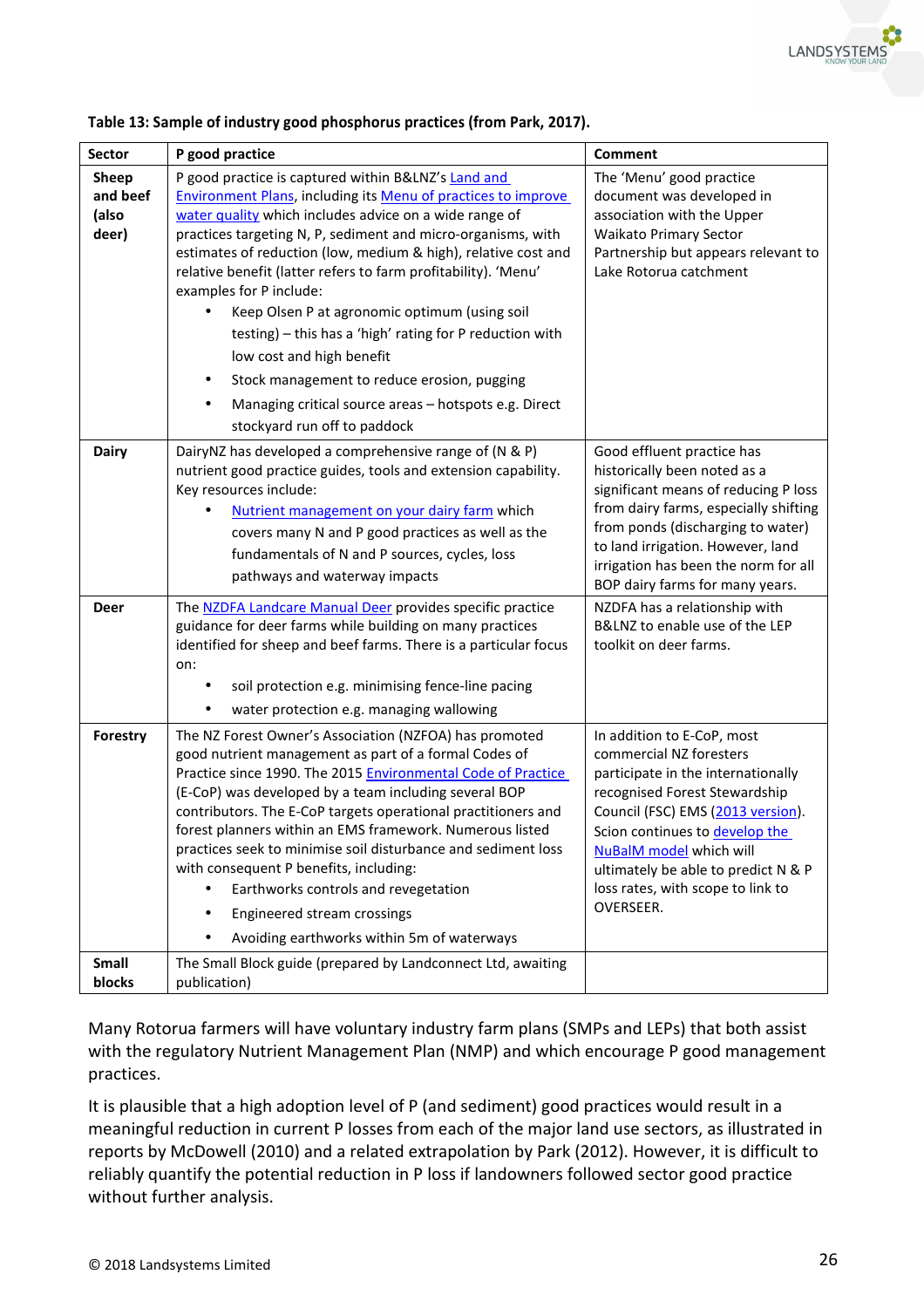McDowell (2017) noted in his commentary on Park (2017) that many of the B&LNZ practices referred to in Table 13 above were stated as providing "high water quality benefit" for P. McDowell cautions that this may not be so and disputed the categorical effectiveness for P mitigation listed. This does signify the importance of having scientifically robust mitigations and the ongoing requirement to refine the knowledge around P mitigation strategies, especially efficacy and costs.

# **3.10 Good practice P 'by-catch' when focusing on N**

N mitigation does not always mean there will be accompanying P mitigation. However, Park (2017) suggests that P mitigation (P "by-catch") can be indicated by considering recommended practices with both N and P mitigation benefits. For example, the B&LNZ Menu of practices to improve water quality rates each practice as low, medium or high for N and/or P reduction efficacy, in terms of likely water quality benefits. In broad terms, the ratings correspond to these estimated % reductions (at whole farm scale):

• Low = <10% for N, <20% for P; Medium = 10-25% for N, 20-50% for P; High = >25% for N, >50% for P

# **3.11 Overview of PC10 provisions on phosphorus**

Park (2017) stated that the main thrust of PC 10 to reduce nitrogen losses from land to help meet the sustainable annual lake load of 435 t N but acknowledged that P provisions were in PC 10:

- **Policy P2:** To manage phosphorus loss through the implementation of management practices that will be detailed in Nitrogen Management Plans prepared for individual properties/farming enterprises.
- **Method M2:** The five yearly science reviews will include '...an assessment of the efficacy and risks of alum dosing and an assessment of land-based phosphorus loss mitigation.'
- **Method M5:** Council will….

(d) provide land advisory services and incentives to support land use management change and land use change that reduces nitrogen **and phosphorus** loss in the catchment; and

(e) encourage industry good practices to be implemented on rural properties/farming enterprises to reduce nitrogen **and phosphorus** loss in the catchment. [**emphasis** added]

• **Schedule Six – Nitrogen Management Plans** [includes]

5(b) *Phosphorus management:* To identify the environmental risks associated with phosphorus and sediment loss from the subject property, the significance of those risks and implementation of industry best practice management to avoid or reduce the risks.

Additional NMP requirements relate to effluent management (5(d) and fertiliser management (5(f)), both of which address P losses and good practice.

In response to PC10 submissions, staff propose that NMPs are now Nutrient Management Plans (i.e. more explicitly N and P) and that Schedule Six 5(b) is expanded by adding [after 'good practice management measures…]:

This shall include the identification of appropriate mitigation actions within critical source areas, with these areas including:

(i) overland flow paths and areas prone to flooding and ponding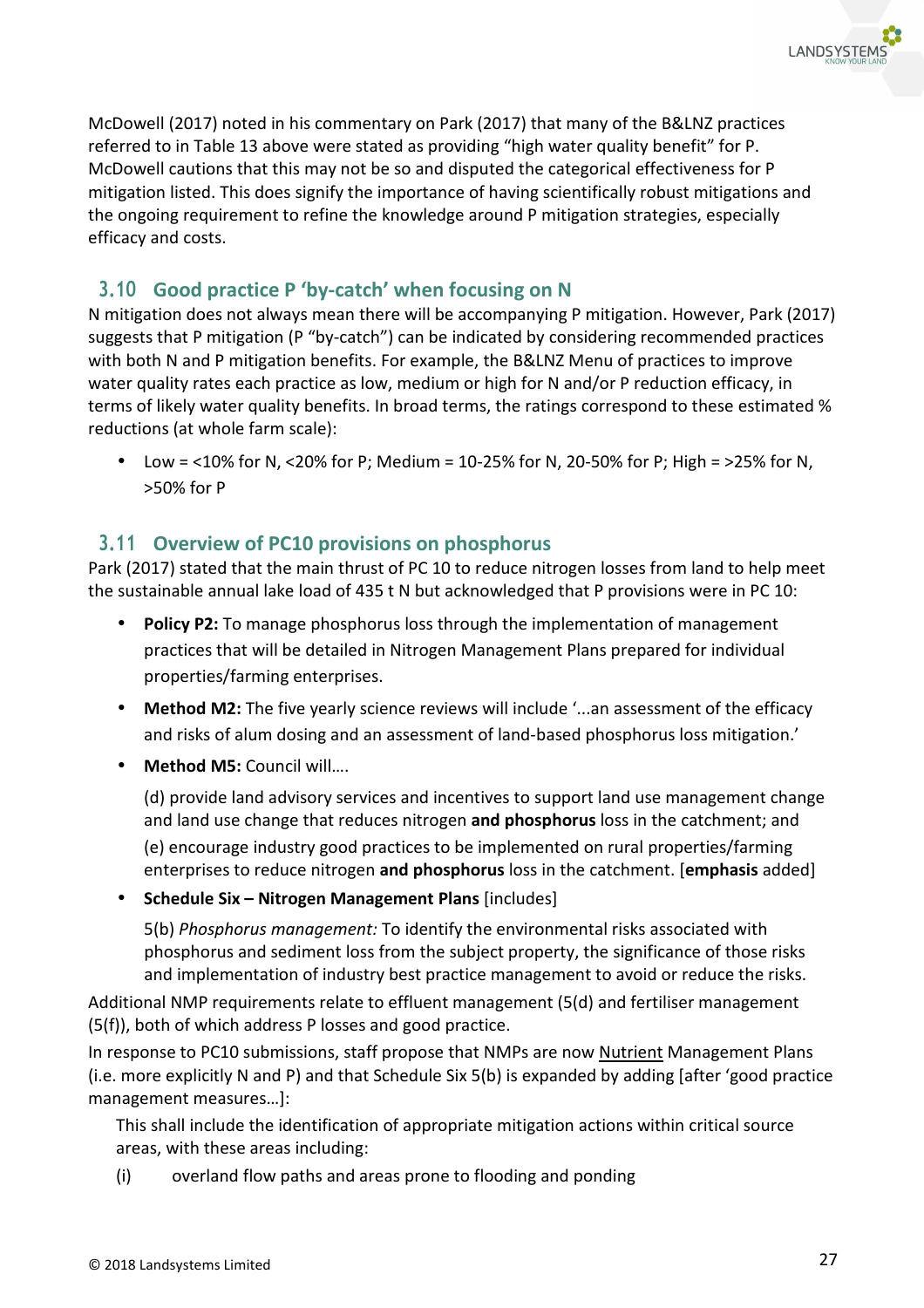

- (ii) erosion prone areas
- (iii) farm tracks and races and livestock crossing structures
- (iv) areas where effluent accumulates including yards, races and underpasses
- (v) fertiliser, silage, compost, or effluent storage facilities and feeding or stock holding areas

These amended provisions strengthen PC10's focus on P (i.e. PC10 is not solely about N). The new recommended critical source area provisions in PC10 are particularly important given CSAs can contribute ~80% of total farm P loss from ~20% of the area (Land TAG presentation McDowell et al., 2016).

# **3.12 Monitoring of GMP and P mitigation**

Assuming a dual nutrient (N and P) approach with associated nutrient loss targets, quantitative data to assess progress towards targets is equally essential for both nutrients. Sound baseline capture of the level of mitigation implementation is also required to assess the potential contribution of individual mitigations. For example, if riparian areas are near to completely fenced then there is limited opportunity for that mitigation to contribute as a mitigation. Similarly, if soil Olsen P levels are on average higher than estimated there is greater opportunity for that mitigation to contribute to reducing P loads in the catchment. A combination of field assessment and capture of data through NMPs can inform this.

Consistent capture and recording of data are essential. An NMP approach, including the use of a standardised nutrient budget template (e.g. OVERSEER®) provides a good mechanism for this but requires a (preferably spatial) supporting database. This becomes increasingly important for future assessment of progress as well as compliance auditing.

### $3.12.1$ **P loss within current provisional NMPs**

The indirect approach of PC10 means that with sector promoted good practice, it is difficult to assess the degree of P reduction that will occur. Park (2017) undertook a brief review of two completed (but provisional) NMPs:

- The NMP include a 'phosphorus loss' subheading followed by a current state OVERSEER<sup>®</sup> block loss table, total P loss and average kg P/ha loss, followed by comments -noting where block losses appear high and stating the possible reasons for that (high Olsen P, low soil ASC).
- No actions explicitly targeted P mitigation although one nominated NPKS fertiliser regime may have achieved this in part. As noted above, some N mitigation actions will have some P 'by-catch'.
- Adding to this, is the logistical requirement to complete NMPs for the whole catchment leading to multiple advisors and multiple data collection approaches. This is an issue facing other regions (e.g. Hawke's Bay and Canterbury) and likely to face other regions.

Park (2017) suggested it would be possible to review additional completed provisional NMPs. The suggestion raises the question of being able to quantify the reduction of P as part of PC10 NMPs (essentially policy effectiveness around P loss reductions associated with PC10).

As part of this review an example nutrient management plan (provided by a farm advisor in the Lake Rotorua catchment) identified that N remained the focus of the plan. P management is included in the plan, but actions are qualitative rather than quantitative and although guidance and recording of the CSAs are based on potential CSA risk area maps provided by BOPRC (and in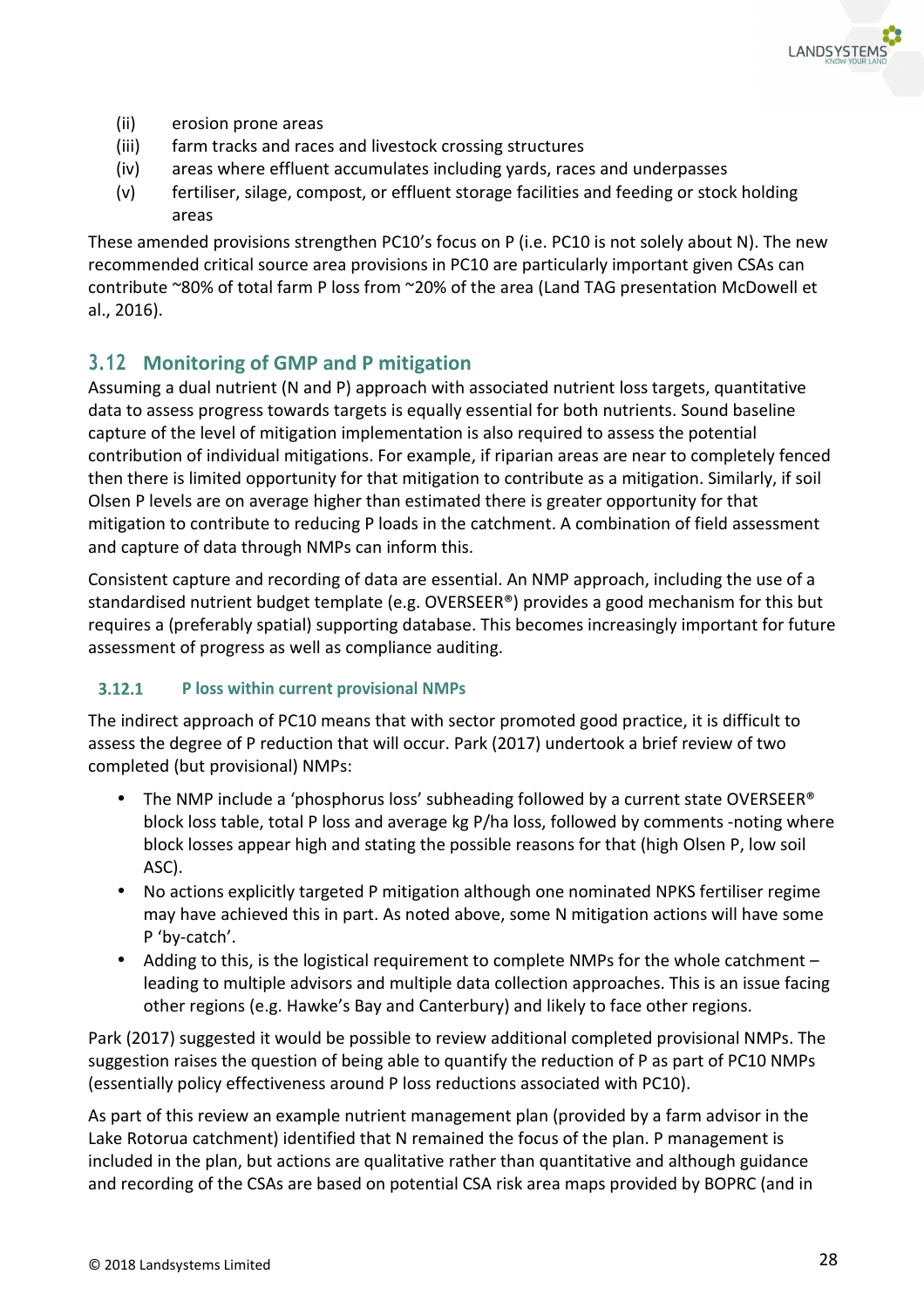

this example, locations are recorded), the quantification of the P loss associated with the CSAs on a farm basis will be difficult to quantify. A notable feature was the absence of a requirement to record and report OVERSEER® P mitigations and provide P loss outputs as part of the nutrient budget outputs.

Key to the ongoing assessment of PC10 implementation effectiveness for P loss reductions (but also N loss reductions) is the capture of finer (farm scale data) that can be used to refine catchment scale modelling of N and P load to Lake Rotorua.

McDowell (2017) also raised the point of the lack of (or opportunity) to capture P mitigation actions spatially at farm scale. This georeferenced data could form the basis for quantitatively assessing policy effectiveness once NMPs have been put in place, and actions are implemented.

Recent and near future developments may assist with this; spatially supported farm planning platforms such as AgFirst's Landbase, Ravensdown's "My Farm" the MitAgator tool (AgResearch/Ballance) and spatial OVERSEER® (AgResearch/MPI/FANZ).

One of the limiting factors for this to progress could be the proprietary ownership of various tools restricting full catchment uptake and data sharing.

### $3.12.2$ **Progress towards the P target**

A key feature of this review is the uncertainties associated with land-based P mitigations. That said the review does suggest that land-based P mitigations do have the potential to contribute to the reduction in P load in the catchment. Several points are worth noting when considering an approach towards future policy targets.

Selection and placement of P mitigation strategies can be improved with farm scale soil and land feature mapping. This has in part been provided (e.g. slope and ephemeral pathways GIS layers provided by BOPRC). Farm scale soil map information poses more of a challenge due to the resource requirements to complete finer scale mapping.

At catchment scale, prioritising where to place the most effective mitigation strategies to achieve the greatest P reduction could be of value. There are several examples of different approaches that could be useful to explore. Examples include the Land Use Suitability tool being developed by the Our Land and Water Programme (Our Land and Water, 2018) the biophysical prioritisation work used in the Waikato River and Waipā River Restoration Strategy (Waikato Regional Council, 2018) or the Kaipara Harbour Sediment Mitigation Study (Green and Daigneault, 2018) could provide guidance for sub-catchment scale mitigation placement.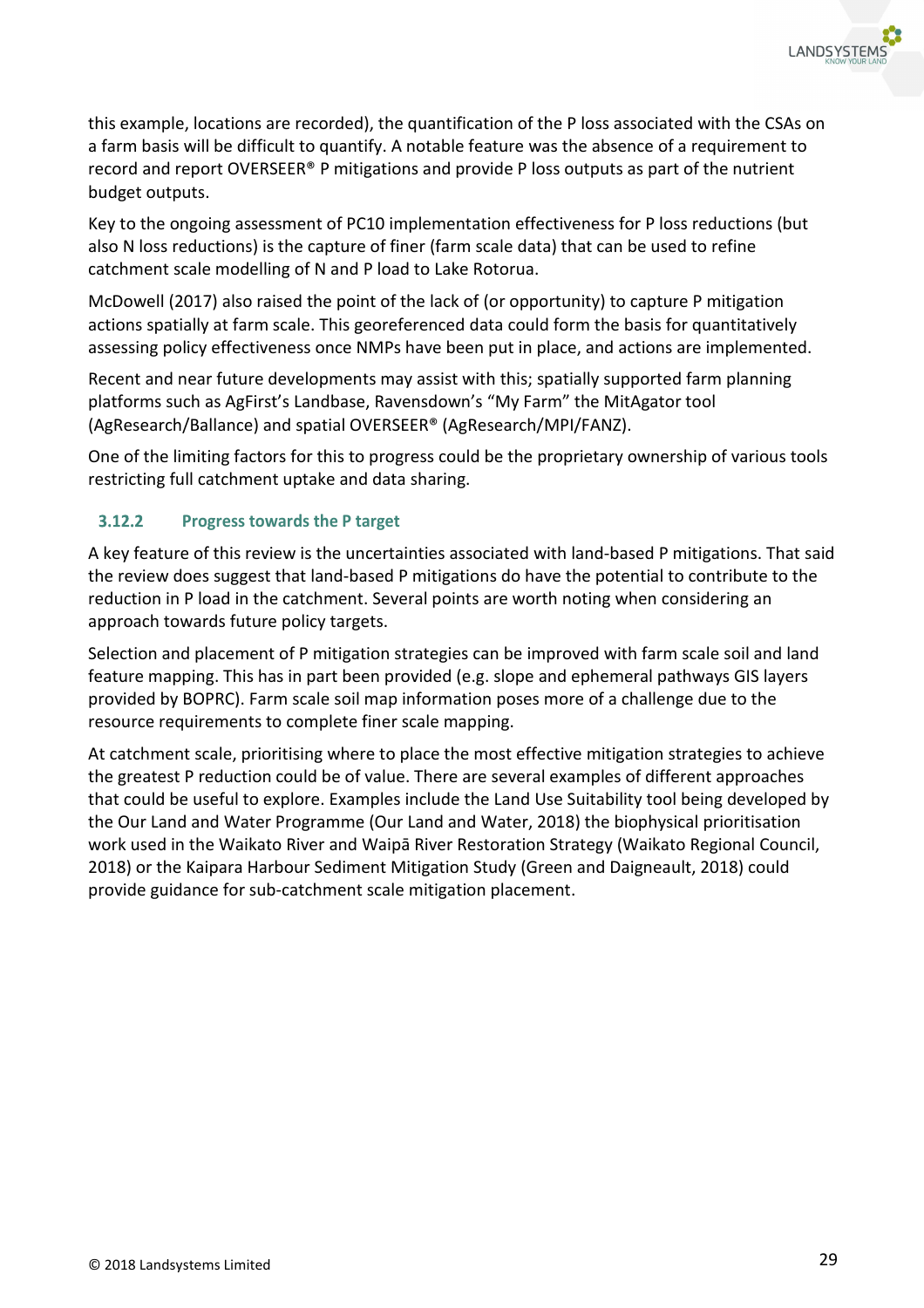

# **4 Aggregate assessment of catchment land-based P load and mitigation**

# **4.1 Background**

In 2012 a spreadsheet-based model to estimate the reductions in P load to Lake Rotorua was developed (Park, 2012). The purpose of the model was to provide a basis for reductions in P load from the Lake Rotorua catchment for use in Lake DC modelling based on:

- Combinations of on-farm P mitigation strategies designed to achieve a high but credible overall reduction in P loss from pastoral land across dairy, drystock and "lifestyle" land uses
- Separate and additional P load reductions from proposed sewage reticulation, septic tank upgrades and urban storm water improvements
- Catchment P load estimates based on land use areas and P loss coefficients for status quo and mitigated scenarios consistent with the R-0, R-250, R-300 and R-350 ROTAN scenarios.

McDowell (2017) provided some comments on the approach of the model, stating that the mitigation potential estimated was in line with recent findings that showed 20-80% of the anthropogenic load was mitigated (McDowell et al., 2015).

A revision of this model has been undertaken, incorporating updated P loss coefficients for land uses, revised P mitigation efficacies and new future scenarios based on the N allocations scenarios of Parsons et al. (2015). The revised model provides estimates of catchment P loads, relative P losses from rural land uses, P mitigation contribution from rural land and estimates of P "by-catch" associated with future N mitigation related land use changes.

The method for this revision is closely based on that used by Park (2012) with the addition of revised P loss coefficients for rural land uses and the application of realistic mitigations.

# **4.2 P loss coefficients for rural land use (dairy, drystock, planted and native forest)**

The P loss coefficients applied to different land uses form the basis of catchment load predictions. There are numerous sources of coefficients usually relating to individual catchment studies or sometimes derived individually from a range of publications. Also, refinements are sometimes made (e.g. averaging) to land use P coefficients, as in Park (2012). Table 7 of the Proposed Rotorua-Rotoiti Action Plan (EBOP, 2007), the Rerewhakaaitu Nutrient Budget and the Lake Tarawera Nutrient Budget and Restoration Plans provide most of data for deriving the P loss coefficients for the land uses classes (Table 14).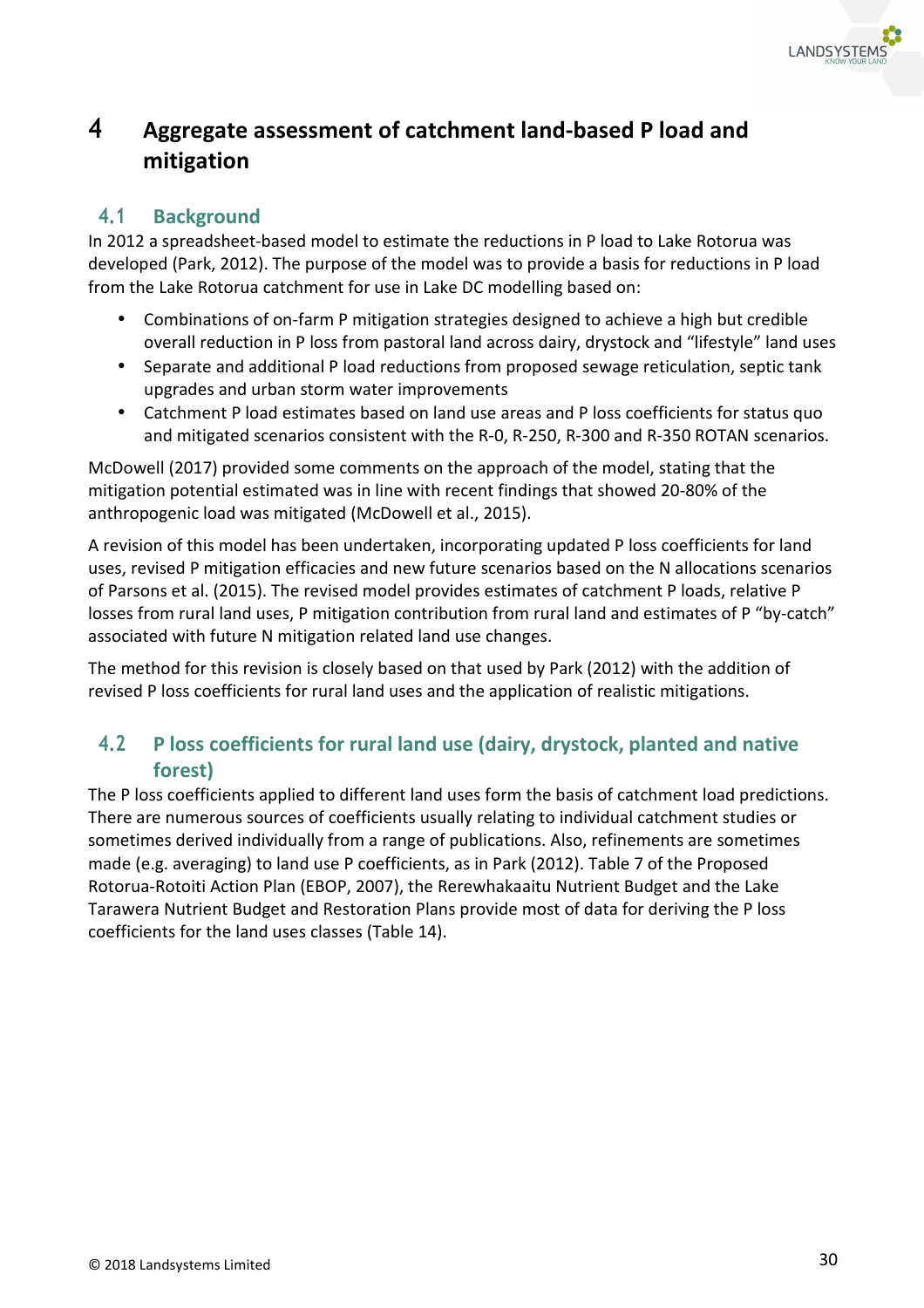

Table 14. Sources of land use P coefficients used in this assessment**Error! Not a valid link.** Generally, in this assessment and in Park (2012), a group of P loss coefficients from the same or similar catchment studies have been used for a scenario. This increases the relativity of coefficients across the land uses; keeping in mind that catchment features such as topography vary from catchment to catchment. In this assessment one "hybrid" assortment of land use P loss coefficients was created based on three main sources; the proposed Rotorua-Rotoiti Action Plan, Rerewhakaaitu Nutrient budget and the Tarawera nutrient budget and restoration plan (PRRAP- $R/T$ ).

The coefficients selected for this scenario were considered the most recent and realistic of the available coefficients. Additionally, an averaged forestry scenario was compiled using a mix of values from several sources. McDowell (2017) questioned the 0.12 kg P/ha/yr listed by Park (2017), suggesting that this figure could be low and that the estimated decrease in P losses associated with a landuse change from pasture to forestry would result in a lower long term P decrease estimated.

The P loss coefficients for forestry provided in Table 14 above, range between 0.1 to 0.4. Hamilton et al. (2006) consider 0.4 kg P/ha/yr to be at the high end, representing where forest harvest is implicated in enhanced nutrient loss. Studies suggest that P loss from forest are in the order of 24- 57% of losses from pasture. Comparisons of pine forest versus grazing systems show that in all situations the total P losses from pine plantations are in the order of 24-57% of that from pasture catchments (Menneer et al. 2004). In a review of water quality of New Zealand forested streams, Baillie and Neary (2015) suggested sediment yields (and therefore approximating particulate P) were a magnitude greater than pre-harvest, returning to about three time greater than preharvest after at six years. Their review also estimated that total P concentrations for pasture were about twice that of plantation forest streams, which in turn were about twice that of indigenous streams. They note stream P concentrations were variable for forest streams, attributed to different lithologies, soil type and land management history.

A median value of 0.27 t P/yr has been calculated from the range of values for forestry. This sits at the lower end of the P loss comparison with pasture and is very similar to the indigenous forest P loss coefficient used for the Tarawera Nutrient Budget (McIntosh, 2012a).

# **4.3 Catchment P load scenarios**

Three main components make up each scenario; P loss co-efficients, P mitigations by land use and Land use area (current and future). Each scenario may use different combination and data sources of the three components. Future land use scenarios were based on two existing N models; the ROTAN model (Rutherford et al. 2011) and a N allocation model (Parsons et al., 2015). An additional "hybrid" scenario was derived using a combination of land use changes from both models. The main challenge was to apportion the scenario land use changes from each model, to derive a set of land use changes for each scenario in this assessment.

## $4.3.1$ **Use of ROTAN model for scenarios**

Any P mitigation scenario will necessarily be relative to the status quo P load. For modelling purposes, the current or status quo load is equivalent to the R-0 scenario whereby land use, nutrient loss rates and all other inputs are held constant at 2010 levels.

The land use areas (adjusted from ROTAN scenarios) have been combined with status quo and mitigated P loss coefficients to give a range of P mitigation reductions for the catchment overall.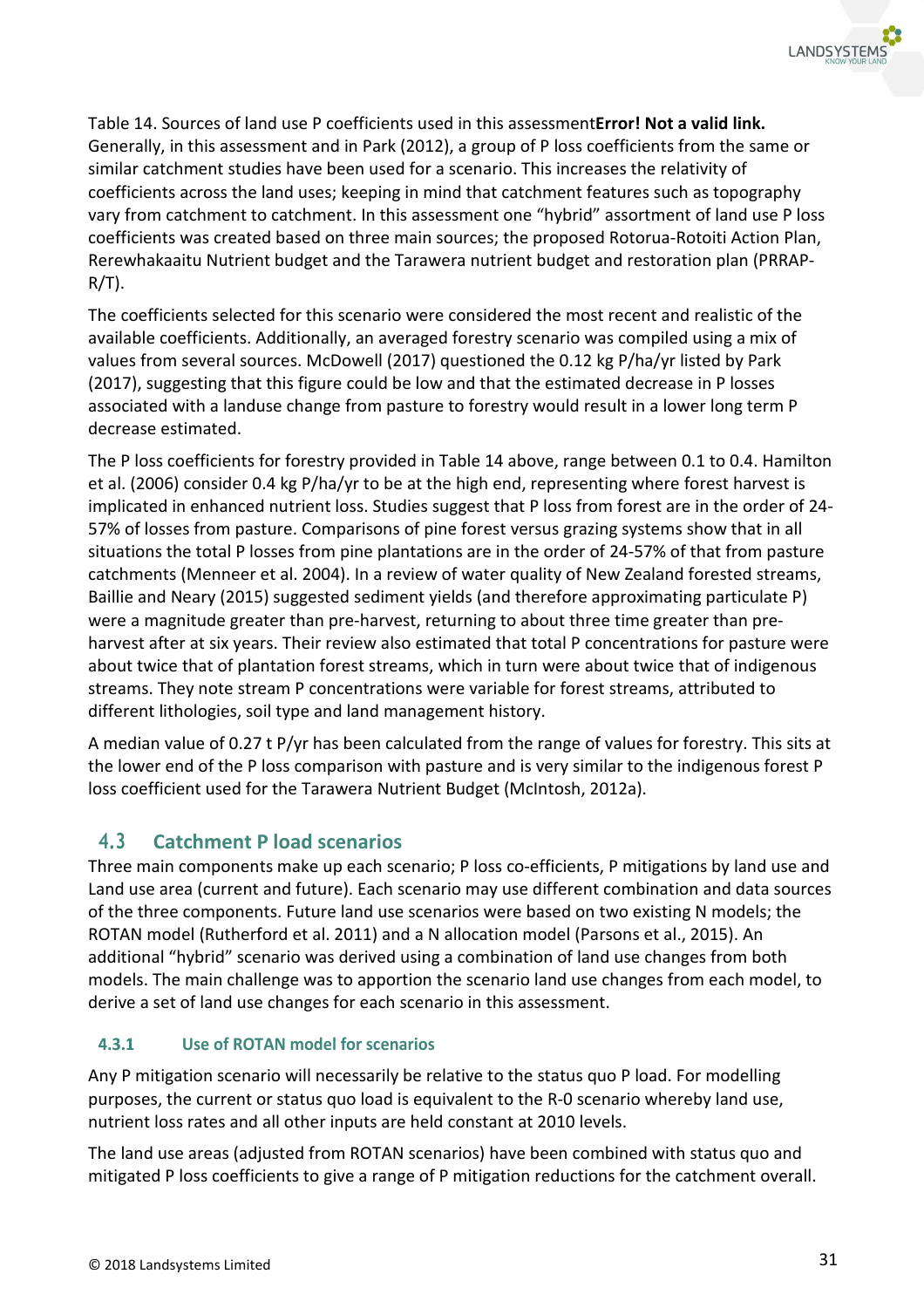

Each overall load is a combination of on-farm mitigation and land use change. All the ROTANbased mitigation scenarios (R-0, R-250, R-300 and R-350) are subject to P mitigation adjustments and are compared to "R-0 with no P mitigation" i.e. the status quo. To avoid confusion, the R-0 mitigated scenario is called R-P. In addition to the 50% reduction in pastoral P loss and all relevant land use changes (mainly to forestry, as per ROTAN), the following changes are applied:

- Urban P loss is reduced by 0.5 t P/yr, applied as a 20% reduction from 0.70 kg P/ha/yr to 0.56 kg P/ha/yr, which corresponds to Action Plan assumptions+
- The combined septic tank reticulation and WWTP upgrades reduce P load by 1.0 t P/yr, in line with Action Plan assumptions

No changes are applied to springs and rainfall and the P-locking plants are ignored i.e. it is assumed that the range of land-based P mitigations are potentially a substitute for stream alum dosing, at least in this desktop study.

### **Use of N allocation model for scenarios**   $4.3.2$

The N allocation model of Parsons et al. (2015) is an economic analysis of N allocation scenarios. Unlike ROTAN, the model does not use the scenarios to derive an N budget related to land change, instead the model uses different allocation scenarios within the N cap (determined by Bay of Plenty Regional Water and Land Plan Rule 11).

The evaluation of allocation mechanisms involves the application of a catchment-level optimisation model. The model only includes commercial land. The model method involved (from Parsons et al., 2015):

- Division of the catchment into biophysical zones (based on soil, slope and rainfall).
- Establishing representative farm systems (dairy, sheep and beef, sheep and dairy support, and specialist dairy support) for each biophysical zone.
- Developing agreed and consistent modelling protocols to reflect realistic farmer N mitigations.
- Applying the modelling protocols to farm systems using FARMAX and OVERSEER (version 6.1.2) to establish relationships between profit and nitrogen leaching.
- Obtaining annualised forestry-profit information from SCION (including carbon).
- Obtaining land-use change cost benefit data from Regional Council.

Integrating this information on profit and nitrogen leaching for individual farm types into an economic model describing the whole catchment. This model incorporates trading of N leaching rights both among farmers, and with an incentives fund that buys out nitrogen. Supply and demand is driven by nitrogen prices generated by the catchment model based on mitigation costs.

## **4.4 Future scenarios**

The revision of the P loss spreadsheet included credible future scenarios, using the same P coefficients for land use, an expanded P mitigation strategy combination and likely land use changes based on N mitigation scenarios of Rutherford et al. (2011) and Parsons et al. (2015), (table 15).

| Table 15. Catchment P load scenarios. |  |
|---------------------------------------|--|
|---------------------------------------|--|

| Scenario | Data source<br>(model) | Description                                                                                                    | Resulting land use changes |
|----------|------------------------|----------------------------------------------------------------------------------------------------------------|----------------------------|
| $R - 0$  | ROTAN <sup>+</sup>     | Land use and nitrogen exports remain at their current<br>levels from 2015-2100. This provides the baseline for | No Change                  |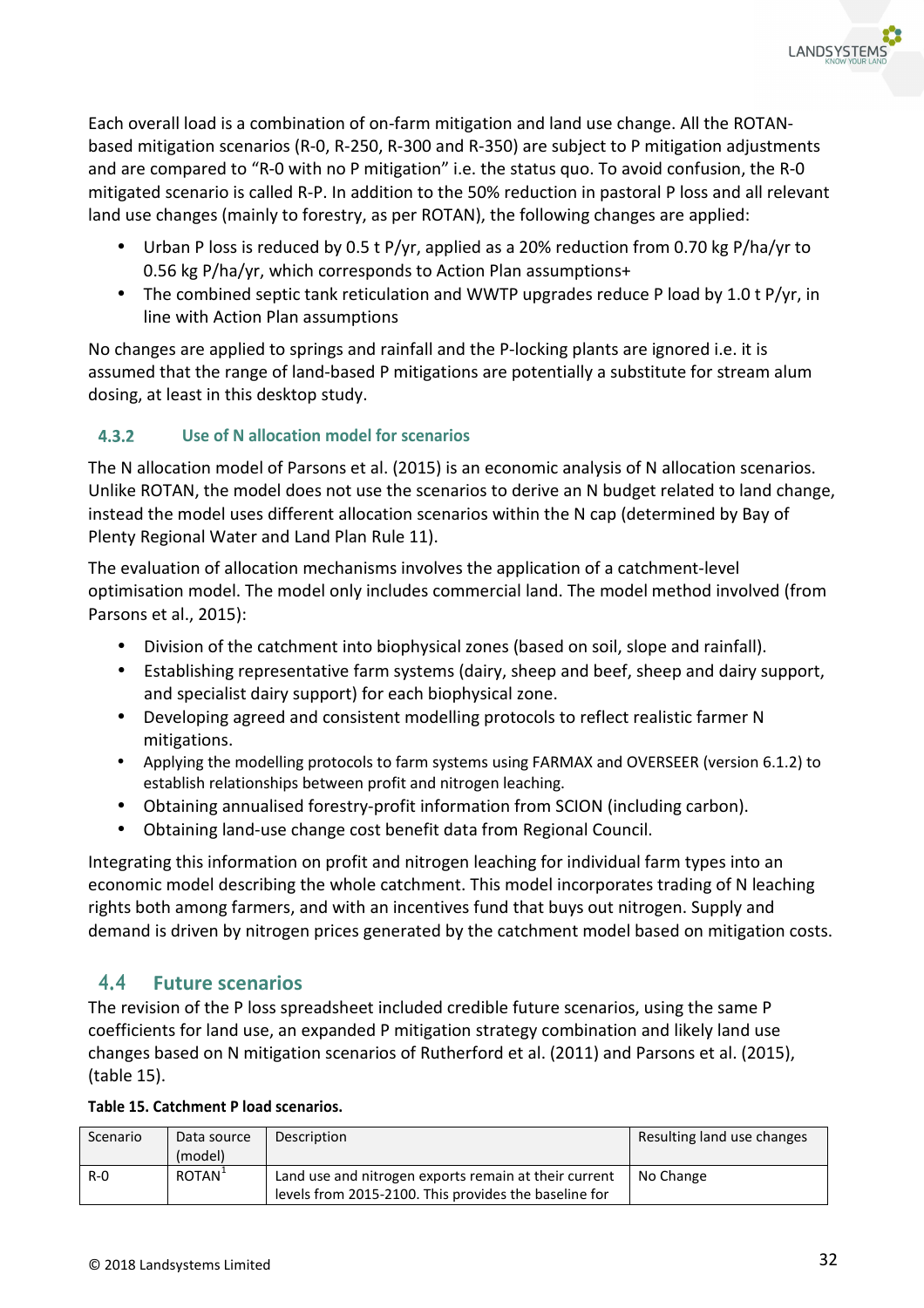|                |                           | the assessment.                                                                                                                                                                                                                                                                                                                                  |                                                                                                                                          |
|----------------|---------------------------|--------------------------------------------------------------------------------------------------------------------------------------------------------------------------------------------------------------------------------------------------------------------------------------------------------------------------------------------------|------------------------------------------------------------------------------------------------------------------------------------------|
| $R-P$          |                           | Uses R-0 but with P mitigation adjustments                                                                                                                                                                                                                                                                                                       | No Change                                                                                                                                |
| R-350          |                           | Total nitrogen export reduced by 350 tN/yr through a<br>combination of land use change and a reduction in<br>nitrogen export. 100% of the dairy area becomes<br>either Lifestyle or drystock. In addition, 85% of<br>drystock becomes either lifestyle or forest. Overall<br>forest increases by 55% and lifestyle by 145%<br>compared with R-0. | No dairy; large decrease<br>drystock; large increase<br>lifestyle; large increase<br>exotic trees; small increase<br>forest.             |
| S <sub>8</sub> | N allocation $2$          | Range – each sector has an allocation range; drystock<br>has a range of 15.5-31.5 kg N/ha/yr; dairy has a range<br>of 40-53 kg N/ha/yr; dairy and drystock experience a<br>uniform proportional reduction.                                                                                                                                       | Large decrease dairy; large<br>decrease drystock; no<br>change to lifestyle; large<br>increase exotic trees; small<br>increase forest.   |
| H1             | N allocation<br>and ROTAN | As for S8 but with ROTAN R-350 lifestyle increase, and<br>an associated reduction in exotic trees to balance (i.e.<br>a portion of dairy and drystock pasture change to<br>lifestyle instead of exotic forest)                                                                                                                                   | Large decrease dairy; large<br>decrease drystock; large<br>increase lifestyle; large<br>increase exotic trees; small<br>increase forest. |

 $1$  Rutherford et al. (2011)

2 Parsons et al. (2015)

#### $4.4.1$ **Land use areas**

Land use areas were based primarily on aggregated ROTAN land use class areas derived for the model developed by Park (2012) with the addition of disaggregation of the "Forest" land use into Exotic forest "Trees" and indigenous vegetation "Forest". The disaggregation used land cover data provided by BOPRC GIS staff. The resulting land use classes and areas are shown in Table 16.

## **Table 16. Land use areas and percentage changes for all scenarios.**

|                     | Land use areas for all scenarios (ha) |       |       |       |       |         |       |       |
|---------------------|---------------------------------------|-------|-------|-------|-------|---------|-------|-------|
|                     | $R - 0$                               | $R-P$ | R-250 | R-300 | R-350 | $S1-S2$ | S8    | H1    |
| Dairy               | 4499                                  | 4499  | 2250  | 0     | 0     | 2597    | 2726  | 2726  |
| Drystock            | 14861                                 | 14861 | 8890  | 12491 | 8910  | 10784   | 9452  | 9452  |
| Lifestyle           | 1053                                  | 1053  | 2577  | 2577  | 2577  | 1053    | 1053  | 2577  |
| <b>Exotic trees</b> | 7521                                  | 7521  | 13614 | 12385 | 15644 | 12986   | 13883 | 12359 |
| Forest              | 9192                                  | 9192  | 9795  | 9673  | 9995  | 9706    | 10012 | 10012 |
| Urban               | 3353                                  | 3353  | 3353  | 3353  | 3353  | 3353    | 3353  | 3353  |
| lake                | 8077                                  | 8077  | 8077  | 8077  | 8077  | 8077    | 8077  | 8077  |
| totals              | 48556                                 | 48556 | 48556 | 48556 | 48556 | 48556   | 48556 | 48556 |
|                     | Land use areas for all scenarios (%)  |       |       |       |       |         |       |       |
|                     | $R - 0$                               | $R-P$ | R-250 | R-300 | R-350 | $S1-S2$ | S8    | H1    |
| Dairy               | 100%                                  | 100%  | 50%   | 0%    | 0%    | 58%     | 61%   | 61%   |
| Drystock            | 100%                                  | 100%  | 60%   | 84%   | 60%   | 73%     | 64%   | 64%   |
| Lifestyle           | 100%                                  | 100%  | 245%  | 245%  | 245%  | 100%    | 100%  | 245%  |
| Exotic trees        | 100%                                  | 100%  | 181%  | 165%  | 208%  | 173%    | 185%  | 164%  |
| Forest              | 100%                                  | 100%  | 107%  | 105%  | 109%  | 106%    | 109%  | 109%  |
| Urban               | 100%                                  | 100%  | 100%  | 100%  | 100%  | 100%    | 100%  | 100%  |
| lake                | 100%                                  | 100%  | 100%  | 100%  | 100%  | 100%    | 100%  | 100%  |
| totals              | 100%                                  | 100%  | 100%  | 100%  | 100%  | 100%    | 100%  | 100%  |

## **4.5 Results and discussion**

#### $4.5.1$ **Total load estimates**

**LANDSYSTEM**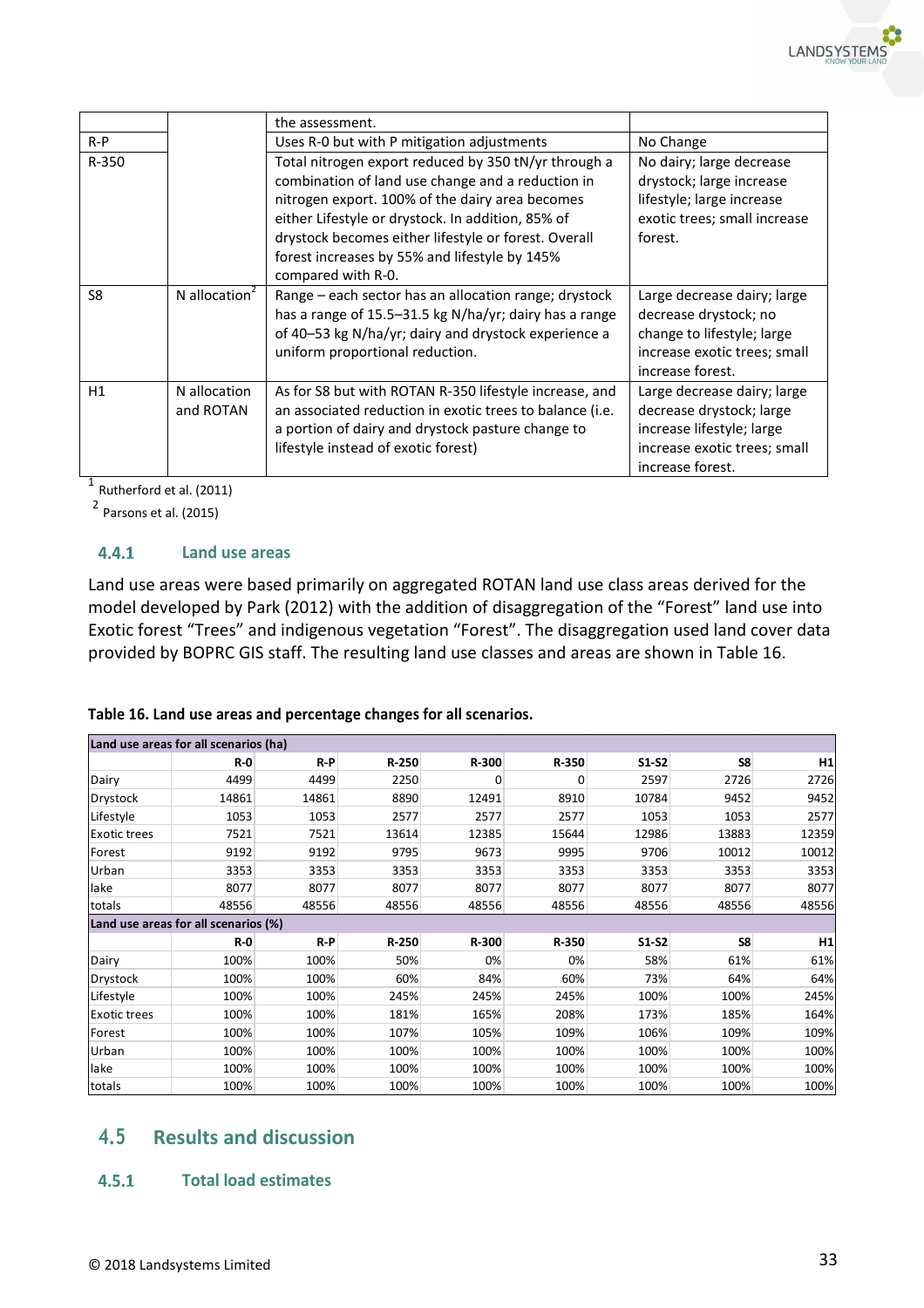

A comparison of the Park (2012) P load estimates with the revised estimates is shown in Table 17. The table provides a relative comparison of status quo, impact of mitigations and impact of expanded future mitigations combined with N reduction related land use changes.

The estimates of P load exports to the lake (t P/yr) and the mitigated scenario change relative to the R-0 P load using different percentage mitigation efficiencies are presented in Tables 17 and 18.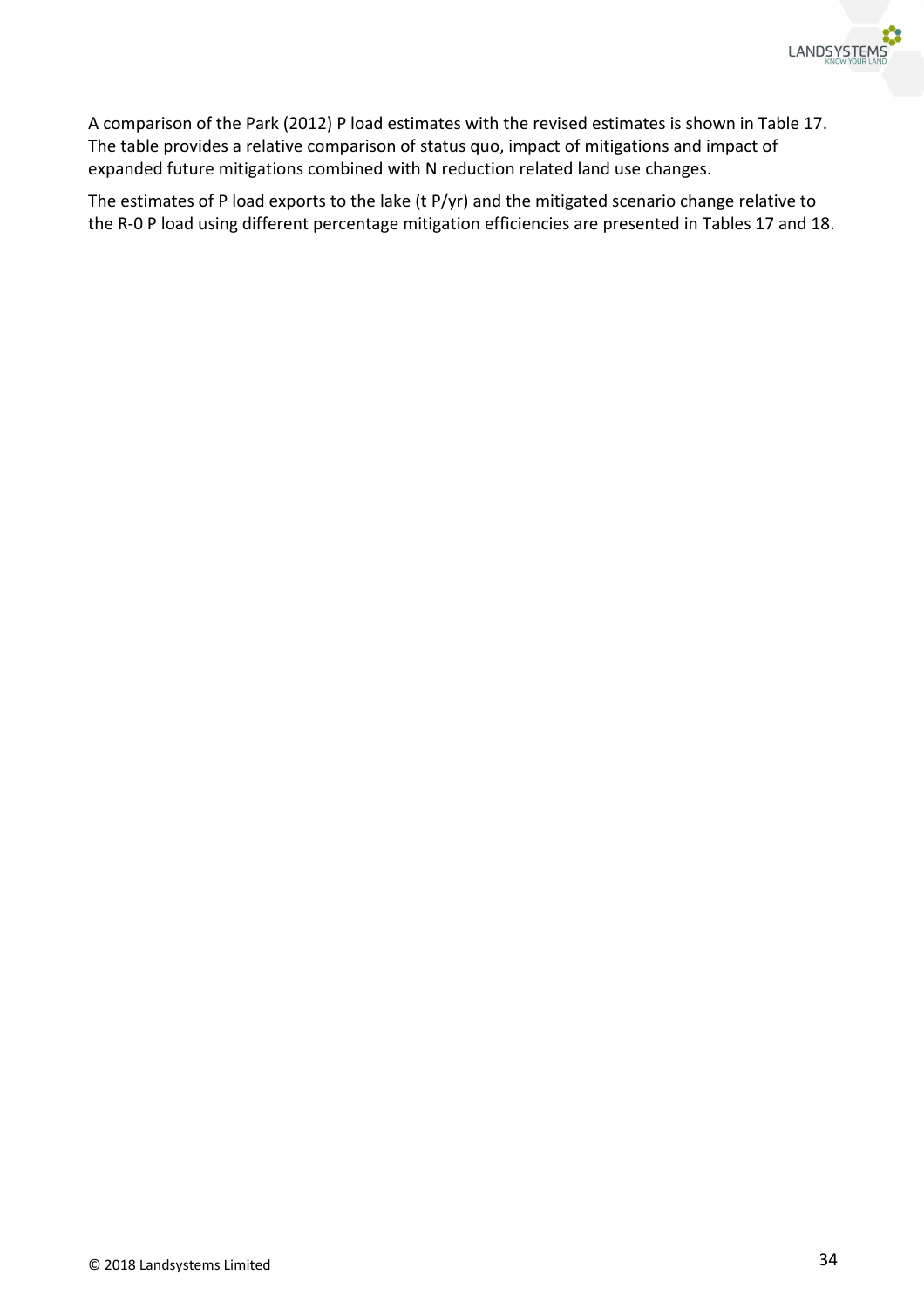

**Table 17. P load estimates for mitigation scenarios using pasture 50% P mitigation (Rere, Tara NBs = Rerewhakaaitu, Tarawera nutrient balances; Tara L. Rest.Plan = Tarawera Lake Restoration Plan; RRAP = Rerewhakaaitu Restoration Action Plan).** 

|                                                  |         |          | Original ROTAN scenario (Park, 2012) (RRAP)                                     |                                                                      |         |         |       |       |             |
|--------------------------------------------------|---------|----------|---------------------------------------------------------------------------------|----------------------------------------------------------------------|---------|---------|-------|-------|-------------|
| P loss coeft export to lake (RRAP) kgP/ha/yr     |         |          |                                                                                 | P loads export to lake tP/yr                                         |         |         |       |       |             |
|                                                  | $R - 0$ | mitigate | R-P and scenarios                                                               |                                                                      | R-0     | R-P     | R-350 | S8    | H1          |
| Dairy                                            | 0.9     | 50%      | 0.45                                                                            | Dairy                                                                | 4.0     | 2.0     | 0.0   | 1.2   | 1.2         |
| Drystock                                         | 0.9     | 50%      | 0.45                                                                            | Drystock                                                             | 13.4    | 6.7     | 4.0   | 4.3   | 4.3         |
| Lifestyle                                        | 0.8     | 50%      | 0.40                                                                            | Lifestyle                                                            | 0.8     | 0.4     | 1.0   | 0.4   | 1.0         |
| Exotic trees                                     | 0.11    | 0%       | 0.11                                                                            | <b>Exotic trees</b>                                                  | 0.8     | 0.8     | 1.7   | 1.5   | 1.4         |
| Forest                                           | 0.11    | 0%       | 0.11                                                                            | Forest                                                               | 1.0     | 1.0     | 1.1   | 1.1   | 1.1         |
| Urban                                            | 0.70    | 20%      | 0.56                                                                            | Urban                                                                | 2.3     | 1.9     | 1.9   | 1.9   | 1.9         |
|                                                  |         |          |                                                                                 |                                                                      |         |         |       |       |             |
| rainfall                                         | 0.15    | 0%       | 0.15                                                                            | rainfall                                                             | 1.2     | 1.2     | 1.2   | 1.2   | 1.2         |
| Septic tanks                                     |         | 50%      |                                                                                 | Septic tanks                                                         | 1.2     | 0.6     | 0.6   | 0.6   | 0.6         |
| <b>WWTP</b>                                      |         | 25%      |                                                                                 | <b>WWTP</b>                                                          | 1.6     | 1.2     | 1.2   | 1.2   | 1.2         |
| springs                                          |         | 0%       |                                                                                 | springs                                                              | 13.0    | 13.0    | 13.0  | 13.0  | 13.0        |
|                                                  |         |          |                                                                                 | totals                                                               | 39.5    | 28.9    | 25.7  | 26.4  | 26.9        |
|                                                  |         |          |                                                                                 | reduction Vs R-0                                                     |         | 10.6    | 13.7  | 13.0  | 12.6        |
|                                                  |         |          |                                                                                 |                                                                      |         |         |       |       |             |
|                                                  |         |          |                                                                                 | Original ROTAN scenario (Park, 2012) (Rere/Tarawera draft APs)       |         |         |       |       |             |
| P loss coeft (Rere/Tarawera draft APs) kgP/ha/yr |         |          |                                                                                 | P loads export to lake tP/yr                                         |         |         |       |       |             |
|                                                  | $R - 0$ | mitigate | R-P and scenarios                                                               |                                                                      | R-0     | R-P     | R-350 | S8    | H1          |
|                                                  |         |          |                                                                                 |                                                                      |         |         |       |       |             |
| Dairy                                            | 1.1     | 50%      | 0.55                                                                            | Dairy                                                                | 4.9     | 2.5     | 0.0   | 1.5   | 1.5         |
| Drystock                                         | 1.2     | 50%      | 0.60                                                                            | Drystock                                                             | 17.8    | 8.9     | 5.3   | 5.7   | 5.7         |
| Lifestyle                                        | 0.8     | 50%      | 0.40                                                                            | Lifestyle                                                            | 0.8     | 0.4     | 1.0   | 0.4   | 1.0         |
| Exotic trees                                     | 0.40    | 0%       | 0.40                                                                            | <b>Exotic trees</b>                                                  | 3.0     | 3.0     | 6.3   | 5.6   | 4.9         |
|                                                  |         |          |                                                                                 |                                                                      |         |         |       |       |             |
| Forest                                           | 0.40    | 0%       | 0.40                                                                            | Forest                                                               | 3.7     | 3.7     | 4.0   | 4.0   | 4.0         |
| Urban                                            | 0.70    | 20%      | 0.56                                                                            | Urban                                                                | 2.3     | 1.9     | 1.9   | 1.9   | 1.9         |
| rainfall                                         | 0.15    | 0%       | 0.15                                                                            | rainfall                                                             | 1.2     | 1.2     | 1.2   | 1.2   | 1.2         |
| Septic tanks                                     |         | 50%      |                                                                                 | Septic tanks                                                         | 1.2     | 0.6     | 0.6   | 0.6   | 0.6         |
|                                                  |         |          |                                                                                 |                                                                      |         |         |       |       |             |
| WWTP                                             |         | 25%      |                                                                                 | <b>WWTP</b>                                                          | 1.6     | 1.2     | 1.2   | 1.2   | 1.2         |
| springs                                          |         | 0%       |                                                                                 | springs                                                              | 13.0    | 13.0    | 13.0  | 13.0  | 13.0        |
|                                                  |         |          |                                                                                 | totals                                                               | 49.7    | 36.4    | 34.5  | 35.0  | 35.0        |
|                                                  |         |          |                                                                                 | reduction Vs R-0                                                     |         | 13.3    | 15.1  | 14.6  | 14.6        |
|                                                  |         |          |                                                                                 |                                                                      |         |         |       |       |             |
|                                                  |         |          | Revised Coeffs - Table 7 (PLRRAP) (D/S adjusted)                                |                                                                      |         |         |       |       |             |
| P loss coef. export to lake (RRAP) kgP/ha/yr     |         |          |                                                                                 | P loads export to lake tP/yr                                         |         |         |       |       |             |
|                                                  |         |          |                                                                                 |                                                                      |         |         |       |       |             |
|                                                  | $R - 0$ | mitigate | R-P and scenarios                                                               |                                                                      | R-0     | R-P     | R-350 | S8    | H1          |
| Dairy                                            | 0.7     | 50%      | 0.35                                                                            | Dairy                                                                | 3.1     | 1.6     | 0.0   | 1.0   | 1.0         |
| Drystock                                         | 0.9     | 50%      | 0.45                                                                            | Drystock                                                             | 13.4    | 6.7     | 4.0   | 4.3   | 4.3         |
|                                                  | 0.9     | 50%      | 0.45                                                                            |                                                                      | 0.9     | 0.5     | 1.2   | 0.5   | 1.2         |
| Lifestyle                                        |         |          |                                                                                 | Lifestyle                                                            |         |         |       |       |             |
| Exotic trees                                     | 0.10    | 0%       | 0.10                                                                            | <b>Exotic trees</b>                                                  | 0.8     | 0.8     | 1.6   | 1.4   | 1.2         |
| Forest                                           | 0.12    | 0%       | 0.12                                                                            | Forest                                                               | 1.1     | 1.1     | 1.2   | 1.2   | 1.2         |
| Urban                                            | 0.70    | 20%      | 0.56                                                                            | Urban                                                                | 2.3     | 1.9     | 1.9   | 1.9   | 1.9         |
| rainfall                                         |         | 0%       |                                                                                 | rainfall                                                             | 1.2     | 1.2     | 1.2   | 1.2   | 1.2         |
|                                                  | 0.15    |          | 0.15                                                                            |                                                                      |         |         |       |       |             |
| Septic tanks                                     |         | 50%      |                                                                                 | Septic tanks                                                         | 1.2     | 0.6     | 0.6   | 0.6   | 0.6         |
| <b>WWTP</b>                                      |         | 25%      |                                                                                 | <b>WWTP</b>                                                          | 1.6     | 1.2     | 1.2   | 1.2   | 1.2         |
| springs                                          |         | 0%       |                                                                                 | springs                                                              | 13.0    | 13.0    | 13.0  | 13.0  | 13.0        |
|                                                  |         |          |                                                                                 |                                                                      |         |         |       |       |             |
|                                                  |         |          |                                                                                 | totals                                                               | 38.7    | 28.5    | 25.8  | 26.2  | 26.7        |
|                                                  |         |          |                                                                                 | reduction Vs R-0                                                     |         | 10.2    | 12.9  | 12.5  | 12.0        |
|                                                  |         |          |                                                                                 |                                                                      |         |         |       |       |             |
|                                                  |         |          |                                                                                 | Revised scenario with P coeffs from Rere and Tara NB, and Rest. Plan |         |         |       |       |             |
|                                                  |         |          | P loss coef. (Rere, Tara NBs/Tara L. Rest. Plan) kgP/ha/yr                      | P loads export to lake tP/yr                                         |         |         |       |       |             |
|                                                  | $R - 0$ | mitigate | R-P and scenarios                                                               |                                                                      | R-0     | R-P     | R-350 | S8    | H1          |
| Dairy                                            | 1.1     | 50%      | 0.55                                                                            | Dairy                                                                | 4.9     | 2.5     | 0.0   | 1.5   | 1.5         |
| Drystock                                         | 1.2     | 50%      | 0.60                                                                            | Drystock                                                             | 17.8    | 8.9     | 5.3   | 5.7   | 5.7         |
|                                                  |         |          |                                                                                 |                                                                      |         |         |       |       |             |
| Lifestyle                                        | 0.8     | 50%      | 0.40                                                                            | Lifestyle                                                            | 0.8     | 0.4     | 1.0   | 0.4   | 1.0         |
| <b>Exotic trees</b>                              | 0.18    | 0%       | 0.18                                                                            | <b>Exotic trees</b>                                                  | 1.4     | 1.4     | 2.8   | 2.5   | 2.2         |
| orest-                                           | 0.12    | 0%       | 0.12                                                                            | -orest                                                               | 1.1     | 1.1     | 1.2   | 1.2   | 1.2         |
| Urban                                            | 0.70    | 20%      | 0.56                                                                            | Urban                                                                | 2.3     | 1.9     | 1.9   | 1.9   | 1.9         |
|                                                  |         |          |                                                                                 |                                                                      |         |         |       |       |             |
| rainfall                                         | 0.15    | 0%       | 0.15                                                                            | rainfall                                                             | 1.2     | 1.2     | 1.2   | $1.2$ | 1.2         |
| Septic tanks                                     |         | 50%      |                                                                                 | Septic tanks                                                         | 1.2     | 0.6     | 0.6   | 0.6   | 0.6         |
| <b>WWTP</b>                                      |         | 25%      |                                                                                 | <b>WWTP</b>                                                          | 1.6     | 1.2     | 1.2   | 1.2   | 1.2         |
| springs                                          |         | 0%       |                                                                                 | springs                                                              | 13.0    | 13.0    | 13.0  | 13.0  | 13.0        |
|                                                  |         |          |                                                                                 | totals                                                               | 45.4    | 32.2    | 28.3  | 29.2  | 29.5        |
|                                                  |         |          |                                                                                 | reduction Vs R-0                                                     |         | 13.3    | 17.2  | 16.3  | <b>15.9</b> |
|                                                  |         |          |                                                                                 |                                                                      |         |         |       |       |             |
|                                                  |         |          |                                                                                 | Hybrid scenario with P coeffs based on Rere and Tara NB, and pRRAP   |         |         |       |       |             |
|                                                  |         |          |                                                                                 | P loads export to lake tP/yr                                         |         |         |       |       |             |
|                                                  | $R - 0$ | mitigate | P loss coef. (Rere, Tara NBs/Tara L. Rest. Plan) kgP/ha/yr<br>R-P and scenarios |                                                                      | R-0     | R-P     | R-350 | S8    | H1          |
|                                                  | 1.00    | 50%      | 0.50                                                                            | Dairy                                                                | 4.5     | 2.2     | 0.0   | 1.4   | 1.4         |
| Dairy                                            |         |          |                                                                                 |                                                                      |         |         |       |       |             |
| Drystock                                         | 1.10    | 50%      | 0.55                                                                            | Drystock                                                             | 16.3    | 8.2     | 4.9   | 5.2   | 5.2         |
| Lifestyle                                        | 0.80    | 50%      | 0.40                                                                            | Lifestyle                                                            | 0.8     | 0.4     | 1.0   | 0.4   | 1.0         |
| Exotic trees                                     | 0.27    | 0%       | 0.27                                                                            | <b>Exotic trees</b>                                                  | 2.0     | 2.0     | 4.2   | 3.7   | 3.3         |
|                                                  |         |          |                                                                                 |                                                                      |         |         |       |       |             |
| Forest                                           | 0.12    | 0%       | 0.12                                                                            | Forest                                                               | $1.1\,$ | $1.1\,$ | 1.2   | $1.2$ | 1.2         |
| Urban                                            | 0.70    | 20%      | 0.56                                                                            | Urban                                                                | 2.3     | 1.9     | 1.9   | 1.9   | 1.9         |
| rainfall                                         | 0.15    | 0%       | 0.15                                                                            | rainfall                                                             | 1.2     | 1.2     | 1.2   | 1.2   | 1.2         |
|                                                  |         |          |                                                                                 |                                                                      |         |         |       |       |             |
| Septic tanks                                     |         | 50%      |                                                                                 | Septic tanks                                                         | 1.2     | 0.6     | 0.6   | 0.6   | 0.6         |
| <b>WWTP</b>                                      |         | 25%      |                                                                                 | <b>WWTP</b>                                                          | 1.6     | 1.2     | 1.2   | $1.2$ | 1.2         |
| springs                                          |         | 0%       |                                                                                 | springs                                                              | 13.0    | 13.0    | 13.0  | 13.0  | 13.0        |
|                                                  |         |          |                                                                                 | totals                                                               | 44.2    | 31.9    | 29.2  | 29.8  | 30.0        |
|                                                  |         |          |                                                                                 |                                                                      |         |         |       |       |             |
|                                                  |         |          |                                                                                 | reduction Vs R-0                                                     |         | 12.3    | 14.9  | 14.4  | 14.2        |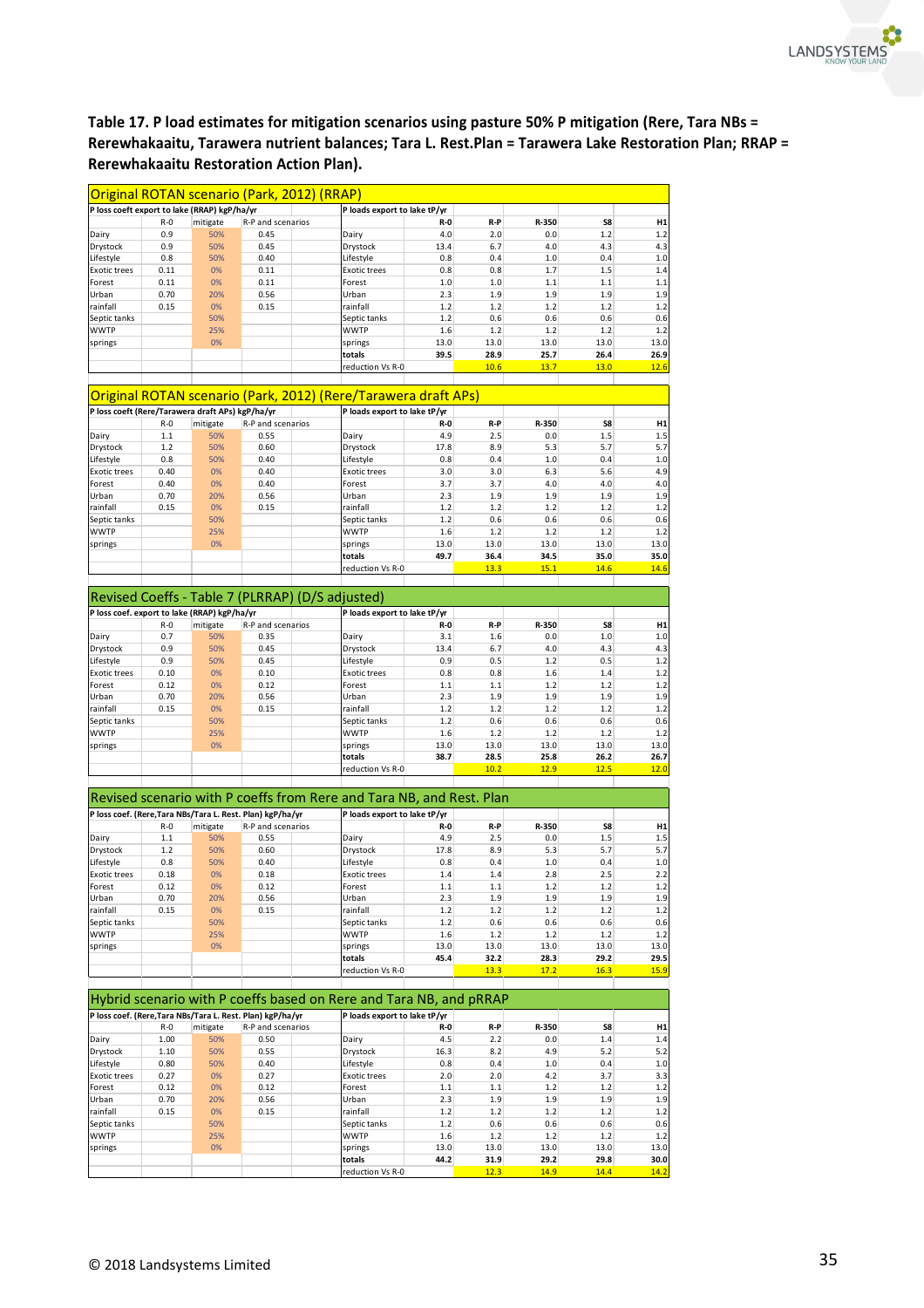

|                                                  |         |          | Original ROTAN scenario (Park, 2012) (RRAP)                    |                              |         |       |       |      |      |
|--------------------------------------------------|---------|----------|----------------------------------------------------------------|------------------------------|---------|-------|-------|------|------|
| P loss coeft export to lake (RRAP) kgP/ha/yr     |         |          |                                                                | P loads export to lake tP/yr |         |       |       |      |      |
|                                                  | $R - 0$ | mitigate | R-P and scenarios                                              |                              | $R - 0$ | $R-P$ | R-350 | S8   | H1   |
| Dairy                                            | 0.9     | 50%      | 0.45                                                           | Dairy                        | 4.0     | 2.0   | 0.0   | 1.2  | 1.2  |
| Drystock                                         | 0.9     | 41%      | 0.53                                                           | Drystock                     | 13.4    | 7.9   | 4.7   | 5.0  | 5.0  |
| Lifestyle                                        | 0.8     | 30%      | 0.56                                                           | Lifestyle                    | 0.8     | 0.6   | 1.4   | 0.6  | 1.4  |
| <b>Exotic trees</b>                              | 0.11    | 0%       | 0.11                                                           | <b>Exotic trees</b>          | 0.8     | 0.8   | 1.7   | 1.5  | 1.4  |
| Forest                                           | 0.11    | 0%       | 0.11                                                           | Forest                       | 1.0     | 1.0   | 1.1   | 1.1  | 1.1  |
| Urban                                            | 0.70    | 20%      | 0.56                                                           | Urban                        | 2.3     | 1.9   | 1.9   | 1.9  | 1.9  |
| rainfall                                         | 0.15    | 0%       | 0.15                                                           | rainfall                     | 1.2     | 1.2   | 1.2   | 1.2  | 1.2  |
| Septic tanks                                     |         | 50%      |                                                                | Septic tanks                 | 1.2     | 0.6   | 0.6   | 0.6  | 0.6  |
| <b>WWTP</b>                                      |         | 25%      |                                                                | <b>WWTP</b>                  | 1.6     | 1.2   | 1.2   | 1.2  | 1.2  |
| springs                                          |         | 0%       |                                                                | springs                      | 13.0    | 13.0  | 13.0  | 13.0 | 13.0 |
|                                                  |         |          |                                                                | totals                       | 39.5    | 30.2  | 26.9  | 27.4 | 28.0 |
|                                                  |         |          |                                                                | reduction Vs R-0             |         | 9.2   | 12.6  | 12.1 | 11.4 |
|                                                  |         |          | Original ROTAN scenario (Park, 2012) (Rere/Tarawera draft APs) |                              |         |       |       |      |      |
| P loss coeft (Rere/Tarawera draft APs) kgP/ha/yr |         |          |                                                                | P loads export to lake tP/yr |         |       |       |      |      |
|                                                  | $R - 0$ | mitigate | R-P and scenarios                                              |                              | $R - 0$ | $R-P$ | R-350 | S8   | H1   |
| Dairy                                            | 1.1     | 50%      | 0.55                                                           | Dairy                        | 4.9     | 2.5   | 0.0   | 1.5  | 1.5  |

## **Table 18. P load estimates for mitigation scenarios using dairy 50%, drystock 41%, lifestyle 30% P mitigation.**

|                                                  |         |          | Original ROTAN scenario (Park, 2012) (Rere/Tarawera draft APs) |                              |         |       |       |      |      |
|--------------------------------------------------|---------|----------|----------------------------------------------------------------|------------------------------|---------|-------|-------|------|------|
| P loss coeft (Rere/Tarawera draft APs) kgP/ha/yr |         |          |                                                                | P loads export to lake tP/vr |         |       |       |      |      |
|                                                  | $R - 0$ | mitigate | R-P and scenarios                                              |                              | $R - 0$ | $R-P$ | R-350 | S8   | H1   |
| Dairy                                            | 1.1     | 50%      | 0.55                                                           | Dairy                        | 4.9     | 2.5   | 0.0   | 1.5  | 1.5  |
| Drystock                                         | 1.2     | 41%      | 0.71                                                           | <b>Drystock</b>              | 17.8    | 10.5  | 6.3   | 6.7  | 6.7  |
| Lifestyle                                        | 0.8     | 30%      | 0.56                                                           | Lifestyle                    | 0.8     | 0.6   | 1.4   | 0.6  | 1.4  |
| <b>Exotic trees</b>                              | 0.40    | 0%       | 0.40                                                           | <b>Exotic trees</b>          | 3.0     | 3.0   | 6.3   | 5.6  | 4.9  |
| Forest                                           | 0.40    | 0%       | 0.40                                                           | Forest                       | 3.7     | 3.7   | 4.0   | 4.0  | 4.0  |
| Urban                                            | 0.70    | 20%      | 0.56                                                           | Urban                        | 2.3     | 1.9   | 1.9   | 1.9  | 1.9  |
| rainfall                                         | 0.15    | 0%       | 0.15                                                           | rainfall                     | 1.2     | 1.2   | 1.2   | 1.2  | 1.2  |
| Septic tanks                                     |         | 50%      |                                                                | Septic tanks                 | 1.2     | 0.6   | 0.6   | 0.6  | 0.6  |
| <b>WWTP</b>                                      |         | 25%      |                                                                | <b>WWTP</b>                  | 1.6     | 1.2   | 1.2   | 1.2  | 1.2  |
| springs                                          |         | $0\%$    |                                                                | springs                      | 13.0    | 13.0  | 13.0  | 13.0 | 13.0 |
|                                                  |         |          |                                                                | totals                       | 49.7    | 38.2  | 35.9  | 36.2 | 36.5 |
|                                                  |         |          |                                                                | reduction Vs R-0             |         | 11.5  | 13.8  | 13.4 | 13.2 |

## Revised Coeffs - Table 7 (PLRRAP) (D/S adjusted)

| P loss coef. export to lake (RRAP) kgP/ha/yr |         |          |                   | P loads export to lake tP/yr |         |       |       |      |      |
|----------------------------------------------|---------|----------|-------------------|------------------------------|---------|-------|-------|------|------|
|                                              | $R - 0$ | mitigate | R-P and scenarios |                              | $R - 0$ | $R-P$ | R-350 | S8   | H1   |
| Dairy                                        | 0.7     | 50%      | 0.35              | Dairy                        | 3.1     | 1.6   | 0.0   | 1.0  | 1.0  |
| <b>Drystock</b>                              | 0.9     | 41%      | 0.53              | Drystock                     | 13.4    | 7.9   | 4.7   | 5.0  | 5.0  |
| Lifestyle                                    | 0.9     | 30%      | 0.63              | Lifestyle                    | 0.9     | 0.7   | 1.6   | 0.7  | 1.6  |
| <b>Exotic trees</b>                          | 0.10    | 0%       | 0.10              | <b>Exotic trees</b>          | 0.8     | 0.8   | 1.6   | 1.4  | 1.2  |
| Forest                                       | 0.12    | 0%       | 0.12              | Forest                       | 1.1     | 1.1   | 1.2   | 1.2  | 1.2  |
| Urban                                        | 0.70    | 20%      | 0.56              | Urban                        | 2.3     | 1.9   | 1.9   | 1.9  | 1.9  |
| rainfall                                     | 0.15    | 0%       | 0.15              | rainfall                     | 1.2     | 1.2   | 1.2   | 1.2  | 1.2  |
| Septic tanks                                 |         | 50%      |                   | Septic tanks                 | 1.2     | 0.6   | 0.6   | 0.6  | 0.6  |
| <b>WWTP</b>                                  |         | 25%      |                   | <b>WWTP</b>                  | 1.6     | 1.2   | 1.2   | 1.2  | 1.2  |
| springs                                      |         | 0%       |                   | springs                      | 13.0    | 13.0  | 13.0  | 13.0 | 13.0 |
|                                              |         |          |                   | totals                       | 38.7    | 29.9  | 27.0  | 27.1 | 27.9 |
|                                              |         |          |                   | reduction Vs R-0             |         | 8.8   | 11.7  | 11.6 | 10.8 |
|                                              |         |          |                   |                              |         |       |       |      |      |

|                     |       |          | Revised scenario with P coeffs from Rere and Tara NB, and Rest. Plan |                              |         |       |       |      |      |
|---------------------|-------|----------|----------------------------------------------------------------------|------------------------------|---------|-------|-------|------|------|
|                     |       |          | P loss coef. (Rere, Tara NBs/Tara L. Rest. Plan) kgP/ha/yr           | P loads export to lake tP/yr |         |       |       |      |      |
|                     | $R-O$ | mitigate | R-P and scenarios                                                    |                              | $R - 0$ | $R-P$ | R-350 | S8   | H1   |
| Dairy               | 1.1   | 50%      | 0.55                                                                 | Dairy                        | 4.9     | 2.5   | 0.0   | 1.5  | 1.5  |
| Drystock            | 1.2   | 41%      | 0.71                                                                 | Drystock                     | 17.8    | 10.5  | 6.3   | 6.7  | 6.7  |
| Lifestyle           | 0.8   | 30%      | 0.56                                                                 | Lifestyle                    | 0.8     | 0.6   | 1.4   | 0.6  | 1.4  |
| <b>Exotic trees</b> | 0.18  | 0%       | 0.18                                                                 | <b>Exotic trees</b>          | 1.4     | 1.4   | 2.8   | 2.5  | 2.2  |
| Forest              | 0.12  | 0%       | 0.12                                                                 | Forest                       | 1.1     | 1.1   | 1.2   | 1.2  | 1.2  |
| Urban               | 0.70  | 20%      | 0.56                                                                 | Urban                        | 2.3     | 1.9   | 1.9   | 1.9  | 1.9  |
| rainfall            | 0.17  | 0%       | 0.17                                                                 | rainfall                     | 1.4     | 1.4   | 1.4   | 1.4  | 1.4  |
| Septic tanks        |       | 50%      |                                                                      | Septic tanks                 | 1.2     | 0.6   | 0.6   | 0.6  | 0.6  |
| <b>WWTP</b>         |       | 25%      |                                                                      | <b>WWTP</b>                  | 1.6     | 1.2   | 1.2   | 1.2  | 1.2  |
| springs             |       | 0%       |                                                                      | springs                      | 13.0    | 13.0  | 13.0  | 13.0 | 13.0 |
|                     |       |          |                                                                      | totals                       | 45.6    | 34.1  | 29.8  | 30.5 | 31.1 |
|                     |       |          |                                                                      | reduction Vs R-0             |         | 11.5  | 15.8  | 15.1 | 14.5 |

| Hybrid scenario with P coeffs based on Rere and Tara NB, and pRRAP |         |          |                                                            |                              |         |       |       |      |      |
|--------------------------------------------------------------------|---------|----------|------------------------------------------------------------|------------------------------|---------|-------|-------|------|------|
|                                                                    |         |          | P loss coef. (Rere, Tara NBs/Tara L. Rest. Plan) kgP/ha/yr | P loads export to lake tP/vr |         |       |       |      |      |
|                                                                    | $R - 0$ | mitigate | R-P and scenarios                                          |                              | $R - 0$ | $R-P$ | R-350 | S8   | H1   |
| Dairy                                                              | 1.00    | 50%      | 0.50                                                       | Dairy                        | 4.5     | 2.3   | 0.0   | 1.4  | 1.4  |
| <b>Drystock</b>                                                    | 1.10    | 41%      | 0.65                                                       | Drystock                     | 16.3    | 9.6   | 5.8   | 6.1  | 6.1  |
| Lifestyle                                                          | 0.80    | 30%      | 0.56                                                       | Lifestyle                    | 0.8     | 0.6   | 1.4   | 0.6  | 1.4  |
| <b>Exotic trees</b>                                                | 0.27    | 0%       | 0.27                                                       | <b>Exotic trees</b>          | 2.0     | 2.0   | 4.2   | 3.7  | 3.3  |
| Forest                                                             | 0.12    | 0%       | 0.12                                                       | Forest                       | 1.1     | 1.1   | 1.2   | 1.2  | 1.2  |
| Urban                                                              | 0.70    | 20%      | 0.56                                                       | Urban                        | 2.3     | 1.9   | 1.9   | 1.9  | 1.9  |
| rainfall                                                           | 0.15    | 0%       | 0.15                                                       | rainfall                     | 1.2     | 1.2   | 1.2   | 1.2  | 1.2  |
| Septic tanks                                                       |         | 50%      |                                                            | Septic tanks                 | 1.2     | 0.6   | 0.6   | 0.6  | 0.6  |
| <b>WWTP</b>                                                        |         | 25%      |                                                            | <b>WWTP</b>                  | 1.6     | 1.2   | 1.2   | 1.2  | 1.2  |
| springs                                                            |         | 0%       |                                                            | springs                      | 13.0    | 13.0  | 13.0  | 13.0 | 13.0 |
|                                                                    |         |          |                                                            | totals                       | 44.2    | 33.5  | 30.5  | 30.9 | 31.4 |
|                                                                    |         |          |                                                            | reduction Vs R-0             |         | 10.7  | 13.7  | 13.3 | 12.8 |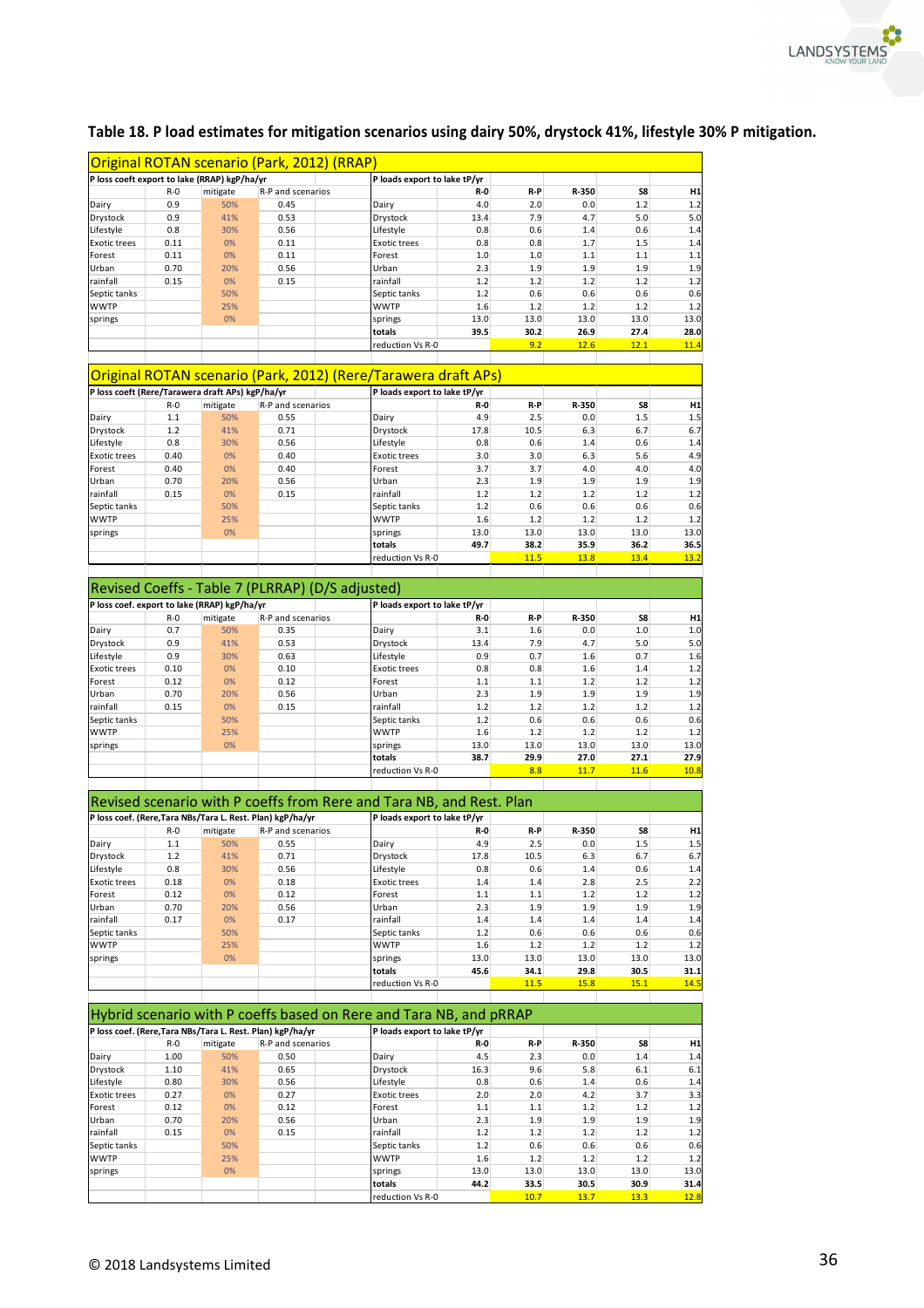The revised P loads to the lake provided in Park (2012) compare well to the PPRAP and Rere/Tara P coefficient-based estimates; the Revised PRRAP = 40.3 t P/yr vs Original PRRAP = 39.5 t P/yr and the Revised Rere/Tara = 45.6 t P/yr vs Original Rere/Tara = 50.0 t/y. The hybrid scenario using P coefficient values from both the PRRAP and Rere/Tara sources is similar to the Revised Rere/Tara scenario.

The Revised Rere/Tara scenario is 4.4 t P/yr lower that the original, due mainly to the lower P coefficients for forestry. These estimates are more in alignment with the Hamilton et al. (2012) and Tempero et al. (2015) P load estimates (51.2 t P/yr and 48.7 t P/yr respectively), than previous lower estimates. This suggests the P coefficients are likely to be accounting for (at least in part) for the additional particulate P component from high flow events discussed by Tempero et al. (2015).

### $4.5.2$ **Comparison of scenarios**

Catchment P load estimates were compared across the range of base, mitigation and land use change scenarios (Figure 5).





The greatest effect was with the addition of mitigations to the base scenario (from R-0 to R-P). The variability between the scenarios with difference P coefficient source data showed the next greatest effect. The most common were the mid-range (~30 t/y) PRRAP-R/T and R/T-R scenarios. There was minimal collective difference between the ROTAN derived scenario R-350, the N allocation derived scenario (S8) and the hybrid scenario (H1). This partly to be expected as all scenarios involve similar amounts of land use change from pasture (especially dairy) to forest. It also highlights the lower benefit associated with "by-catch" (land use changes are primarily focussed on N reductions). In the same way it is promising, as it may provide flexibility in selecting a future land use change scenario that can align with the best economic outcome for the catchment (the goal of scenario S8 derived from Parsons et al., 2015), as well as achieving a required P reduction target. Overall, implementing land-based P mitigations and achieving high effectiveness (through the correct selection and placement of mitigations for individual farm systems) is likely to provide a credible contribution to catchment P reductions.

**LANDSYSTE**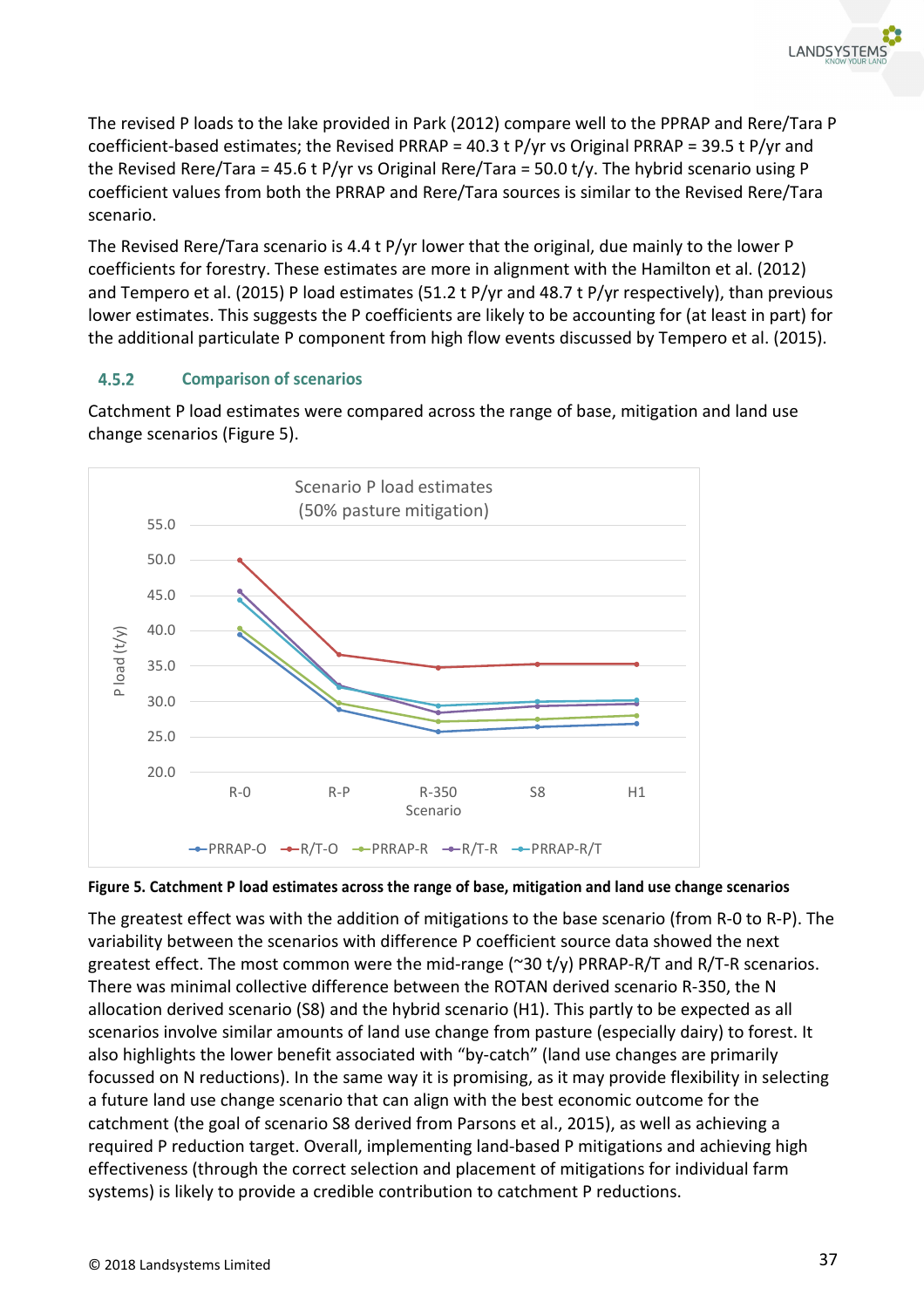As with the original P mitigation model developed by Park (2012) this revision of the model relies on multiple assumptions. Where possible assumptions have been based on published data as opposed to expert knowledge. The model is largely based around the findings of McDowell and others (noted in McDowell, 2010) that P mitigation levels up to 50% on pasture land are credible. The model developed by Park also supports this.

This revised spreadsheet-based P mitigation model provides a broader range of scenarios; evaluating different combinations of P coefficients, mitigation effectiveness and land use change scenarios. A major development is the inclusion of land use change scenarios that are based on economic scenarios of Parsons et al. (2015) – one of which (S8) has been developed by a catchment stakeholders group.

From the assessment in this revised model, there are scenarios that look to provide more credible options for achieving a P reduction target through land-based P mitigation (Table 19).

| Scenario component | Preferred scenarios: Rationale                                                                                                                                                                                                                                                                                                                                                                                                                                                                   |
|--------------------|--------------------------------------------------------------------------------------------------------------------------------------------------------------------------------------------------------------------------------------------------------------------------------------------------------------------------------------------------------------------------------------------------------------------------------------------------------------------------------------------------|
| P coefficients     | R/T-R: Includes (most) recent P coefficient estimates (2012). Use of the mid-range co<br>efficients for forestry seems more reasonable than the 0.4 values – which is more<br>representative of P loss during forest the harvesting cycle.<br><b>PRRAP-R/T:</b> Combines the most commonly used coefficients for each land use and for<br>forestry averaged coefficient based on range of values as well as aligning with the<br>pine pasture ratio of 0.25.                                     |
|                    | The P load estimates for these base scenarios were 45.6 t P/yr (R/T-R) and 44.3 t P/yr<br>(PRRAR-R/T). These P loads lie mid-point between the current range of estimates<br>from the literature.                                                                                                                                                                                                                                                                                                |
| Mitigations        | The Base (50%, 50% 50%) and MID (50%, 41%, 30%) combined P mitigation scenarios<br>provide mitigation effectiveness that achieves the P reduction target and is likely<br>credible. An average P mitigation combination of 40% and greater should be sought.                                                                                                                                                                                                                                     |
| Land use           | All of the land use scenarios include reduced pasture area and increased forest area.<br>The range of P reductions was shown to be less variable than the effect of different<br>land use coefficients and mitigation combinations. The preferred scenarios are S8 and<br><b>H1.</b> Their alignment with the economic N allocation scenarios of Parsons et al. (2015)<br>is likely to be favourable for future land use change to achieve N reduction targets as<br>well as P reduction target. |

**Table 19. Preferred scenario components.** 

The combination of the preferred scenarios provides the P load reductions presented in Table 20. All P load reductions fall within the estimated anthropogenic P reduction target range of 10-15 t P/yr in Tempero et al. (2015) or would be sufficient to achieve a TLI target of 4.2 - previously estimated to require a reduction to a TP load of 34.5 t P/yr from the catchment (allowing 3 t P/yr from sewage).

|           | Scenarios and estimated P load (change attributed to rural land use) (t P/yr) |                 |                                                                                            |             |            |            |  |  |  |
|-----------|-------------------------------------------------------------------------------|-----------------|--------------------------------------------------------------------------------------------|-------------|------------|------------|--|--|--|
|           |                                                                               | Base mitigation | MID mitigation (dairy = 50%,                                                               |             |            |            |  |  |  |
|           |                                                                               |                 | drystock = $41\%$ , lifestyle = $30\%$ )<br>(dairy = 50%, drystock = 50%, lifestyle = 50%) |             |            |            |  |  |  |
| P Coeffs. | $R - Q$                                                                       | $R-P1$          | S8                                                                                         | H1          | S8         | H1         |  |  |  |
| $R/T-R$   | 45.6                                                                          | 32.3(13.3)      | 29.3(16.3)                                                                                 | 29.7 (15.9) | 31.2(14.4) | 30.5(15.1) |  |  |  |
| PRRAP-R/T | 44.3                                                                          | 32.0(12.3)      | 30.8(13.8)                                                                                 | 30.2(14.1)  | 31.6(12.7) | 31.1(13.2) |  |  |  |

 $1$ Includes a 1 t/yr reduction from non-rural land use sources

The percentage reductions for the S8 scenario range between 29.8% and 35.7%. This range is slightly lower the estimates of Park (2017) and the revised analysis in this report (32% and 40%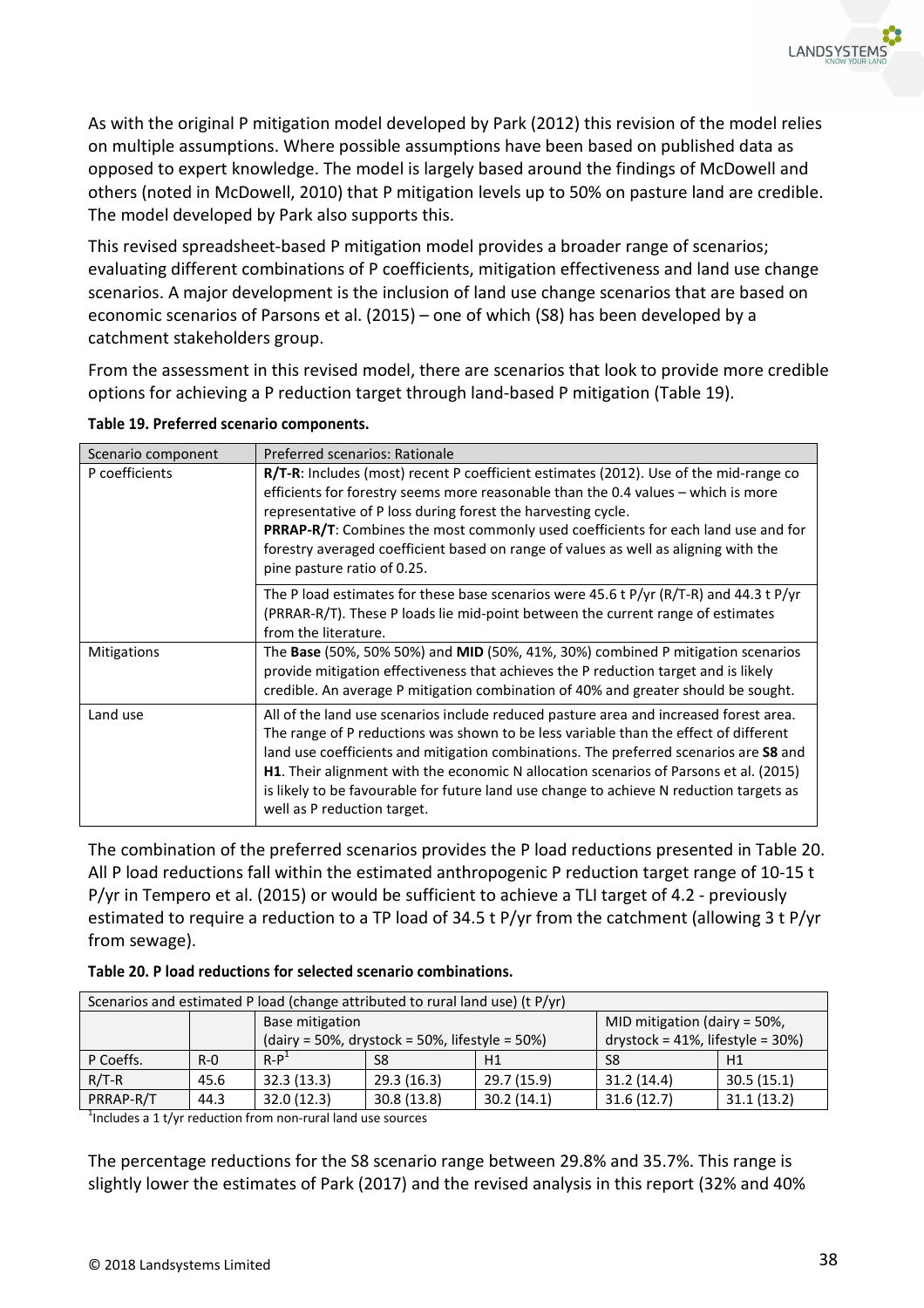

respectively) and could represent the importance of targeting P mitigation s to specific soil /land use change combinations.

Previous estimates of catchment phosphorus load to Lake Rotorua are summarised in Table 21.

| Source                 | Year (data)     | DRP(t/yr) | TP(t/yr)          | <b>Note</b>                                                   |
|------------------------|-----------------|-----------|-------------------|---------------------------------------------------------------|
| Hoare 1980a            | 1976-1977       |           | $35.6 - 37.4$     | Excluding sewage and flood flows, but<br>include septic tanks |
|                        |                 |           |                   | Excluding sewage but incl. septic tanks,                      |
| Hoare 1980a            | 1976-1978       |           | $42.6 - 44.9$     | including flood flow PP                                       |
| Rutherford et al, 2011 | 1967-77         |           | 33-44             | Excluding sewage and flood flow PP                            |
| Rutherford et al. 1989 | 1976-77         |           | 34                | Excluding sewage and flood flow PP                            |
| Morgenstern            | 2005            |           | 39.1              | Including sewage                                              |
| Park 2012              | 2005            |           | 39.8              | Co-efficients from Table 7 PRRAP                              |
| Hamilton et al. 2012   | $(2001 - 2012)$ |           | 51.2              | <b>CLUES</b>                                                  |
| Tempero et al. 2015    | $(2007 - 2014)$ | 27.7      | 48.7              | Includes sewage and flood flow PP                             |
| Hamill 2018            | (2007-2014)     | 24.7      | 46.0 $(42.2)^{1}$ | Includes sewage and flood flow PP                             |
| This report            | 2018            |           | 44.3-45.6         | Revised Park (2012)                                           |

**Table 21. Previous estimates of catchment phosphorus load to Lake Rotorua (adapted from Hamill 2018 -modified from Rutherford 2008). DRP = dissolved reactive P, TP = total P.** 

<sup>1</sup> Long term adjusted

Tempero et al. (2015) and other comments relating to storm events suggest that the estimates overall are likely underestimating the particulate P contribution to the P load. The load estimates using the Catchment Land Use for Environmental Sustainability (CLUES) model (Hamilton et al., 2012) may be accounting for this in their higher load estimate (51.2  $t/y$ ) – via the combination of the parameters in the empirical sediment sub-model with CLUES.

Hamill (2018) estimated the proportion of anthropogenic P load to Lake Rotorua for the whole catchment as 17.4 to 19.9 t/yr (38% - 43% of total P load) and by Lake Rotorua sub-catchment (Figure 6). The catchments with the highest area specific anthropogenic TP loads were Waiohewa (0.59 kg/ha/yr), Puarenga (0.59 kg/ha/yr), Utuhina (0.57 kg/ha/yr) and ungauged (0.5 to 0.56kg/ha/yr). Hamill suggested (with caution for the ungagged catchments) the sub-catchment estimates could contribute to prioritising P mitigation across the Lake Rotorua catchment.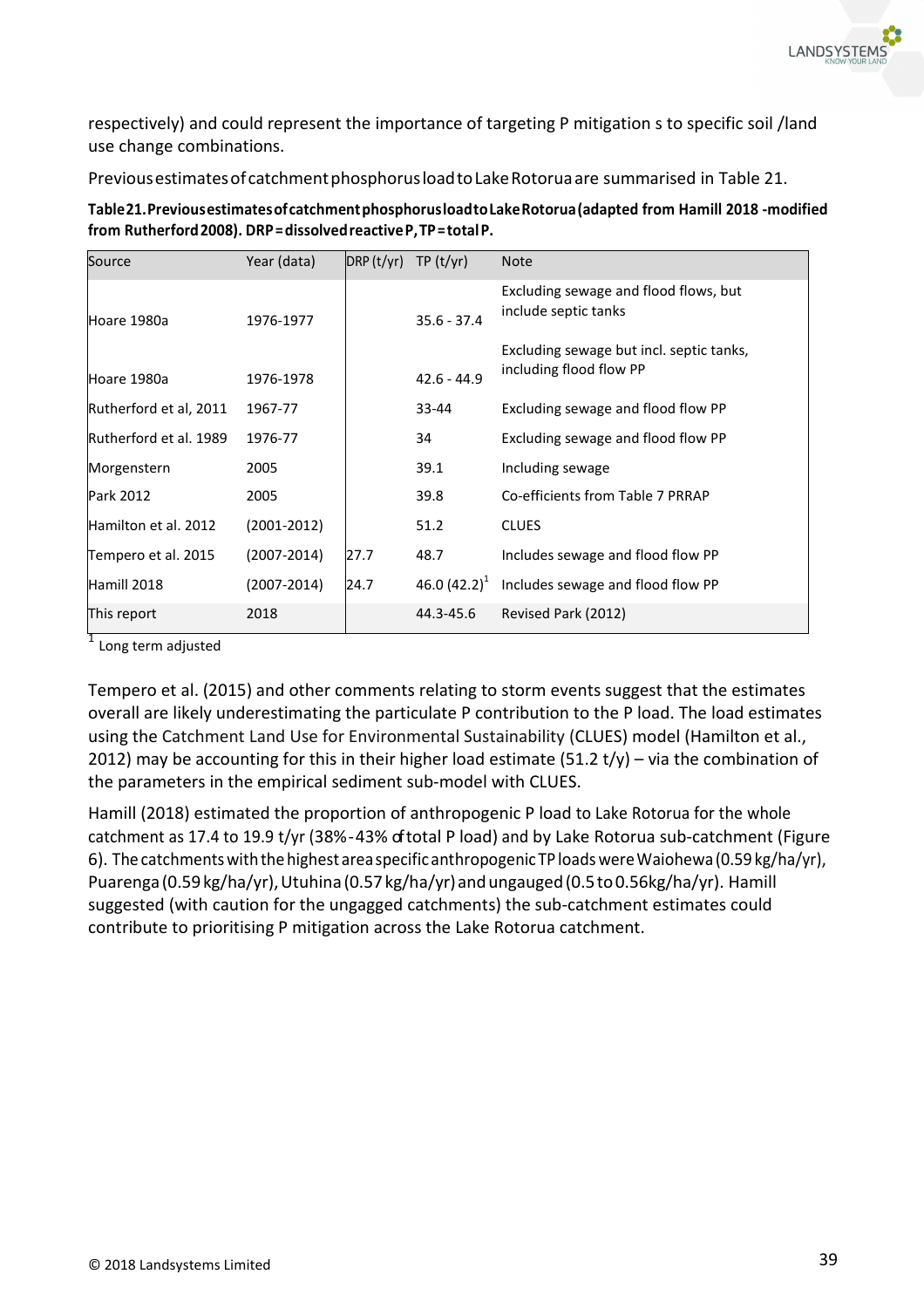



**Figure 6. Proportion of anthropogenic P load for Lake Rotorua sub-catchments (Hamill 2018).** 

Overall, the revised model provides catchment P load estimates in line with recent estimates, including the recent estimate of 46.0 t P/yr provided in this science review Hamill (2018). There is support for the potential and credible contribution of land-based P mitigations towards reducing the anthropogenic P load in the catchment, provided that a mitigation effectiveness of greater than 40% for pasture land use is achieved. The P 'by-catch' through N mitigations (mainly associated with land use change) are likely to contribute less to P loss reductions than P mitigation strategies applied to current land use, if a sufficient level of efficacy can be achieved.

# **5 Discussion**

The mitigation strategies provided by McDowell (2010) specifically for the Lake Rotorua catchment remain applicable and robust.

Maintaining optimum soil Olsen P levels, managing farm dairy effluent, using low-solubility P fertiliser and managing CSAs, especially in ephemeral watercourses and steep slopes remain the key P mitigation strategies for reducing P loss from rural land. The basis for this is the established use in publications, refined effectiveness estimates and the inclusion in OVERSEER®.

Key to their uptake is the ease of implementation and cost effectiveness (viz. mitigating close to source and having minimal impact on farm profit). These criteria should be considered when adopting future mitigations.

Although the suite of P mitigation strategies is broad, there are new "untested" strategies that could be considered in the near future. Of these, the detainment bunds look to show potential; based on P retention but mainly on the location and area of application in the catchment. Other well documented strategies are mitigations are those reducing sediment on CSAs. However, the lack of current ability to locate and management these at farm scale, remains challenging. The emergence of spatial management tools (e.g. MitAgator should improve this).

P mitigation strategy combinations as presented in McDowell (2010) and McDowell et al. (2017) are a good guide to successive implementation of P strategies to reduce P loss. However, knowing the specific characteristics of individual farms (topography, soil type, soil P levels, soil ASC and the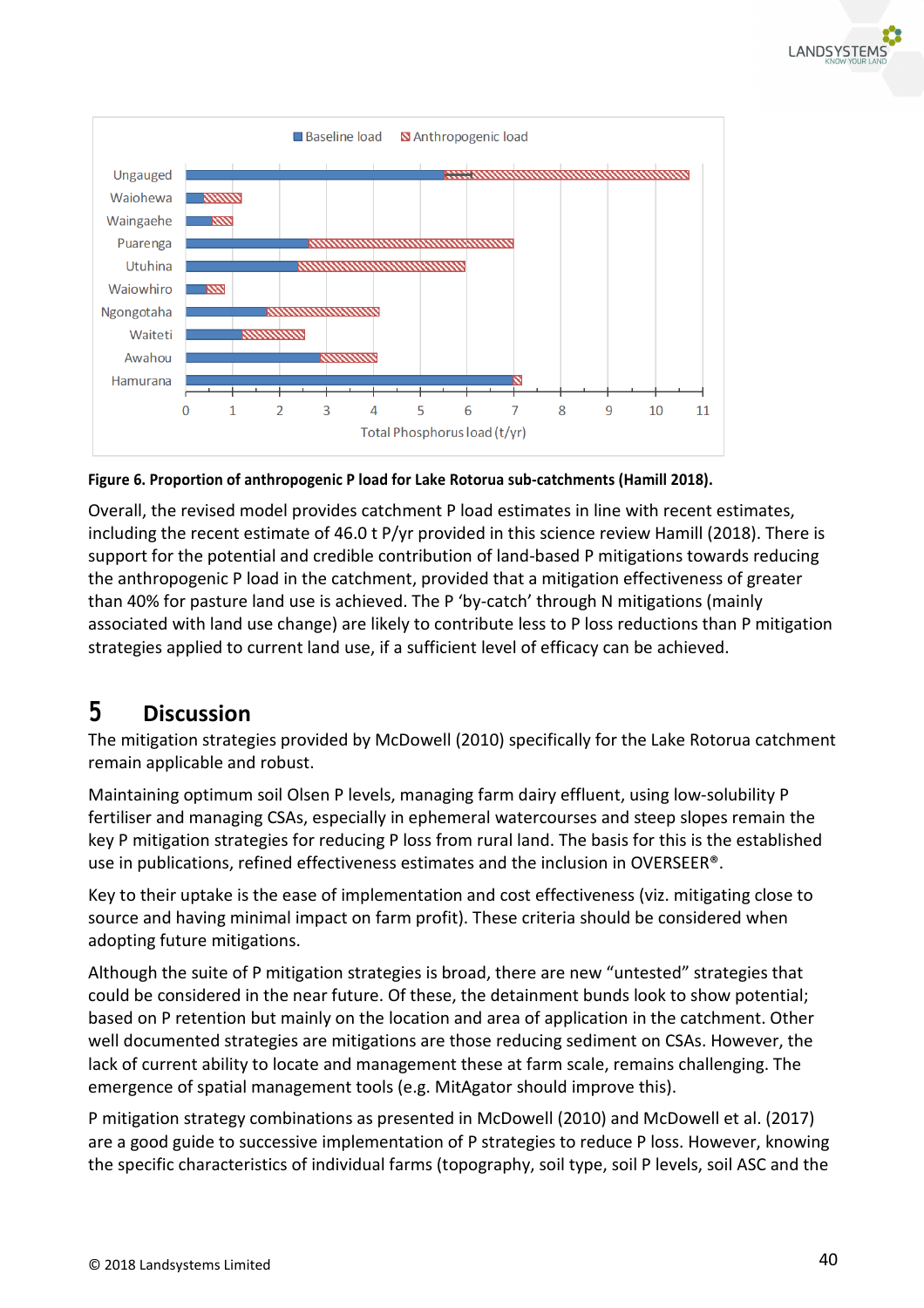

dominant form of P loss) will all improve mitigation targeting and efficacy. In general, soil P levels is of primary importance, both for particulate P loss and DRP P loss.

Mitigation effectiveness and the potential to achieve a net effectiveness level of 50%, was assessed using P mitigation inclusions in OVERSEER® with various P mitigations to compare P loss outputs and using mitigation strategy combinations (with implicit successive implementation). Both approaches included multiple assumptions (especially estimates of individual mitigation effectiveness and % area of application), which detract from the robustness of individual estimates. However, collectively the range of P loss reduction estimates does provide a sufficient guide to determine the likely potential of mitigations to contribute to P loss reduction in the catchment. In general results suggested a P mitigation effectiveness range of between 30% and 50% and a mean effectiveness of 40% was credible. This is lower than the 50% commonly stated in the literature. However, the commonly stated 50% is predominantly based on dairy examples and given the mix of pasture in the Lake Rotorua catchment includes drystock and lifestyle land uses, a lower effectiveness percentage is plausible. P mitigation effectiveness decreases from dairy to drystock to lifestyle, likely reflecting a decreasing range of available mitigation strategies from dairy to drystock to lifestyle land use. In general, successively implementing three to five P mitigation strategies is likely to achieve close to 40% effectiveness.

The revision of the spreadsheet based P load model of Park (2012) P loss provided a catchment P load to Lake Rotorua of between 44.3 and 45.6 t P/yr, depending on the combination of land use P loss coefficients and mitigation efficacies used. This aligns well with the 42.2 t P/yr long term adjusted estimate by Hamill (2018) as part of this science review, and within the range of previous P load estimates by various authors. It is important to note that the Park (2012) model is simplistic in approach and is highly sensitive to land use coefficient and efficacy adjustments. However, it does provide an additional independent estimate of catchment P load. Additionally, the future scenarios (S8 and H1) provided insight into the potential for rural land-based P mitigations contributing to required catchment P loss reductions, as part of N loss based reduction scenarios. The results suggested a ~30% reduction (from status quo; R-0) was plausible, with a range of 12.3-13.3 t P/yr under current land use with P mitigations implemented, and a range of 12.7-16.3 t P/yr under future land use scenarios with P mitigations implemented. These estimates suggest achieving a P load of between 30 and 35 t P/yr is achievable through land based P mitigation strategies, even if a future N based reduction scenario is implemented. However, caution is still required, especially around the assumptions associated with the land use P loss coefficients and mitigation % effectiveness values used.

Of the land use P loss coefficients used, the forestry P coefficients were the most variable across the literature and had the most associated uncertainty. Given the suggested changes from pasture to forestry in the future scenarios, the impact of the forestry values used will impact on the results and follow through to any subsequent decisions based on the results.

The other key point is that adequate P reductions to achieve P load targets are not achievable through targeting N load alone (i.e. there is a reduced P load associated with N mitigation - termed P "by-catch") and targeted P mitigation strategies area required.

Implementing P specific mitigation strategies is essential to achieving P loss reductions. Although the approach is simplistic, the proportion of the P loss reductions associated with the mitigations is in the range 12.3 to 13.3 t P/yr vs a range of 0.4 to 3.0 t P/yr for the P loss reductions associated with the future land use change (excluding the mitigations).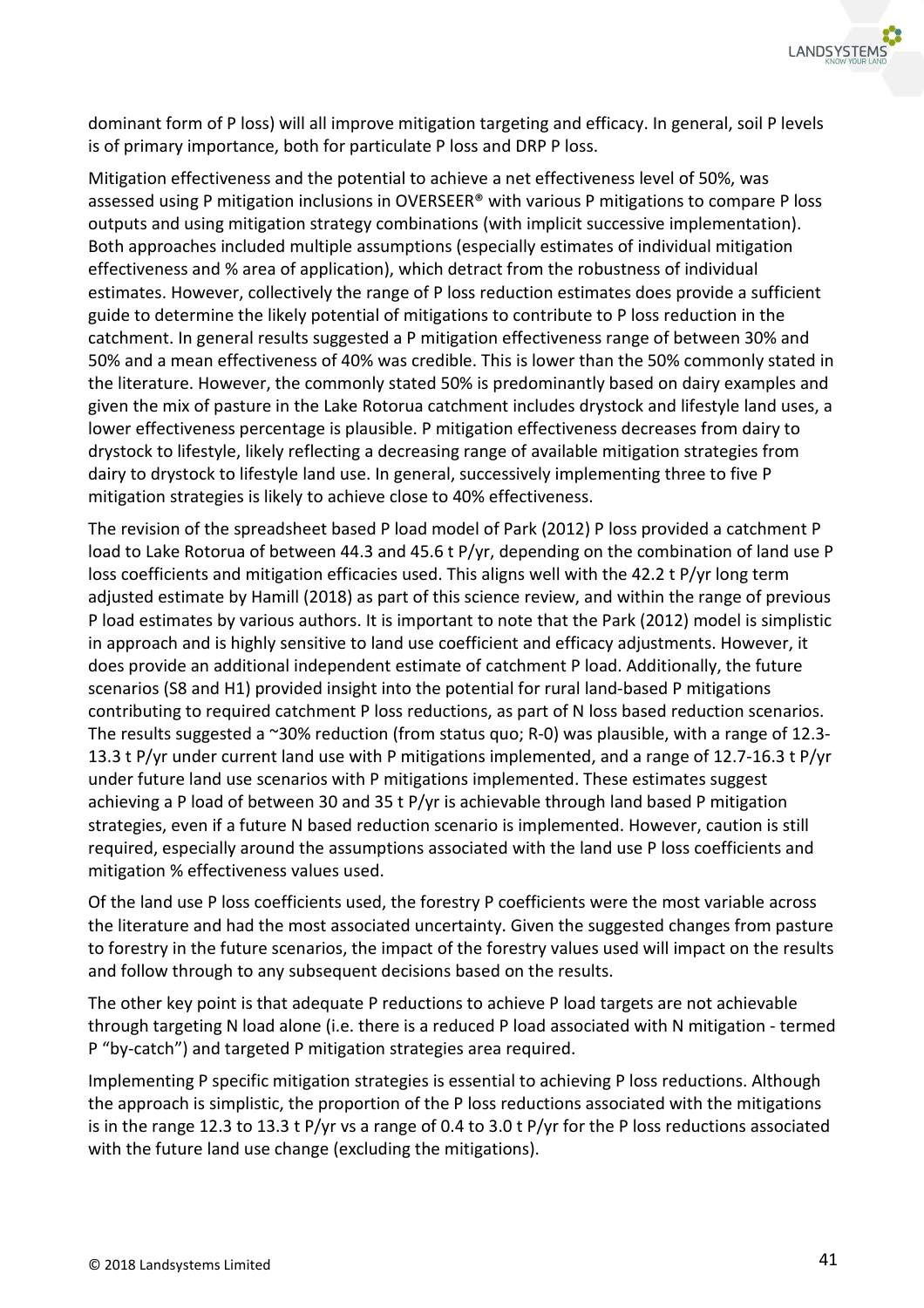

The expansion of the nutrient management plan to include both N and P is a progressive step towards achieving improved efficacy P loss reduction efficacy. Inclusion of spatially identified risk areas in NMPs enables targeting P loss from CSAs.

The main limitation of the NMP (with regard to P mitigation), is the lack of requirement for quantification of P reductions, either through the inclusion of P loss changes provided in OVERSEER® outputs or documented and mapped on-ground mitigation actions. The lack of spatial data (or at least) progress data through time is a lost opportunity. Capture of farm scale mitigations spatially, could be used to inform policy implementation effectiveness, monitor implementation and NMP compliance and refine nutrient modelling and load estimates.

# **6 Recommendations**

The following recommendations for improving data and information on P loss and P mitigation strategies specific to the Lake Rotorua catchment are:

## **Research**

- Improved monitoring data for Olsen P (via soil tests and preferably in a maintained database) for all farms (potentially at block level for use in OVERSEER®).
- The current soil testing frequency suggested in the NMP template is sufficient, given reductions in soil Olsen P of 1-2 units/year are likely following mitigation implementation.
- Ensure good capture (preferably in a maintained database) of and monitoring of the state of Farm Dairy Effluent (FDE) storage and land application data.
- Continue to maintain connections with P mitigation research and promote and support mitigation research within the Lake Rotorua catchment to assess the local applicability of P mitigations (for example, detainment bunds).
- Support the development of multi-scale spatial approaches to prioritising P (and N) mitigation placement to better target P sources, P form and P loss pathways.
- Support research to better understand the changes in P loss associated with the different stages of forestry, from harvest to forest maturity. Research across the range of forest soils in the Lake Rotorua catchment is likely requirement as well.
- Support the investigation of the increasing trend in particulate P identified in (Dare, 2018) with a focus on long term drivers (e.g. climate change), and P generation sources and transfer pathways.

## **P related GMP and policy**

- Target P reductions alongside N reductions (i.e. a dual nutrient reduction approach) given that the P load target is not achievable through P "by-catch" associated with N focussed mitigation alone.
- Explore the opportunity to improve data on P mitigation associated with forestry management (possibly via the NPS-PF).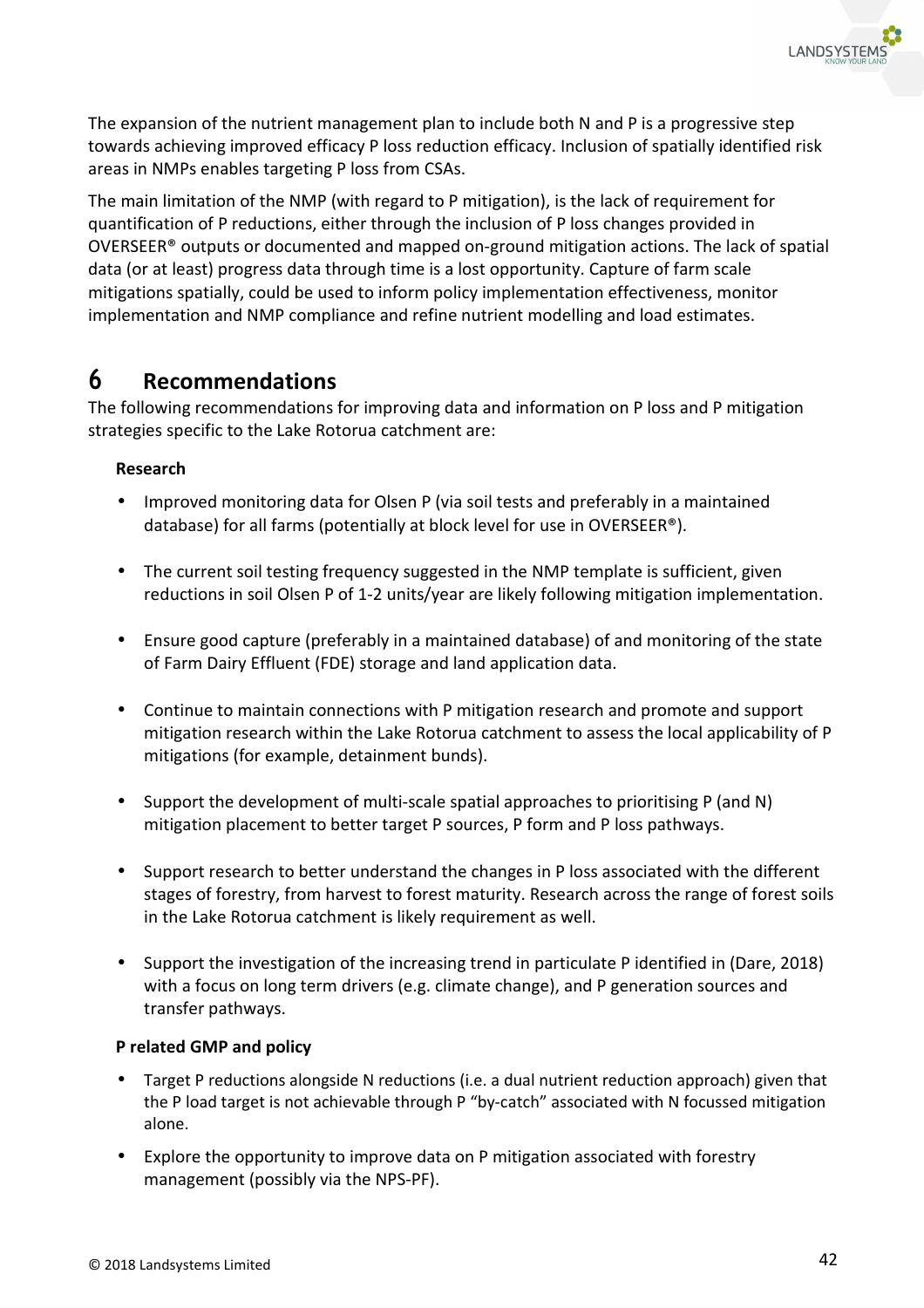

- Build on the existing Nutrient Management Plan template to increase the quantitative and measurable capture of P nutrient inputs, mitigations and outputs, similar to N capture.
- Improve and support soil map information, regionally and where possible, at farm scale to improve nutrient budget estimates as well as NMP implementation.

## **Monitoring and auditing**

- Monitor and report P mitigation implementation and loss data (initially via nutrient budgets in the NMP) for all farms in the Lake Rotorua catchment and refine the criteria around the collection, recording, storage of data, as well as NMP implementation monitoring and auditing.
- Future opportunities could include developing the geospatial database to include implemented P mitigation actions and P losses through time.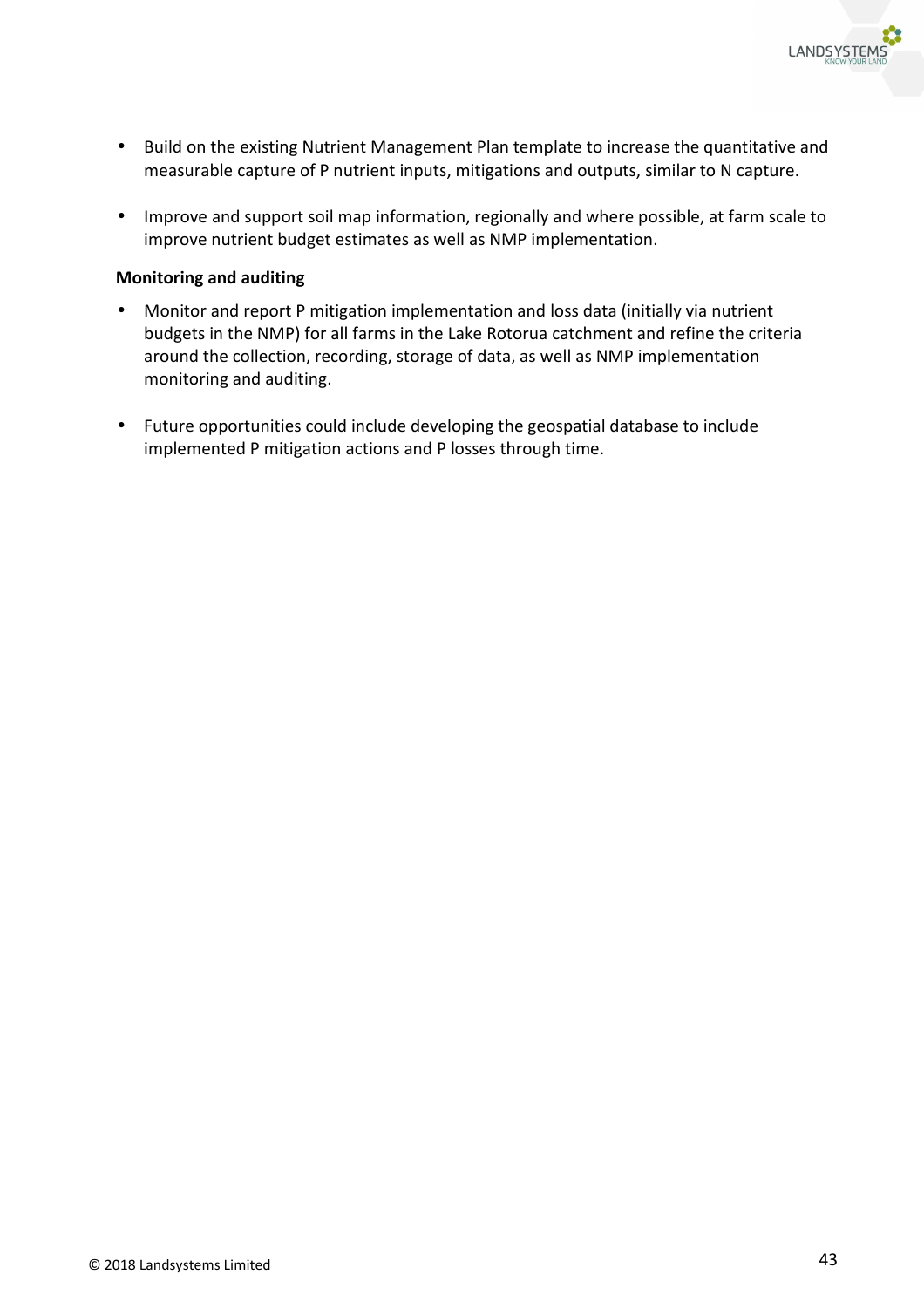

# **7 References**

- Abell, J.M. (2013) Variability in nutrient loading to lake ecosystems and associated impacts on water quality. Unpublished PhD thesis. University of Waikato. Hamilton, New Zealand.
- Baillie, B.R., Neary, D.G. (2015) Water quality in New Zealand's planted forests: A review. New Zealand Journal of Forestry Science 45: 7
- Bay of Plenty Regional Council (2003) Lake Okareka Catchment Management Action Plan Draft Working Paper. Environmental Publication 2003/01.
- Bay of Plenty Regional Council, Rotorua District Council and Te Arawa Lakes Trust (2009) Lakes Rotorua and Rotoiti Action Plan. Environmental Publication 2009/03.
- Bay of Plenty Regional Council, Rotorua District Council and Te Arawa Lakes Trust (2016) Phosphorus Workshop 3rd November 2016. Rotorua.
- Brown, M.J., Bondurant, J.A., Brockway, C.E. (1981) Ponding surface drainage water for sediment and phosphorus removal. Transactions of the ASAE 24(6), 1478-1481.
- Clarke, D.T, J Paterson, J., Hamilton, D., Abell, J., Scarsbrook, M., Thompson, K., Moore, R., Bruere, A. (2013) Overview of using detainment bunds for mitigating diffuse source phosphorus and soil losses from pastoral farmland. In: Accurate and efficient use of nutrients on farms. (Eds L.D. Currie and C L. Christensen). http://flrc.massey.ac.nz/publications.html. Occasional Report No. 26. Fertilizer and Lime Research Centre, Massey University, Palmerston North, New Zealand. 9 pages.
- Clarke, D.T. (2013) The performance of Detainment Bunds (DBs) for attenuating phosphorus and sediment loss from pastoral farmland. Unpublished MSc thesis. University of Waikato, Hamilton, New Zealand.
- Dare, J. (2018) Trends and state of nutrients in Lake Rotorua streams. Rotorua Lakes Science Review Report. Bay of Plenty Regional Council.
- Environment Bay of Plenty (2007) Proposed Rotorua-Rotoiti Action Plan. Environment Bay of Plenty, Rotorua.
- Fert Research (2007) Code of Practice for Nutrient Management, http://www.fertresearch.org.nz/code-of-practice.
- Gray, C.W., Wheeler, D.M., McDowell, R., Watkins, N.L. (2016) OVERSEER and Phosphorus: strengths and weaknesses. In: Integrated nutrient and water management for sustainable farming. (Eds L.D. Currie and R. Singh). http://flrc.massey.ac.nz/publications.html. Occasional Report No. 29. Fertilizer and Lime Research Centre, Massey University, Palmerston North, New Zealand. 9 pages.
- Gray, C.W., Wheeler, D.M., McDowell, R. (2016a) Review of the phosphorus loss submodel in OVERSEER®. Report prepared for OVERSEER® owners under AgResearch core funding contract A21231(A).
- Green, M.O., Daigneault, A. (2018) Kaipara Harbour Sediment Mitigation Study: Summary. Report NRC1701–1 (minor revision), Streamlined Environmental, Hamilton, 64 pp.
- Hamill, K.D., MacGibbon, R., Turner J. (2010) Wetland Feasibility for Nutrient Reduction to Lake Rotorua. Prepared for Bay of Plenty Regional Council.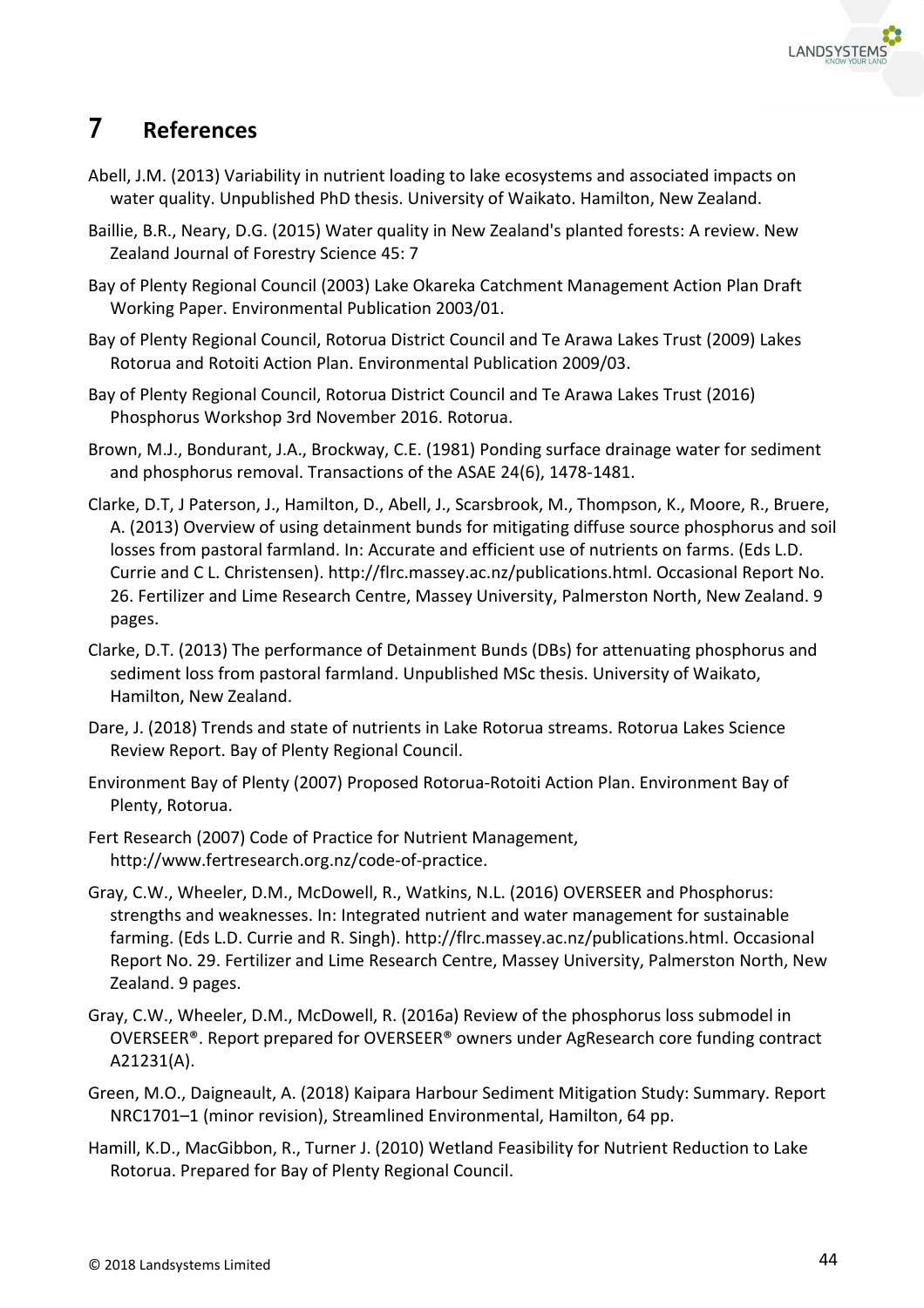

- Hamill, K.D. (2018) Anthropogenic Phosphorus Load to Rotorua Review and Revision. Draft report. Bay of Plenty Regional Council.
- Hamilton, D., Hamilton, M., McBride, C. (2006). Nutrient and water budget for Lake Tarawera. Centre for Biology and Ecology Research. The University of Waikato. Report prepared for Lake Tarawera Ratepayers Association.
- Hamilton, D.P., Özkundakci, D., McBride, C.G., Wei, Y., Liancong, L., Silvester, W., White, P. (2012) Predicting the effects of nutrient loads, management regimes and climate change on water quality of Lake Rotorua. ERI report: 005 Prepared for Bay of Plenty Regional Council
- Hively, W.D., Bryant, B.R., Fahey, T.J. (2005) Phosphorus concentrations in overland flow from diverse locations on a New York dairy farm. Journal of Environmental Quality 34: 1224-1233.
- Hoare, R.A. (1980) Inflows to Lake Rotorua. Journal of Hydrology (New Zealand) 19(1), 49-59.
- Hoare, R.A. (1980a) The sensitivity to phosphorus and nitrogen of Lake Rotorua, New Zealand. Progress in Water Technology (12), 897-904.
- Ledgard, S.F., Sprosen, M., Redding, M., Ghani, A., Smeaton, D., Webby, R. (2007) Practical mitigation options to reduce nitrogen and phosphorus losses from farms into Rotorua lakes. AgResearch report for Rotorua Landowners SFF Research Project.
- Levine, B., Paterson, J., Burkitt, L. (2017) Phosphorus mitigation project: mitigation of surface P runoff using detainment bunds. In: Science and policy: nutrient management challenges for the next generation. (Eds L. D. Currie and M. J. Hedley). http://flrc.massey.ac.nz/publications.html. Occasional Report No. 30. Fertilizer and Lime Research Centre, Massey University, Palmerston North, New Zealand. 7 pages.
- Lucci, G.M., McDowell, R.W., Condron, L.M. (2010) Evaluation of base solutions to determine equilibrium phosphorus concentrations (EPC0) in stream sediments. Int. Agrophysics. 24:157- 163.
- Longhurst, B. (2009) On-farm mitigations to prevent phosphate movement to Lake Rerewhakaaitu. Report prepared for SFF/DairyNZ. Ruakura Research Centre, Hamilton, New Zealand. 47 p.
- Mackay, A., Power, I. (2012) Mitigation options for reducing N and P losses from intensive dairy and arable and process vegetables farm systems on the Ruataniwha Plains, Report prepared for Hawkes Bay Regional Council Ruataniwha Plains Water Storage Project.
- McDowell, R.W. (2010) The efficacy of strategies to mitigate the loss of phosphorus from pastoral land use in the catchment of Lake Rotorua, Report for Environment Bay of Plenty.
- McDowell, R.W. (2012) Challenges and opportunities to decrease phosphorus losses from land to water. In: Advanced Nutrient Management: Gains from the Past - Goals for the Future. (Eds L.D. Currie and C L. Christensen). http://flrc.massey.ac.nz/publications.html. Occasional Report No. 25. Fertilizer and Lime Research Centre, Massey University, Palmerston North, New Zealand. 12 pages.
- McDowell, R.W. (2017) Commentary on the "Review of information on Lake Rotorua catchment phosphorus losses and reductions" by Park (2017).
- McDowell, R.W., Srinivasan, M.S. (2009) Identifying critical source areas for water quality: 2. Validating the approach for phosphorus and sediment losses in grazed headwater catchments. J Hydrol 379:68-80.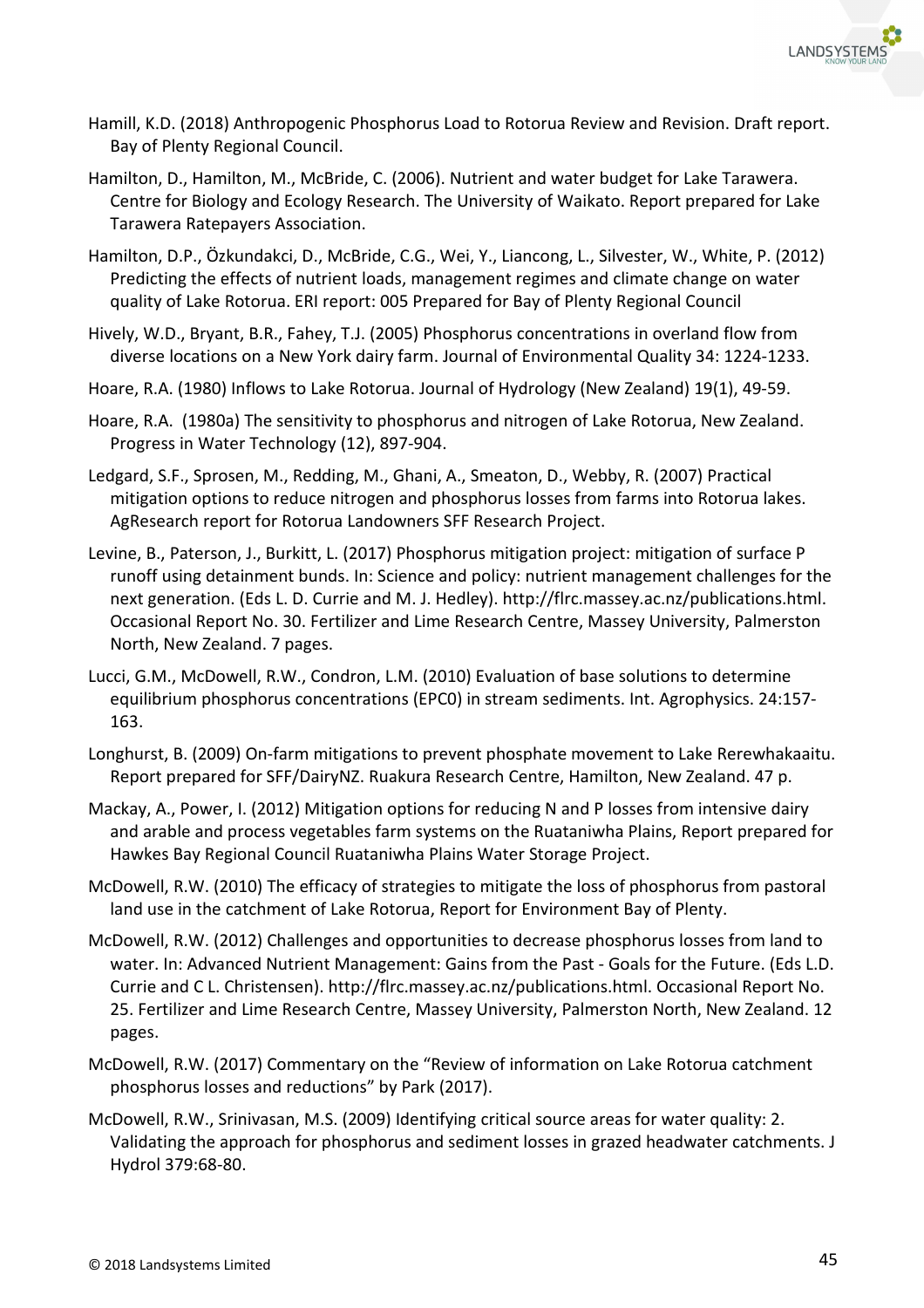

- McDowell, R.W., Hawke, M., McIntosh, J.J. (2007) Assessment of a technique to remove phosphorus from streamflow. New Zealand Journal of Agricultural Research 50:503-510.
- McDowell, R.W., Wilcock, R.J. and Hamilton, D. (2013) Assessment of Strategies to Mitigate the Impact or Loss of Contaminants from Agricultural Land to Fresh Waters, Ministry for the Environment, Wellington, New Zealand.
- McDowell, R.W., Dils, R.M., Collins, A.L., Flahive, K.A., Sharpley, A.N., Quinn, J. (2015) A review of the policies and implementation of practices to decrease water quality impairment by phosphorus in New Zealand, the UK, and the US.
- McDowell, R.W., Peyroux, G., Yoswara, H., Brown, M.A., Cox, N., Smale, P., Wheeler, D., Watkins, N., Smith, C., Monaghan, R., Muirhead, R., Catto, W. and Risk, J. (2015) MitAgatorTM: a tool to estimate and mitigate the loss of contaminants from land to water. Transactions of the ASABE 59(2), 537-543.
- McDowell, R.W., Monaghan, R., Ledgard, S., Houlbrooke, D. (2016) P Mitigations discussion at Land TAG, Rotorua.
- McDowell, R.W., Monaghan, R.M., Dougherty, W., C. J. P. Gourley, C. J. P., Vibart, R., Shepherd, M. (2017) Balancing water-quality threats from nutrients and production in Australian and New Zealand dairy farms under low profit margins. Animal Production Science 57(7) 1419-1430.
- McIntosh, J. (2012) Lake Rerewhakaaitu Nutrient Budget. Prepared for Bay of Plenty Regional Council
- McIntosh, J. (2012a) Tarawera Nutrient Budget. Prepared for Bay of Plenty Regional Council, Rotorua.
- McKergow, L., Taylor, A., Stace, C., Costley K., Timpany, G., Paterson, J. (2007) Landscape grass filter strips in the Rotorua Lakes catchment. In: Designing Sustainable Farms: Critical Aspects of Soil and Water Management (Currie, L.D., Tayes, L.J. Eds.), Occasional Report No. 20, Fertilizer and Lime Research Centre, Massey University, Palmerston North, New Zealand, pp. 322-330.
- Menneer, J.C., Ledgard, S.F., Gillingham, A.G., (2004) Land use impacts on nitrogen and phosphorus loss and management options for intervention. AgResearch report to the Bay of Plenty Regional Council. June 2004.
- Morgenstern, U., Daughney, C. J., Leonard, G., Gordon, D., Donath, F. M., Reeves, R. (2015) Using groundwater age and hydrochemistry to understand sources and dynamics of nutrient contamination through the catchment into Lake Rotorua, New Zealand. Hydrology and Earth System Sciences 18: 803–822.
- Our Land and Water (2018) http://www.ourlandandwater.nz/assets/Uploads/Suitability-Introduction-Sheet2.pdf. Retrieved July 2018.
- Özkundakci, D., Hamilton, D.P., Scholes, P. (2010) Effect of intensive catchment and in-lake restoration procedures on phosphorus concentrations in a eutrophic lake. Ecological Engineering 36 (2010) 396–405.
- Park, S. (2012) Lake Rotorua P loss scenarios for Lake DC. Excel spreadsheet.
- Park, S. (2017) Review of information on Lake Rotorua catchment phosphorus losses and reductions. 24 February 2017, Landconnect Ltd.
- Parsons, O.J, Doole, G.J., Romera, A.J. (2015) On-Farm effects of diverse allocation mechanisms in the Lake Rotorua catchment. Report for the Rotorua Stakeholder Advisory Group, August 2015.